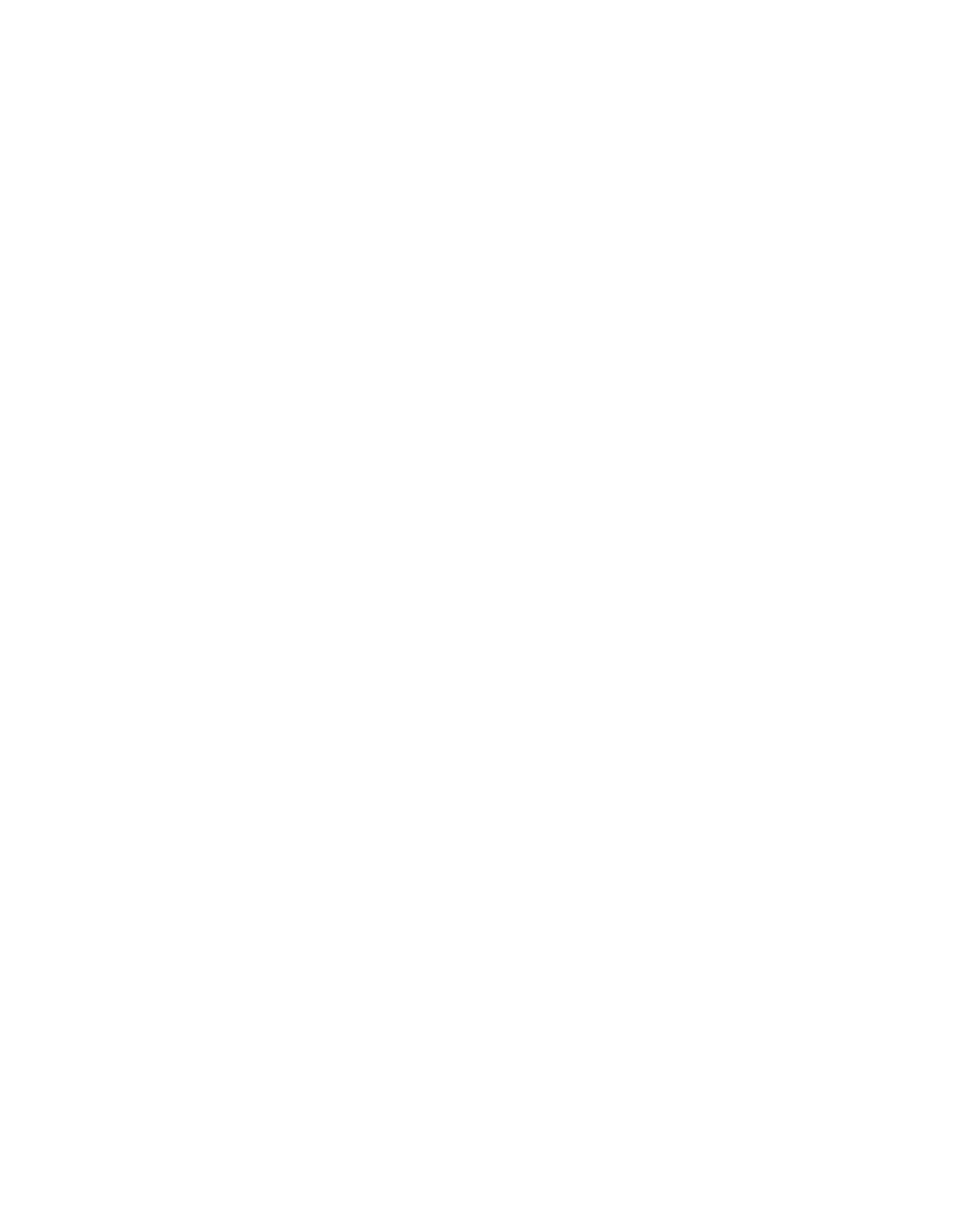# **Table of Contents**

| Relevant Education vs. Age  11 |
|--------------------------------|
|                                |
|                                |
|                                |
|                                |
| Work Week Characterization  13 |
|                                |
|                                |
|                                |
| Organization Membership  15    |
|                                |
|                                |
|                                |
|                                |
|                                |
|                                |
|                                |
|                                |
|                                |
|                                |

| SAGE Job Classifications vs. Salary  28      |  |
|----------------------------------------------|--|
| Salary by Focus, Experience, and Region  29  |  |
| Do Large Companies Pay More?  34             |  |
|                                              |  |
| Salaries by Industry and Experience  36      |  |
|                                              |  |
|                                              |  |
| What Do Admins Like About Their Jobs?  39    |  |
| What Do Admins Dislike About Their Jobs?  41 |  |
|                                              |  |
|                                              |  |
|                                              |  |
|                                              |  |
|                                              |  |
|                                              |  |
|                                              |  |
|                                              |  |
| About SAGE: The People Who Make IT Work . 48 |  |
|                                              |  |
|                                              |  |
| Did They Regain Employment?  49              |  |
|                                              |  |
|                                              |  |
|                                              |  |
|                                              |  |
|                                              |  |
|                                              |  |
|                                              |  |
|                                              |  |
|                                              |  |
|                                              |  |
|                                              |  |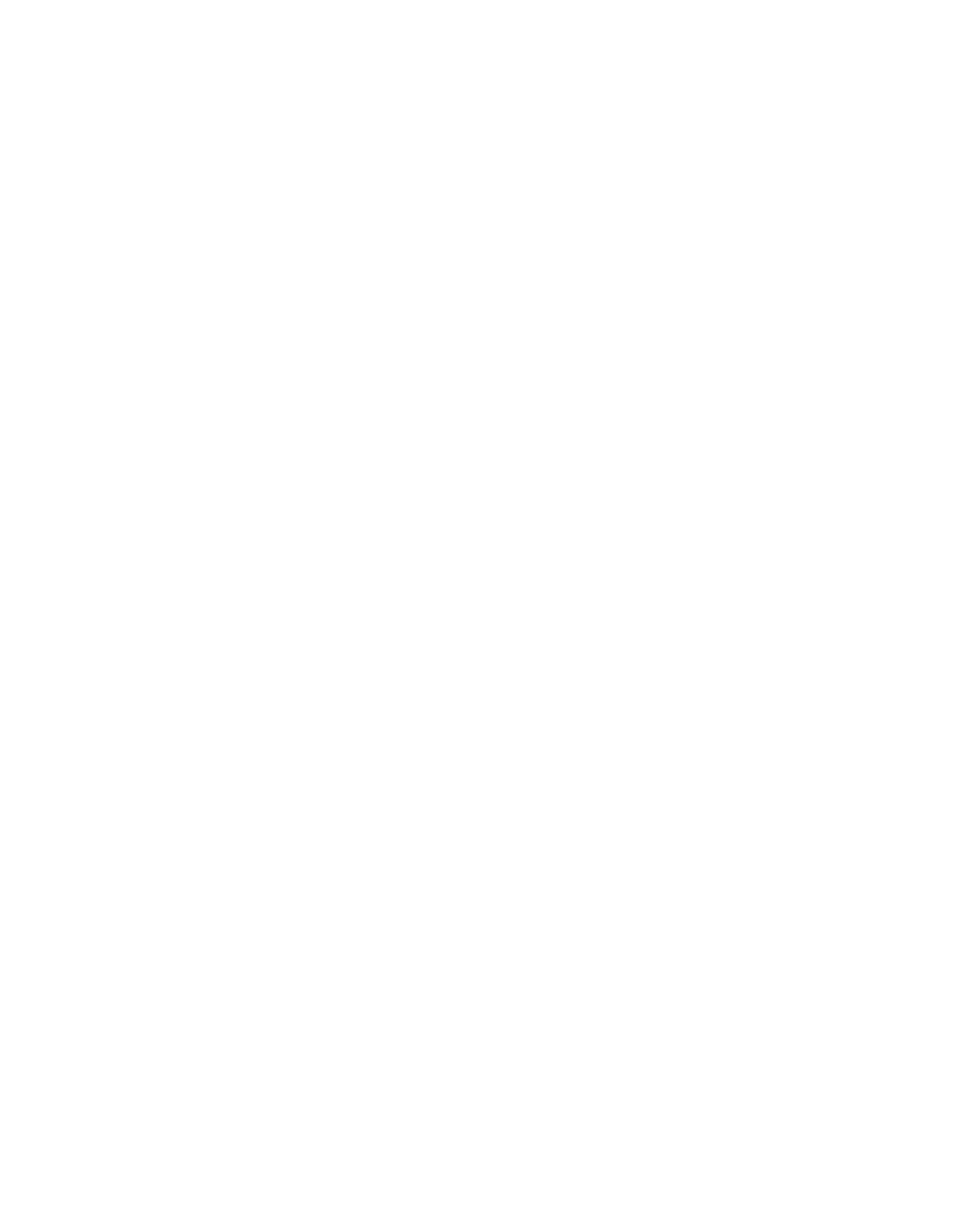### **Introduction**

Salary surveys are primary components of the efforts to advance the status of computer system administration as a profession, and establish standards of professional excellence. The salary survey also serves individual sysadmins, managers, and HR departments in comparing their practices with those of other companies.

This survey was sponsored by SAGE, a Special Technical Group of the USENIX Association, whose goal is to advance the state of system administration.

The salary survey for the year 2004-2005 was administered during July and August 2005 and garnered 3,223 valid responses: 2,976 individuals employed more than half the year and 247 employed less than that. This first part of this document analyzes those employed for more than half the year; the unemployment survey follows on the final pages.

This report includes a large section on demographics, the qualities of the respondents. That is followed by extensive statistical analyses of salaries, distribution, salary increases. Breakdowns include by geography, gender, and experience. The final part of the employment survey includes several pages of respondents' comments on the state of the profession, the future of system administration, and advice to newcomers.

### **A Note on Nomenclature**

This year's survey generated some contention as respondents wrestled with the term 'system administrator.' In some circles, this is a generic term that covers all those people who care for a computer (security folks, database people, networkers, etc.). In others, it is a carefully delineated area from which many wish to distinguish themselves. This was clear when people began asking if the survey was 'going to be applicable to them.'

The survey was intended to include all those people who might be lumped into the general field of 'computer support' or 'user support.' Next year we'll try to do a better job of being inclusive while enabling people to distinguish their particular career path (for salary comparison purposes).

### **Summary**

Of the 2,976 valid respondents, 96.2% were males; 3.2% (95 individuals) were females. Previous surveys saw 95.4% (2003), 93.0% (2002), and 88.4% (2001) males.

92.3% of the individuals worked 35 or more hours weekly. 7.7% worked less than 35 hours/week. These are the same numbers as respondents reported for 'fulltime' vs. 'part-time'.

The set of respondents broke out into several different types of jobs: Databases, Desktop, Generalist, Help desk, Networking, People mgmt, Project mgmt, Security, Server mgmt, Technical lead, and 'Other.' The chart on the right shows the breakdown of the responses.

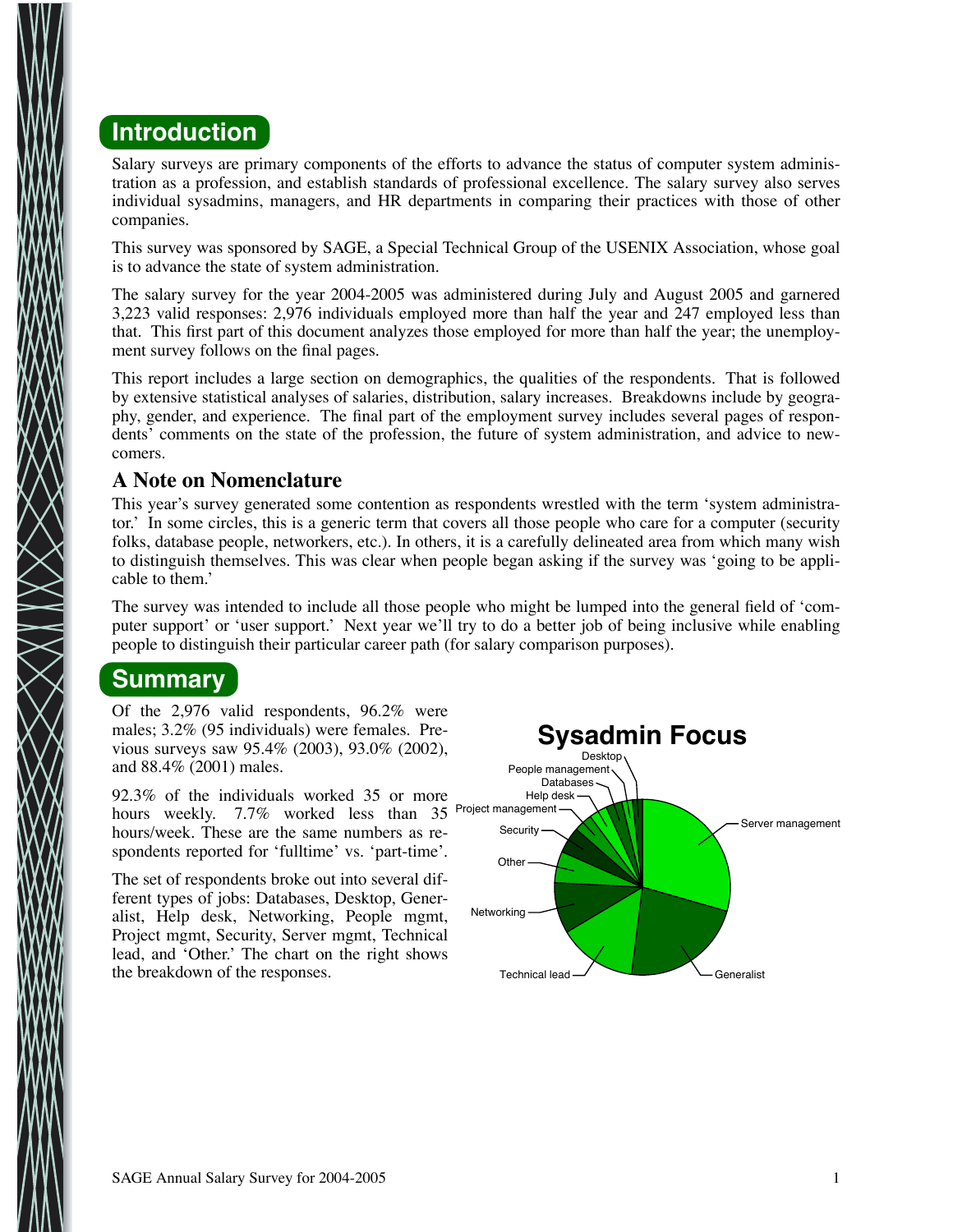### **Statistical Exclusions**

The few respondents who cited salaries greater than US\$200,000 are excluded from most of the analyses throughout this document. These salaries significantly impact the calculation of statistical means (averaging in a salary like one million dollars has a big impact on statistics unless you divide it by another huge number) and thus have generally been omitted from reporting. Likewise, the few with annual salaries less than US\$10,000 are generally omitted, as they must reflect some compensation scheme outside the mainstream.

After analyzing the data extensively, it became clear that the statistics of interest pertained to the salaries companies were paying, a number that is often more than the amount of money people received (since many people were unemployed for weeks or even months). Accordingly, all reported salaries have been annualized (e.g., a reported US\$25,000 for 26 weeks annualizes to US\$50,000/year) and, except where mentioned, all salaries have been converted to US dollars when statistical aggregates are used. Salaries are reported in native currencies when appropriate.

Despite economic doldrums, the average of all the salary changes (including the negative ones) for 2004-2005 across full-time workers world-wide was plus 6.12% (2003: 10.68%, 2002: 8.15%) when calculated for annualized salaries. 507 (24.1%) respondents (2003: 23.2%; 2002: 24.0%) saw no salary change or reduced their salary. Of the 75.9% (up from 2003: 68.8% and 2002: 54.5%) who increased their salaries 0-30%, the mean increase was 9.15% (down from 2003-2004: 10.95% but up from 2002: 8.88%).

The average reported salary for the 2,113 respondents who reported using US dollars as their currency was \$68,045 (up from lasty year's \$66,557; 2003-2004: \$67,675): \$68,195 for males (up from 2003-2004's \$66,612; 2002: \$67,920) and \$64,016 (down from 2003-2004: \$65,432; 2002: \$64,946) for females. The overall median was \$64,000 (up from 2003-2004's \$62,500; 2002: \$65,000) and was just \$257 less than the median for all males. The female median was lower at \$60,500, a big drop from 2003-2004's \$65,000 (and 2002's \$63,000). Please note, these numbers **do not factor in experience** and therefore should not be used as a general comparison of anything. However, because this report endeavors to enable you to find how your salary compares to people who have both similar and different backgrounds, we have included analysis which will enable you to make more accurate comparisons based on experience, education, job title, and SAGE Sysadmin Classification.

We hope you find the following information useful, and we encourage you to participate in the 2006 salary survey.

### **Demographics**

2,976 individuals completed valid employment surveys this year (plus 247 more who completed the 'unemployment' survey; see the final pages of this document). They completed a comprehensive questionnaire on the World Wide Web with over 80 questions, including:

- Age
- Benefits
- Certifications
- Commute time
- Corporate policies
- Education
- Employers
- Experience
- Focus
- Gender
- General comments
- Home Internet
- Hours worked
- Hours training
- Industry
- Job properties
- Job type
- Length of employment
	- Location
- Longevity projections
- Pager/cell phone requirements
- Prognostications
- Professional organizations
- Purchasing responsibilities
- Recent pay increases
- SAGE admin level
- Salary & bonuses
- Supervisory duties
- Technical associations
- Telecommuting
- Time off
- Title
- Training methodologies
- Travel

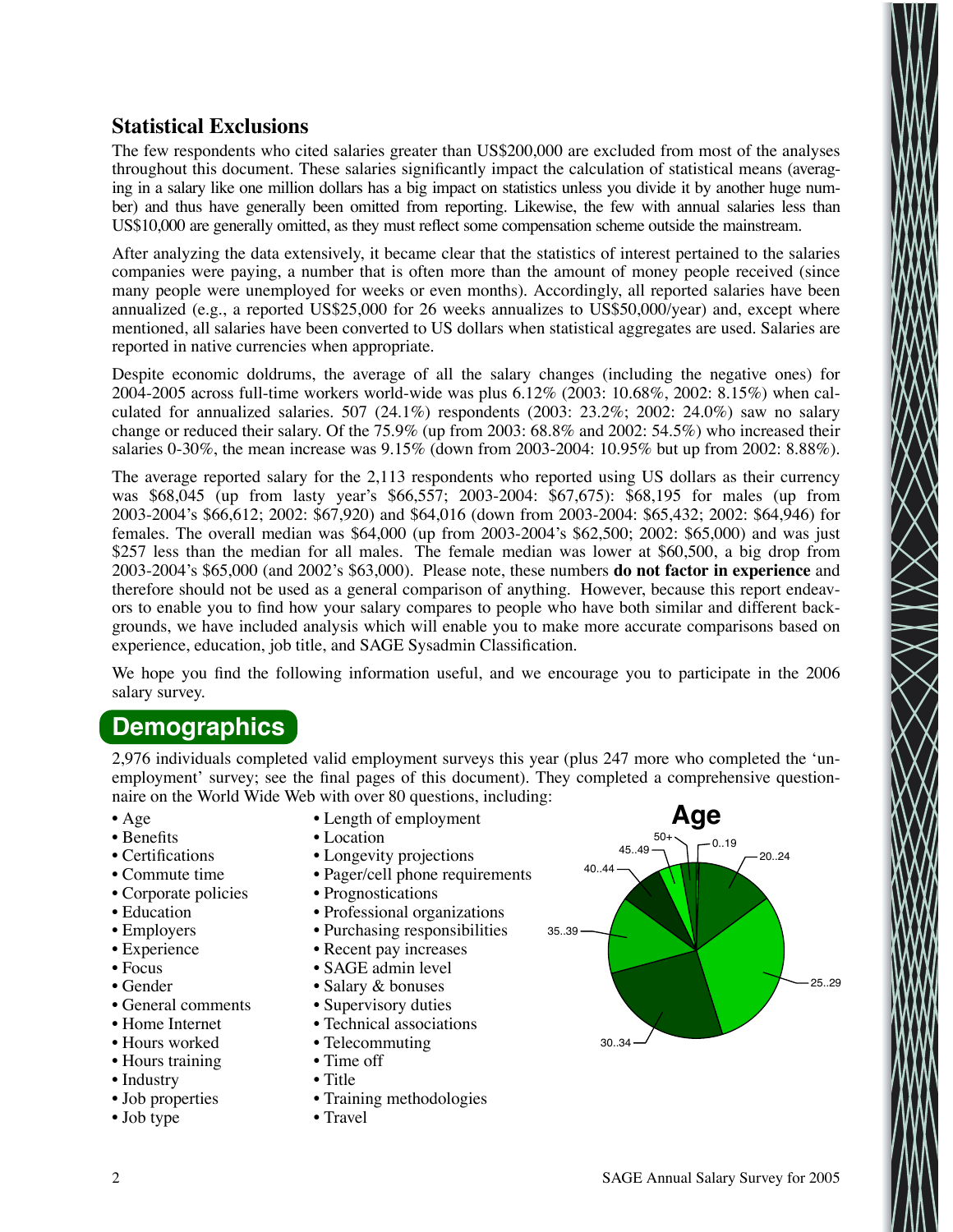### **Age and Experience**

It has been said that system administration is a young person's game. The pie chart above shows the concentration of admins in various age groups. 45.2% of the respondents were under 30 years of age; only 15.0% were 40 years old or older. It's easy to observe the concentration in the 20-34 age group. The slightly smaller number of those under 25 suggests that respondents 'found their calling' potentially slightly later than their very first job.

|       |           |           |        |           | <b>Age vs. Years Experience</b> |           |              |
|-------|-----------|-----------|--------|-----------|---------------------------------|-----------|--------------|
| Age   | 0.3       | 4.5       | 6.9    | 1015      | 1620                            | $21+$     | <b>Total</b> |
| 0.24  | 47.4%     | 25.4%     | 3.9%   | $0.0\%$   | $0.0\%$                         | $0.0\%$   | 14.9%        |
| 25.29 | 36.0%     | 45.8%     | 41.6%  | 8.6%      | $0.0\%$                         | $0.0\%$   | 30.3%        |
| 30.34 | $10.1\%$  | $16.7\%$  | 35.4%  | $40.1\%$  | 3.7%                            | $0.0\%$   | 25.6%        |
| 35.39 | 3.3%      | 7.4%      | 11.9%  | 30.6%     | 26.4%                           | 1.2%      | 14.3%        |
| 40.44 | $1.4\%$   | $2.7\%$   | 4.6%   | 11.4%     | 36.8%                           | 37.5%     | 7.9%         |
| 45.49 | $0.9\%$   | $1.5\%$   | 1.4%   | $5.1\%$   | 19.0%                           | 42.5%     | 4.2%         |
| $50+$ | $0.9\%$   | 0.6%      | 1.2%   | 4.1%      | 14.1%                           | 18.8%     | 2.9%         |
| Total | $100.0\%$ | $100.0\%$ | 100.0% | $100.0\%$ | $100.0\%$                       | $100.0\%$ | $100.0\%$    |

The table on the right compares experience. Several respondents (12.2%)

entered the field at age 30 or later. This chart has its columns normalized to 100% for easy comparison. Percentages are of 2,340 valid geographies.

Some larger cities had good representation in this survey.

|                                           |      |                    | <b>Sysadmins in Large Metro Areas</b> |          |           |
|-------------------------------------------|------|--------------------|---------------------------------------|----------|-----------|
| <b>Metro Area</b>                         |      | $#$ Resp $%$ Resp. | <b>Metro Area</b>                     | $#$ Resp | $%$ Resp. |
| N/A                                       | 1013 | 43.3%              | Atlanta, GA                           | 56       | 2.4%      |
| San Francisco/San Jose/Silicon Valley, CA | 207  | 8.8%               | Austin, TX                            | 39       | $1.7\%$   |
| Los Angeles/Orange Co., CA                | 121  | 5.2%               | Philadelphia, PA                      | 38       | $1.6\%$   |
| Washington, DC                            | 119  | 5.1%               | San Diego, CA                         | 36       | $1.5\%$   |
| New York                                  | 118  | 5.0%               | Vancouver, BC                         | 33       | $1.4\%$   |
| Seattle/Redmond, WA                       | 93   | $4.0\%$            | Research Triangle, NC                 | 31       | $1.3\%$   |
| Chicago, IL                               | 83   | $3.5\%$            | Houston, TX                           | 21       | $0.9\%$   |
| Boston, MA                                | 82   | $3.5\%$            | Montreal, QC                          | 18       | $0.8\%$   |
| Denver, CO                                | 64   | 2.7%               | Sydney, Australia                     | 17       | 0.7%      |
| Dallas, TX                                | 62   | $2.6\%$            | London, England                       | 15       | $0.6\%$   |
| Toronto, ON                               | 61   | $2.6\%$            | Ottawa, ON                            | 13       | $0.6\%$   |

Subtracting years of experience in the field of system administration from the respondent's age can lead to a rough approximation of the age they entered the field (though obviously some respondents might have been sysadmins for a while then changed careers and later changed back). The chart on the right shows the results of such an estimation.

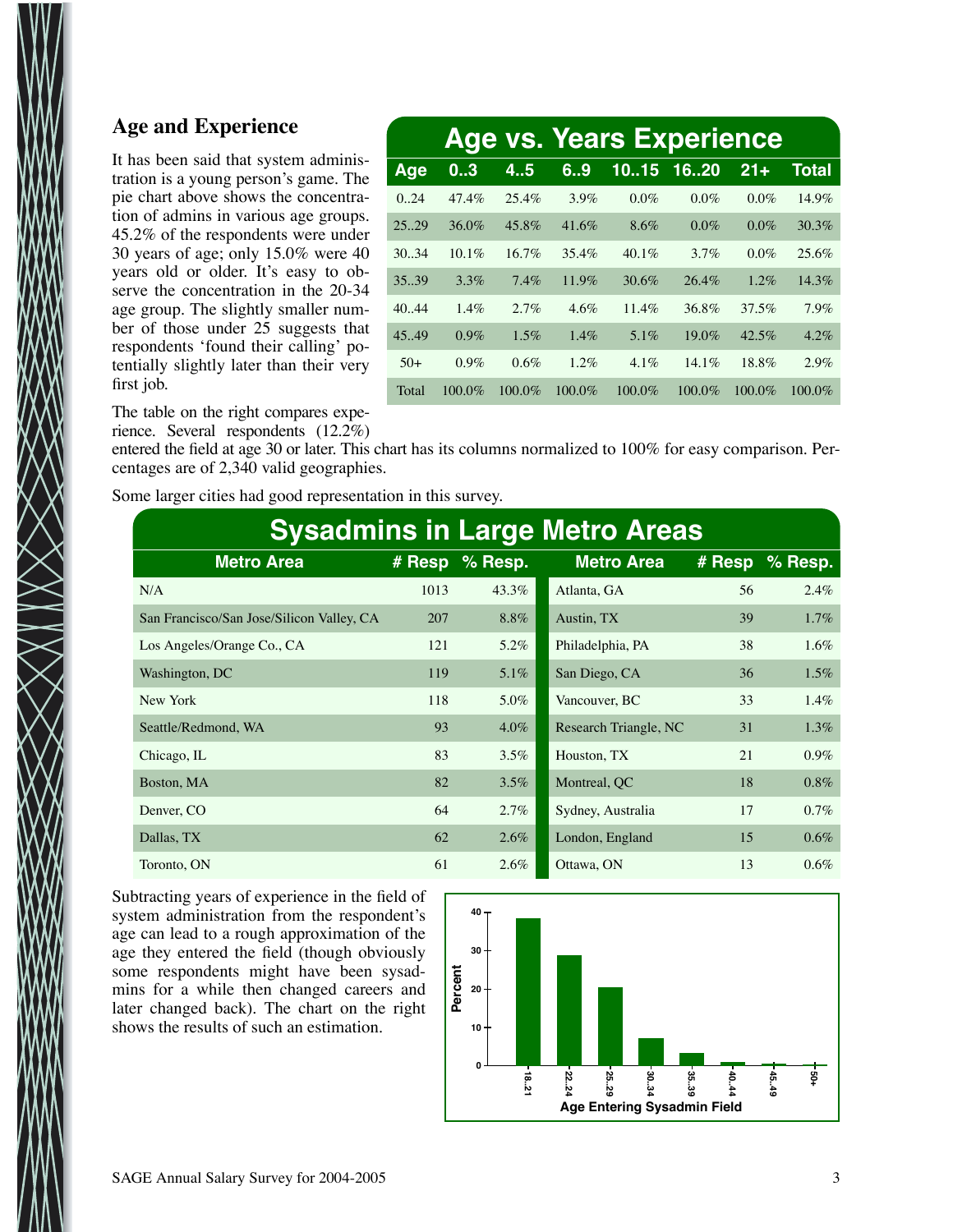### **Geographies Represented**

Respondents were located throughout the world, though only the USA and a small number of other locations had enough data for true statistical validity of any results. The large chart on the next page shows the origins of all respondents to the 'employed' part of the salary survey. See this page's chart for represented USA metro areas.

|                       |                    |                |                   | <b>Sysadmins Around the World</b> |         |
|-----------------------|--------------------|----------------|-------------------|-----------------------------------|---------|
| <b>Country</b>        | % Resp.            | <b>Country</b> | % Resp.           | <b>Country</b>                    | % Resp. |
| <b>United States</b>  | 76.0%              | Denmark        | [4]               | Bangladesh                        | $[1]$   |
| Canada                | $7.1\%$            | France, Metro  | [4]               | Cape Verde                        | $[1]$   |
| Australia             | $3.3\%$            | <b>Israel</b>  | [4]               | Cayman Islands                    | $[1]$   |
| <b>United Kingdom</b> | $2.6\%$            | Lithuania      | [4]               | China                             | $[1]$   |
| Ireland               | $1.6\%$            | Malaysia       | [4]               | Costa Rica                        | $[1]$   |
| Norway                | 1.0%               | Portugal       | [4]               | Croatia                           | $[1]$   |
| Germany               | $\lceil 26 \rceil$ | Switzerland    | [4]               | Egypt                             | $[1]$   |
| New Zealand           | $[24]$             | Bulgaria       | $[3]$             | Estonia                           | $[1]$   |
| India                 | $[15]$             | Greece         | [3]               | Guatemala                         | $[1]$   |
| <b>Netherlands</b>    | $[13]$             | Singapore      | [3]               | <b>Iran</b>                       | $[1]$   |
| Belgium               | [8]                | Albania        | $\lceil 2 \rceil$ | Iraq                              | $[1]$   |
| Russia                | [8]                | Algeria        | [2]               | Jamaica                           | $[1]$   |
| France                | [7]                | Hungary        | $\lceil 2 \rceil$ | Korea (South)                     | $[1]$   |
| Japan                 | $[7]$              | Kuwait         | [2]               | Luxembourg                        | $[1]$   |
| Sweden                | $[7]$              | Latvia         | $[2]$             | Malta                             | $[1]$   |
| Finland               | [6]                | Mexico         | $\lceil 2 \rceil$ | Namibia                           | $[1]$   |
| Romania               | [6]                | Pakistan       | $\lceil 2 \rceil$ | Nepal                             | $[1]$   |
| Spain                 | [6]                | Poland         | $\lceil 2 \rceil$ | Philippines                       | $[1]$   |
| Afghanistan           | $\lceil 5 \rceil$  | Puerto Rico    | $\lceil 2 \rceil$ | Rwanda                            | $[1]$   |
| <b>Brazil</b>         | $[5]$              | Saudi Arabia   | [2]               | Ukraine                           | $[1]$   |
| Italy                 | $[5]$              | Thailand       | $\lceil 2 \rceil$ | Uruguay                           | $[1]$   |
| South Africa          | $\lceil 5 \rceil$  | Angola         | $[1]$             | Vietnam                           | $[1]$   |
| Andorra               | [4]                | Armenia        | $[1]$             |                                   |         |
| Argentina             | [4]                | Austria        | [1]               |                                   |         |

A number in square brackets (e.g., [3]) denotes an absolute number of respondents that is less than one percent of the total of 2,976 who named countries.

### **Titles**

Respondents were asked to share their position's title (i.e., as shown on their business card). 2,149 actual titles contained 400 (vs. 2003: 437 and 2002: 688) distinct words. The average actual title was 21.8 characters (vs. 21.6 in 2003) long with 2.62 words (vs. 2.74 words in 2003 and 3.72 in 2002). 3.3% (vs. 4.7% in 2003) of the titles had multiple functions separated by a slash; only two had more than one slash.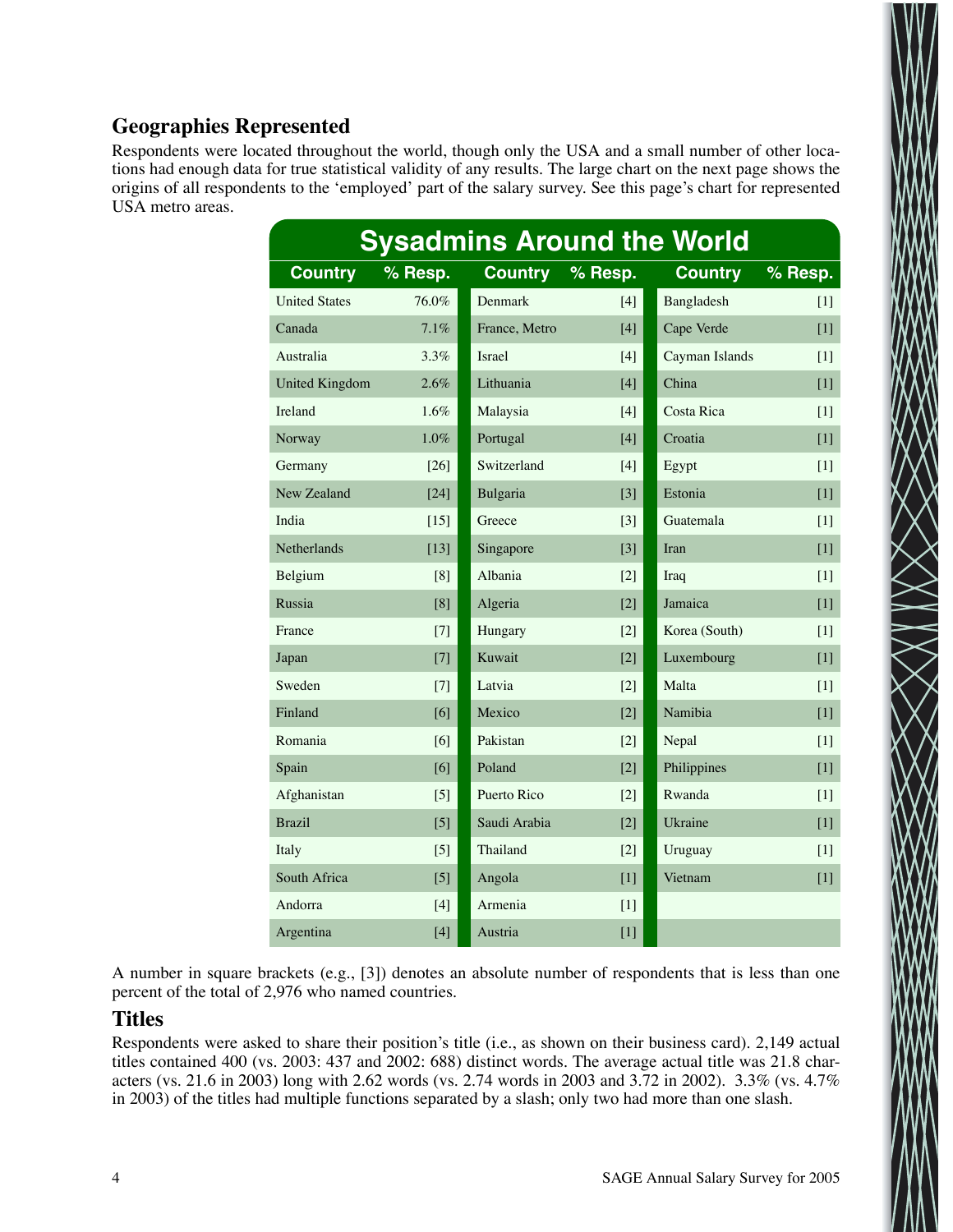This year's most popular word was 'system' (in incarnations that included 'systems' and 'sys'), appearing in 41.7% (vs. 40.1% in 2003) of the titles. This year's runner-up was ''administrator'' with 35.6% of the titles (vs. 34.5%, the runner-up in 2003) was 'administrator' (including 'administrative,' 'administration,' 'admin,' and 'sysadmin'). Only a handful of titles included brand names (most notably UNIX) unlike several years ago.

A few years ago, the word 'administrator' carried the connotation of secretary. It appears that infrastructure support employees are now using the word with high frequency.

The table on the right shows all the words that appeared in 25 or more titles.

|          |                  |         | <b>Title Words</b> |         |                   |
|----------|------------------|---------|--------------------|---------|-------------------|
| Freq.    | <b>Word</b>      | Freq.   | <b>Word</b>        | Freq.   | <b>Word</b>       |
| $41.7\%$ | Systems (etc.)   | $6.1\%$ | Specialist         | 2.8%    | Consultant (etc.) |
| 35.6%    | Administrator    | $4.5\%$ | Support            | 2.7%    | Architect         |
| $17.4\%$ | Engineer         | $3.8\%$ | Sr.                | 2.1%    | Lead              |
| $14.3\%$ | <b>Network</b>   | $3.7\%$ | Director           | 2.0%    | Operations        |
| 11.9%    | Senior           | $3.6\%$ | Information        | $1.8\%$ | $\mathbf{I}$      |
| $10.5\%$ | Technical (etc.) | $3.4\%$ | Security           | $1.4\%$ | Service           |
| 8.8%     | Manager          | $3.2\%$ | Software           | $1.4\%$ | III               |
| 7.6%     | Analyst          | $3.1\%$ | Developer (etc.)   | $1.2\%$ | Assistant         |
| 7.4%     | I.T.             | $3.0\%$ | Computer (etc.)    |         |                   |
| 7.2%     | Unix             | 2.8%    | Programmer         |         |                   |

### **Supervisory Capacity**

Almost two-thirds of the respondents reported informal supervisory capacity at some level; over a quarter had formal supervisory capacity. These charts hint at the level of mentoring in the profession.



#### **Purchasing Responsibility**

Half of the respondents at least contribute to the budget; over a quarter can purchase less expensive items. The charts on the next pages show purchasing responsibilities for all the sub-disciplines. Not surprisingly, a different focus brings different responsibilities.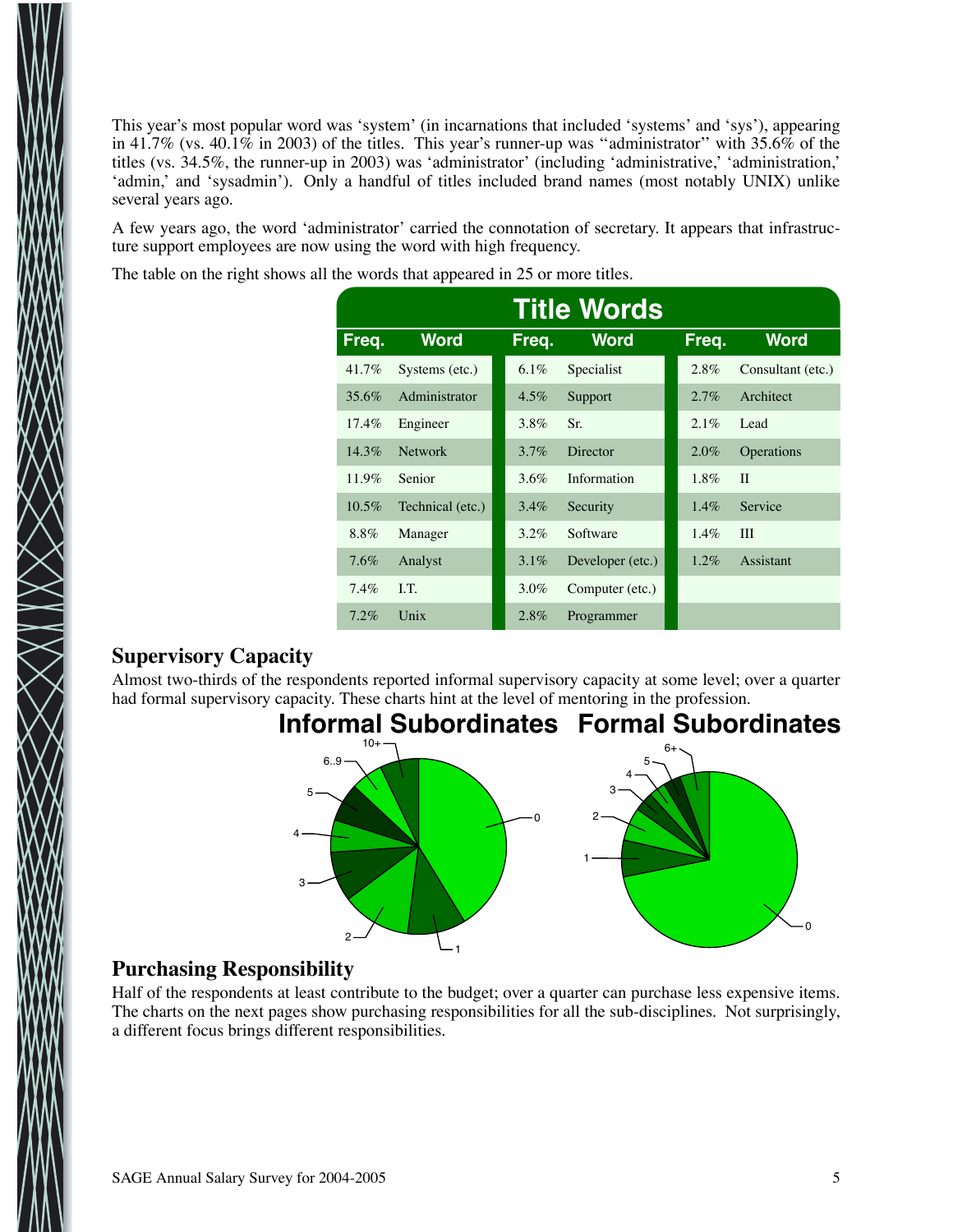|                    |          |                             | Generalist <sup>'</sup> |         | <b>Help desk</b> |                                   |          |          |
|--------------------|----------|-----------------------------|-------------------------|---------|------------------|-----------------------------------|----------|----------|
| Purch. Resp.       |          | <b>None Contrib Specify</b> |                         |         |                  | <b>Final None Contrib Specify</b> |          | Final    |
| Less than US\$500  | $10.6\%$ | 8.6%                        | $41.7\%$                | 39.0%   | $39.0\%$         | $15.0\%$                          | 34.0%    | $12.0\%$ |
| US\$500-US\$5000   | $10.6\%$ | $16.2\%$                    | 56.8%                   | 16.4%   | $40.0\%$         | $29.0\%$                          | $26.0\%$ | 5.0%     |
| More than US\$5000 | 15.9%    | $28.5\%$                    | $48.1\%$                | 7.5%    | 54.0%            | 28.0%                             | 16.0%    | 2.0%     |
| Group Budget       | $35.9\%$ | 35.8%                       | $19.2\%$                | 9.1%    | 71.0%            | $21.0\%$                          | $5.0\%$  | 3.0%     |
| Dept. Budget       | 41.7%    | 33.2%                       | 18.2%                   | $6.9\%$ | 72.0%            | 23.0%                             | $4.0\%$  | $1.0\%$  |

|                    |          | <b>Security</b>     |          |          | <b>Networking</b> |                                   |                |          |
|--------------------|----------|---------------------|----------|----------|-------------------|-----------------------------------|----------------|----------|
| Purch. Resp.       |          | <b>None Contrib</b> |          |          |                   | <b>Specify Final None Contrib</b> | <b>Specify</b> | Final    |
| Less than US\$500  | 18.8%    | $11.1\%$            | 43.8%    | $26.4\%$ | $14.0\%$          | 8.3%                              | $42.4\%$       | $35.3\%$ |
| US\$500-US\$5000   | 18.8%    | $15.3\%$            | $49.3\%$ | $16.7\%$ | $16.9\%$          | $14.4\%$                          | 54.3%          | $14.4\%$ |
| More than US\$5000 | 21.5%    | $25.0\%$            | $43.1\%$ | $10.4\%$ | 20.5%             | 24.8%                             | 48.9%          | 5.8%     |
| Group Budget       | $36.1\%$ | $36.1\%$            | 21.5%    | $6.2\%$  | 35.6%             | 34.5%                             | 21.6%          | $8.3\%$  |
| Dept. Budget       | $45.1\%$ | 36.8%               | $15.3\%$ | 2.8%     | $43.2\%$          | $32.7\%$                          | $18.0\%$       | $6.1\%$  |

|                    |             |          | <b>Server mgmt</b>                                |         | <b>Databases</b> |          |          |              |
|--------------------|-------------|----------|---------------------------------------------------|---------|------------------|----------|----------|--------------|
| Purch. Resp.       | <b>None</b> |          | <b>Contrib Specify Final None Contrib Specify</b> |         |                  |          |          | <b>Final</b> |
| Less than US\$500  | 21.3%       | $13.7\%$ | $42.1\%$                                          | 22.8%   | 27.3%            | $17.0\%$ | $40.9\%$ | 14.8%        |
| US\$500-US\$5000   | 22.4%       | $19.2\%$ | $48.6\%$                                          | $9.8\%$ | $30.7\%$         | $34.1\%$ | 29.5%    | 5.7%         |
| More than US\$5000 | 26.5%       | 29.3%    | 39.5%                                             | 4.7%    | 38.6%            | $35.2\%$ | 23.9%    | 2.3%         |
| Group Budget       | $45.5\%$    | $34.7\%$ | $17.4\%$                                          | 2.4%    | 64.8%            | 23.9%    | $6.8\%$  | $4.5\%$      |
| Dept. Budget       | $51.1\%$    | 34.2%    | $12.4\%$                                          | 2.2%    | $72.7\%$         | 20.5%    | $3.4\%$  | 3.4%         |

|                    |          |          | People mgmt                                     |          | <b>Technical lead</b> |          |          |          |
|--------------------|----------|----------|-------------------------------------------------|----------|-----------------------|----------|----------|----------|
| Purch. Resp.       |          |          | None Contrib Specify Final None Contrib Specify |          |                       |          |          | Final    |
| Less than US\$500  | 11.9%    | $0.0\%$  | $15.3\%$                                        | 72.9%    | $16.9\%$              | $9.0\%$  | 39.9%    | $34.1\%$ |
| US\$500-US\$5000   | $10.2\%$ | $3.4\%$  | 28.8%                                           | 57.6%    | $17.4\%$              | $13.5\%$ | 51.7%    | $17.4\%$ |
| More than US\$5000 | $10.2\%$ | $5.1\%$  | $49.2\%$                                        | 35.6%    | 19.5%                 | 22.5%    | $49.4\%$ | 8.6%     |
| Group Budget       | $11.9\%$ | $11.9\%$ | $44.1\%$                                        | $32.2\%$ | 28.3%                 | $39.0\%$ | 23.9%    | 8.8%     |
| Dept. Budget       | $10.2\%$ | $30.5\%$ | 35.6%                                           | 23.7%    | 38.3%                 | 34.8%    | $20.0\%$ | $7.0\%$  |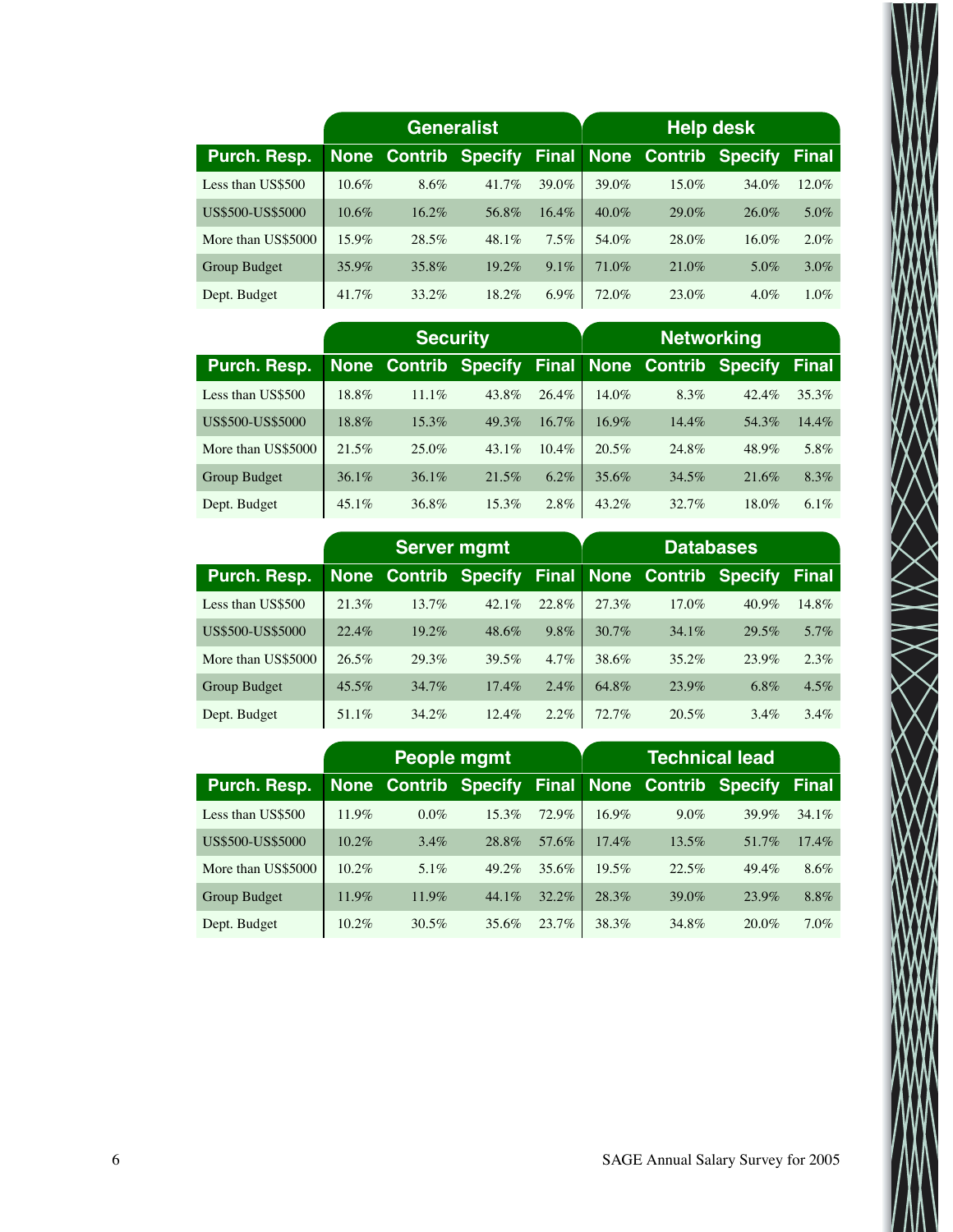|                    |          |          | <b>Project mgmt</b>                             |          | <b>Desktop</b> |          |         |              |
|--------------------|----------|----------|-------------------------------------------------|----------|----------------|----------|---------|--------------|
| Purch. Resp.       |          |          | None Contrib Specify Final None Contrib Specify |          |                |          |         | <b>Final</b> |
| Less than US\$500  | $11.8\%$ | $13.7\%$ | $30.4\%$                                        | $44.1\%$ | 24.1%          | 14.8%    | 42.6%   | $18.5\%$     |
| US\$500-US\$5000   | $14.7\%$ | 18.6%    | 37.3%                                           | $29.4\%$ | 31.5%          | 25.9%    | 38.9%   | 3.7%         |
| More than US\$5000 | $16.7\%$ | $25.5\%$ | 41.2%                                           | $16.7\%$ | $40.7\%$       | 29.6%    | 27.8%   | $1.9\%$      |
| Group Budget       | 27.5%    | $30.4\%$ | $19.6\%$                                        | 22.5%    | 51.9%          | 37.0%    | $9.3\%$ | $1.9\%$      |
| Dept. Budget       | 32.4%    | $30.4\%$ | 21.6%                                           | $15.7\%$ | 57.4%          | $35.2\%$ | 7.4%    | $0.0\%$      |

|                    | <b>Other</b> |                             |          |          |  |  |  |  |  |  |
|--------------------|--------------|-----------------------------|----------|----------|--|--|--|--|--|--|
| Purch. Resp.       |              | <b>None Contrib Specify</b> |          | Final    |  |  |  |  |  |  |
| Less than US\$500  | $27.7\%$     | 17.3%                       | 33.5%    | 21.4%    |  |  |  |  |  |  |
| US\$500-US\$5000   | 30.1%        | 23.1%                       | 34.1%    | $12.7\%$ |  |  |  |  |  |  |
| More than US\$5000 | 37.0%        | $26.0\%$                    | 28.9%    | 8.1%     |  |  |  |  |  |  |
| Group Budget       | 51.4%        | 26.6%                       | $15.0\%$ | $6.9\%$  |  |  |  |  |  |  |
| Dept. Budget       | 59.5%        | 23.7%                       | 12.1%    | 4.6%     |  |  |  |  |  |  |

### **SAGE Sysadmin Classifications**

The remainder classified themselves according to SAGE Level 4 Respondents were asked to self-assess the responsibilities of their primary job in order to show the mappings with the SAGE job levels. Only 3.5% of them felt their job did not fit within the proper parameters. these definitions. The number of SAGE Level 1 respondents was very low.

**SAGE Level 1:** Assist on consulting or engineering projects or the administration of a systems facility. Perform routine tasks under the direct supervision of a more experienced system administrator or consultant. May act as a front-line interface to users and senior system administrators.



- **SAGE Level 2**: Assist on consulting or engineering projects or the administration of a systems facility. Work under general supervision of a computer system manager or senior consultant. Carry out more complex tasks with some independence and discretion regarding how to carry out the tasks.
- **SAGE Level 3**: Receive general instructions for assignments from manager and work with independence and discretion regarding how to carry out tasks. Initiate some new responsibilities and help to plan for the future of a facility. Manage the work of junior system administrators, operators, engineers, or consultants. Evaluate and/or recommend purchases and have a strong influence on the purchasing process.
- **SAGE Level 4**: Design and manage the computing infrastructure or manage the larger, more complex consulting or engineering projects. Work under general direction from senior management. Establish or recommend policies on system use and services. Provide technical lead and/or supervise system administrators, system programmers, engineers, consultants, or others of equivalent seniority. Have purchasing authority and responsibility for purchase decisions and budget.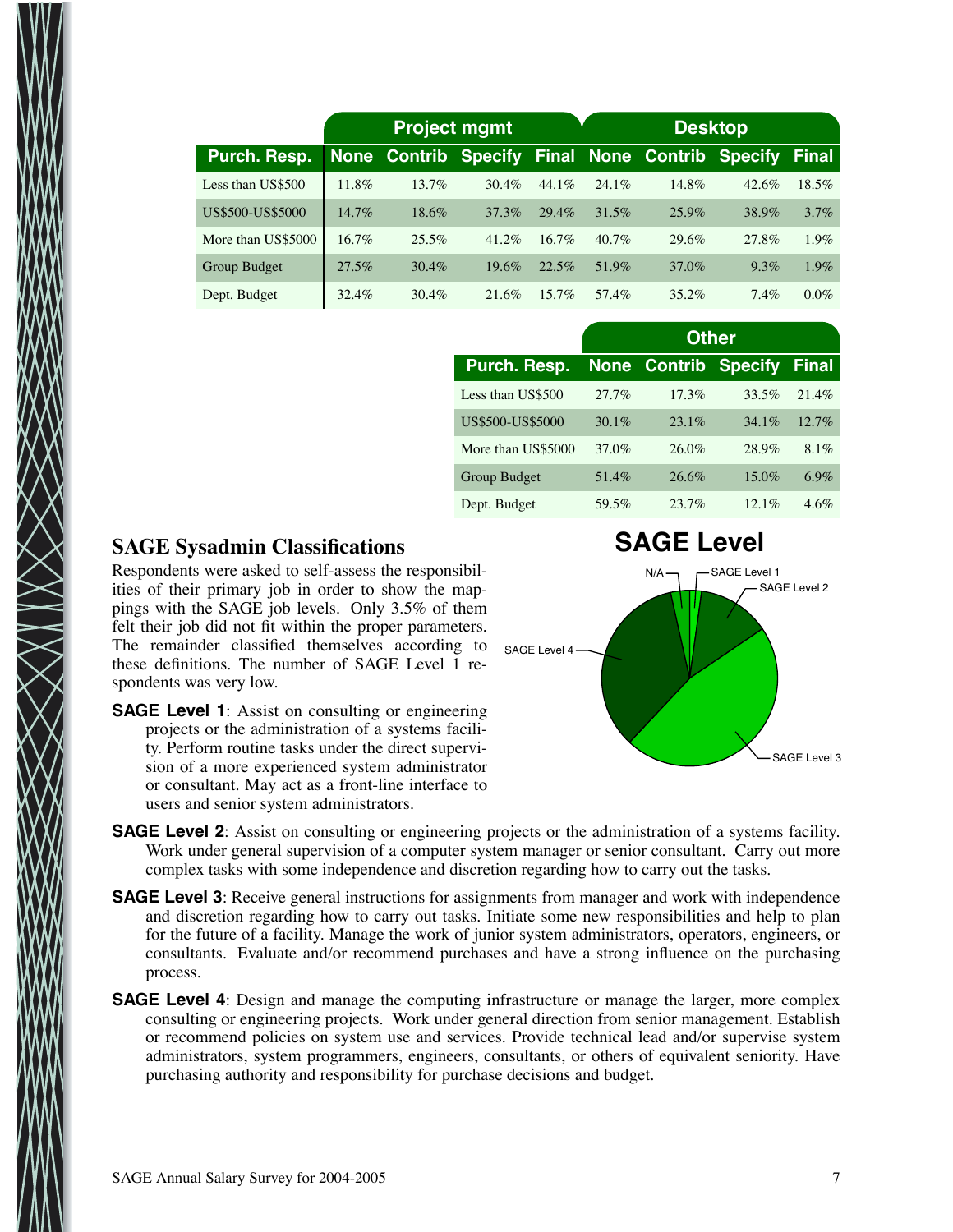### **Unemployment**

11.2% (vs. 2003: 10.9%) of the respondents who were generally employed during the last year were unemployed for at least one week during the survey period. Of all respondents, 4.5% (vs. 2003: 3.3%) were unemployed for four weeks or less;  $72\%$  (vs. 2003: 6.1%) were unemployed for as much as eight weeks. This chart shows how many weeks those 11.6% were out of work.

### **Certifications**

Respondents named the certifications most important to them; see the table for the results.

### **Unemployment Distribution**



| <b>Certifications Held</b>                 |         |                      |         |                                              |         |  |  |  |
|--------------------------------------------|---------|----------------------|---------|----------------------------------------------|---------|--|--|--|
| <b>Certification</b>                       | % Resp. | <b>Certification</b> | % Resp. | <b>Certification</b>                         | % Resp. |  |  |  |
| <b>Bachelor's Degree</b><br>(any relevant) | 16.4    | IBM (any)            | 2.5     | Cisco CCDP                                   | [25]    |  |  |  |
| Cisco CCNA                                 | 10.7    | $HP$ (any)           | 2.5     | Compaq                                       | [25]    |  |  |  |
| Microsoft MCP/MCP+i                        | 10.3    | $\angle$ AIX (any)   | 2.2     | Checkpoint CCSA                              | $[25]$  |  |  |  |
| Microsoft MCS*                             | 9.5     | Apple (any)          | 2.0     | <b>SAIR</b> certified Linux<br>administrator | $[24]$  |  |  |  |
| $COMPTIAA+$                                | 7.8     | COMPTIA Security+    | 1.7     | SANS/GIAC GSEC                               | $[24]$  |  |  |  |
| Red Hat (any)                              | 7.2     | <b>Novell CNE</b>    | 1.7     | Checkpoint CCSE                              | $[23]$  |  |  |  |
| Sun/Solaris SCSA                           | 6.5     | COMPTIA Linux+       | 1.6     | Learning Tree (any)                          | [20]    |  |  |  |
| Brainbench (any)                           | 4.1     | $LPI$ (any)          | 1.6     | Lotus (any)                                  | $[17]$  |  |  |  |
| Sun/Solaris Other                          | 3.8     | Oracle/OCP (any)     | 1.5     | SANS/GIAC GCIA                               | [16]    |  |  |  |
| Microsoft Other                            | 3.7     | COMPTIA I-Net+       | 1.4     | <b>COMPTIA Other</b>                         | [15]    |  |  |  |
| $COMPTIA N+$                               | 3.2     | <b>Cisco CCIE</b>    | 1.4     | Cisco Other                                  | [11]    |  |  |  |
| Sun/Solaris SCN*                           | 3.1     | Citrix Other         | 1.2     | <b>SANS/GIAC GCUX</b>                        | [11]    |  |  |  |
| (ICS)2 CISSP                               | 2.9     | Citrix CCA           | 1.2     | <b>SANS/GIAC GIAC</b>                        | $[10]$  |  |  |  |
| <b>Novell CNA</b>                          | 2.9     | EMC (any)            | 1.1     |                                              |         |  |  |  |
| Cisco CCNP                                 | 2.8     | Cisco CCDA           | 1.0     |                                              |         |  |  |  |

A number in square brackets (e.g., [3]) denotes an absolute number of respondents that is less than one percent of the total.

Certifications often generate a lot of discussion when syadmins gather. This year's survey asked respondents their general opinion about the value of certifications. The results are illuminating, given that the most vocal opinion is ''they are worthless.''

### **Value of Certs**

| Perceived value % Resp. |       |
|-------------------------|-------|
| Sometimes, it depends   | 47.4% |
| Rarely, a few are good  | 19.5% |
| Generally good          | 11.1% |
| No, generally worthless | 10.5% |
| Pretty good             | 9.2%  |
| No opinion              | 2.3%  |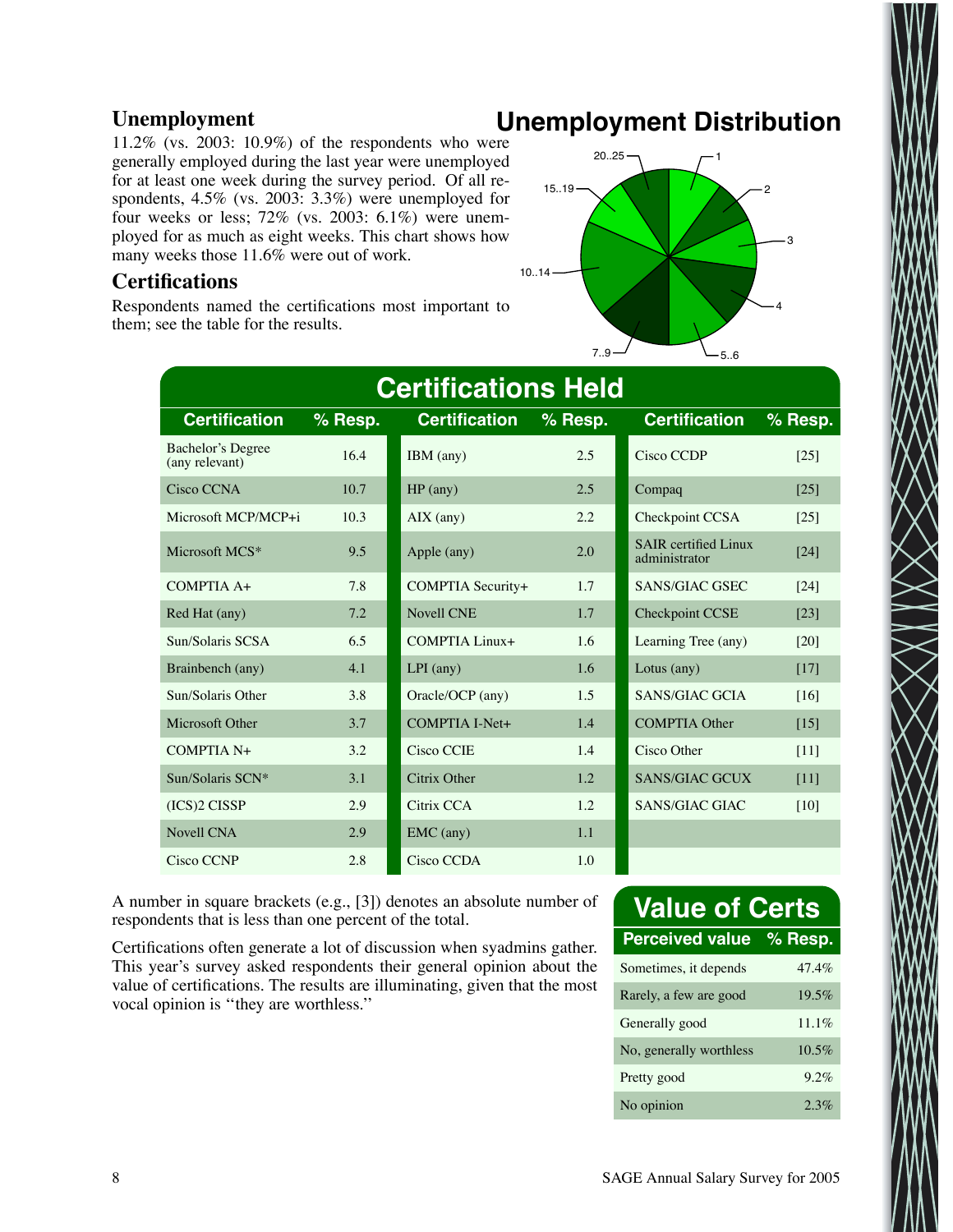### **Experience**

 $11.7\%$  in 2002). Two charts summarize the experience levels of  $10.14$ Respondents had a mean of 7.91 (2003: 8.01; 2002: 7.83) years of experience, with a standard deviation of 5.11 years (almost the same as the two previous years). The median was 7, just as in 2002 and 2003. About 31% had ten years or more of experience; 11.8% had 15 or more years of experience (2003: 11.8%; the respondents. The pie chart show a huge (51%) hump in the distribution for those with 5..10 years experience (with 26.3% having less than that).

The detail graph shows an almost bell curve-like distribution with a peak at five years. Curiously, the last two years' charts also had a peak at five years. Since this survey postdates those, one would have expected the peak to move! The detailed graph im-

plies that a number of people entered the field 5-10 years ago, and that the number entering or staying in the field is now declining.

The gender chart implies that females stay in the field longer than males. If one believes that system administration is a waystation on the way to 'better' career steps, then this would be evidence of a sort of 'pink ceiling.' The data here, though, probably need deeper analysis to draw such a conclusion.

### **Years of Experience**





|           | <b>Exp. vs. Gender</b> |             |              |
|-----------|------------------------|-------------|--------------|
| Exp.      | <b>Female</b>          | <b>Male</b> | <b>Total</b> |
| $\Omega$  | 0.0%                   | $1.2\%$     | $1.1\%$      |
| $1\quad4$ | 32.3%                  | 24.9%       | 25.2%        |
| 5.9       | 33.3%                  | $42.9\%$    | 42.6%        |
| 10.14     | $16.7\%$               | 19.3%       | 19.2%        |
| 15.19     | $13.5\%$               | 7.6%        | 7.8%         |
| 20.24     | 2.1%                   | 3.2%        | $3.2\%$      |
| 25.29     | 2.1%                   | $0.8\%$     | $0.9\%$      |
| $30+$     | 0.0%                   | 0.1%        | 0.1%         |
| Total     | $100.0\%$              | $100.0\%$   | $100.0\%$    |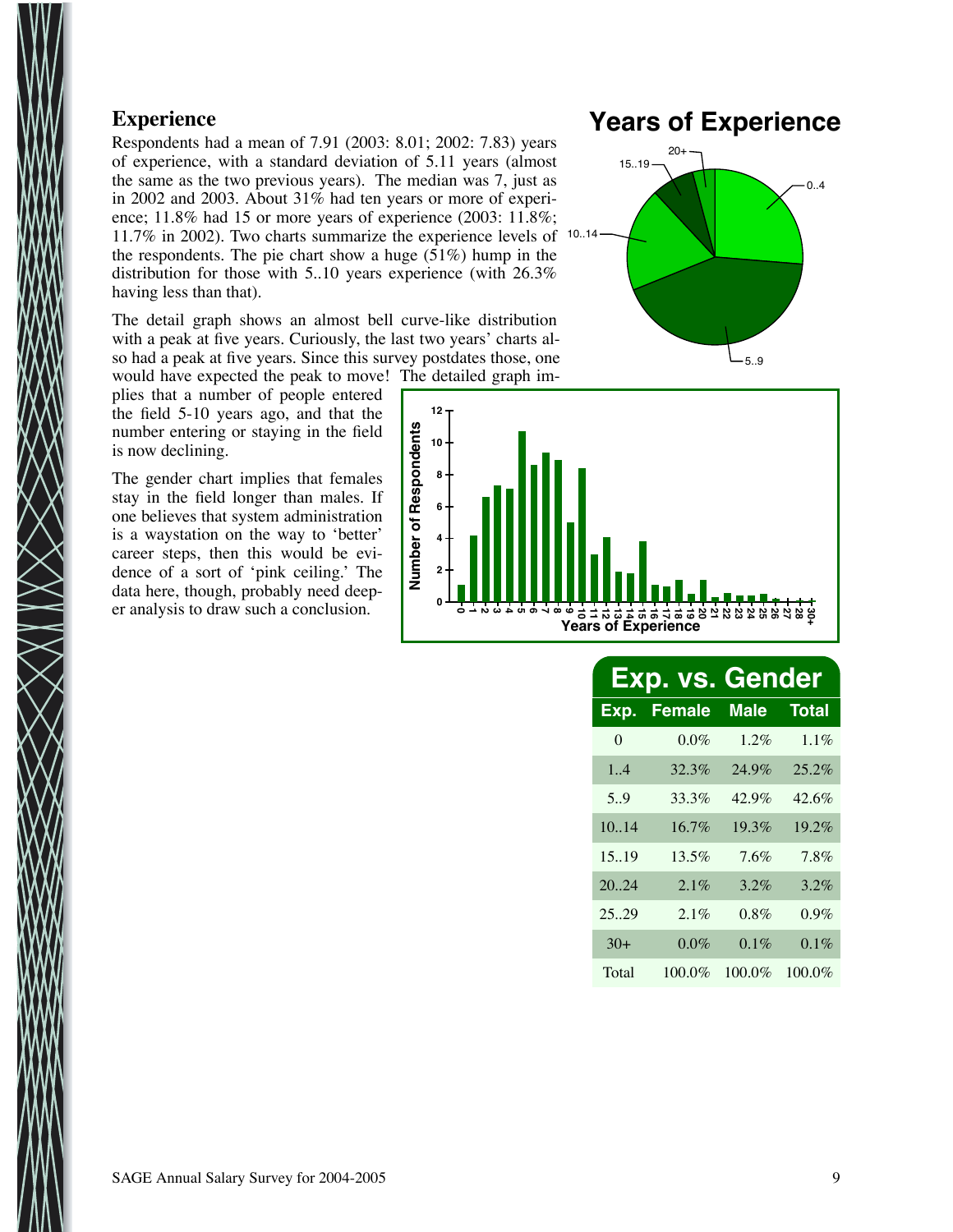### **Education**

Experience is often backed by education. About 53.3% (vs. 2003: 57.6%) of those responding have a college degree (at least a Bachelor's) in any field. Informal discussions at conferences yield the unsurprising results that those admins with degrees think college education is a real boon while the others argue, "I get along just



Master's Deg

Ph.D./D.Sc.

chology, electronics, economics, physics, mathematics, law, English, communications, and 65 other items that were mentioned three or fewer times.

Some college degrees are arguably more relevant (in the technical sense) to computer administration. The second chart above on the right takes this into account and shows the highest 'relevant' degree (according to the respondent's definition of 'relevant'). Fully 37.5% of those surveyed have earned at least a Bachelor's degree in a relevant field.

Most universities don't really teach system administration. How do people *really* learn system administration? Over 80% of them were able to attribute much of their knowledge to onthe-job training or self-instruction: The 'Other' entries included chat rooms, trial-by-fire, hobby computing, Google, user groups, and mailing lists.

| <b>Learning Styles</b>                                      |                   |         |                 |          |  |  |  |
|-------------------------------------------------------------|-------------------|---------|-----------------|----------|--|--|--|
|                                                             | <b>Not at all</b> | A bit   | <b>Somewhat</b> | A lot    |  |  |  |
| Taught myself (textbooks, web,<br>practice, etc.)           | $1.4\%$           | 1.6%    | 8.7%            | 88.3%    |  |  |  |
| On the job                                                  | $1.7\%$           | 2.0%    | 14.1%           | 82.3%    |  |  |  |
| University/college education<br>(CS/IS/IT degree program)   | $35.4\%$          | 25.4%   | 24.1%           | $15.1\%$ |  |  |  |
| Mentor of any kind                                          | 31.1%             | 26.8%   | 27.2%           | 14.9%    |  |  |  |
| Certification program courses                               | 51.3%             | 26.6%   | $17.0\%$        | 5.1%     |  |  |  |
| Vendor-specific training courses                            | 44.6%             | 31.7%   | 18.8%           | 4.9%     |  |  |  |
| Non-degree tech school, col-<br>lege, or university courses | 74.8%             | 14.3%   | 7.9%            | 2.9%     |  |  |  |
| Conferences/commercial training                             | 48.4%             | 32.9%   | 16.1%           | 2.6%     |  |  |  |
| Military                                                    | 94.2%             | 2.6%    | 1.6%            | $1.7\%$  |  |  |  |
| Other                                                       | 98.8%             | $0.1\%$ | $0.2\%$         | $0.8\%$  |  |  |  |

### **Highest Educ. Achievement** Less than HS Diploma

HS Diploma

Tech. Certificate(s)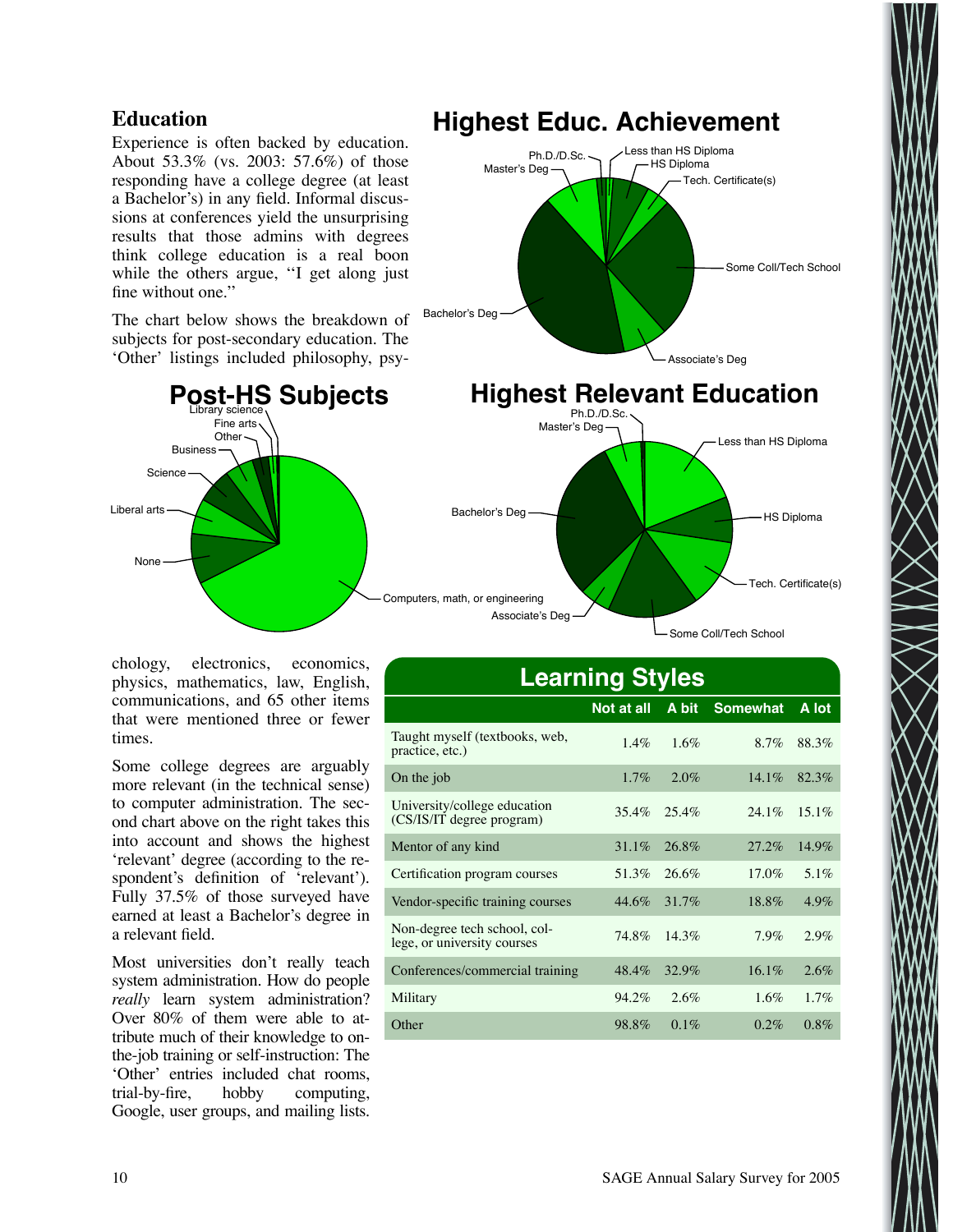### **Relevant Education vs. Age**

The Relevant Education chart is the rare chart that is probably better read starting at the bottom and moving up. The bottom three rows (finished college degrees in a relevant field) show that the younger members of the profession are indeed getting relevant education. Of course, this surely correlates with the availability of such education − the first Bachelor's degree in computer science was given around 1974, so some of the 50+ group never had a chance.

| <b>Relevant Education vs. Age</b> |          |          |          |          |          |              |  |  |
|-----------------------------------|----------|----------|----------|----------|----------|--------------|--|--|
| <b>Education</b>                  | 124      | 2529     | 3039     | 4049     | $50+$    | <b>Total</b> |  |  |
| Less than HS Diploma              | 21.9%    | 19.1%    | 19.2%    | $15.0\%$ | $16.5\%$ | $19.0\%$     |  |  |
| <b>HS</b> Diploma                 | 3.8%     | $6.8\%$  | $9.9\%$  | $13.1\%$ | $10.6\%$ | $8.4\%$      |  |  |
| Tech. Certificate(s)              | $12.2\%$ | $13.2\%$ | $13.7\%$ | $8.9\%$  | $9.4\%$  | 12.6%        |  |  |
| Some Coll/Tech School             | $16.9\%$ | $16.4\%$ | 17.5%    | $14.4\%$ | 18.8%    | $16.7\%$     |  |  |
| Associate's Deg                   | 7.4%     | 6.0%     | $4.9\%$  | $6.7\%$  | 3.5%     | 5.8%         |  |  |
| Bachelor's Deg                    | 34.5%    | $31.4\%$ | 27.5%    | 28.9%    | $29.4\%$ | 29.9%        |  |  |
| Master's Deg                      | 2.5%     | 6.5%     | 7.0%     | $11.4\%$ | 11.8%    | 6.9%         |  |  |
| Ph.D./D.Sc.                       | $0.7\%$  | $0.7\%$  | $0.4\%$  | $1.7\%$  | $0.0\%$  | $0.7\%$      |  |  |

This trend is echoed by the Associate's degree number, which is also increasing for younger respondents.

The no-high-school diploma number is probably noisy, as it suggests an unintended interpretation of the question, since so many respondents already reported earning at least a high school diploma (see the pie charts on the previous page).

#### **Continuing Education**

new technical and legal developments in their focus area and in <sub>10.14</sub> In the world of computer administration, learning and growing are absolute requirements. Admins must keep up to date on a host of 'soft' areas, as well. The weekly time expenditure of time for keeping up is quite dramatic (see the first chart on the right). The average is 9.2 hours/week (vs. 8.9 and 9.0 for the previous two surveys) and the standard deviation is 8.3 hours/week (a bit higher than previously). This works out almost to a quarter-time job for '40 hour' workers. Only 23% report four hours or less per week; more than 44% report a staggering 10 hours or more per week. Just 1.1% reported 0 hours/week. It is clear that continued learning is de rigueur for this profession.

Organizations sometimes pay for employee continuing education. Of 2,976 respondents, 41.1% (vs. 2003's 39.7%) were not afforded this option. Even with that many zeroes averaged in, the mean number of training days annually was 4.8 (up from 2003's 4.4) and the median was 3 (same as 2003). See the chart on the right for the breakdown.

### **Hrs/wk Self-training**

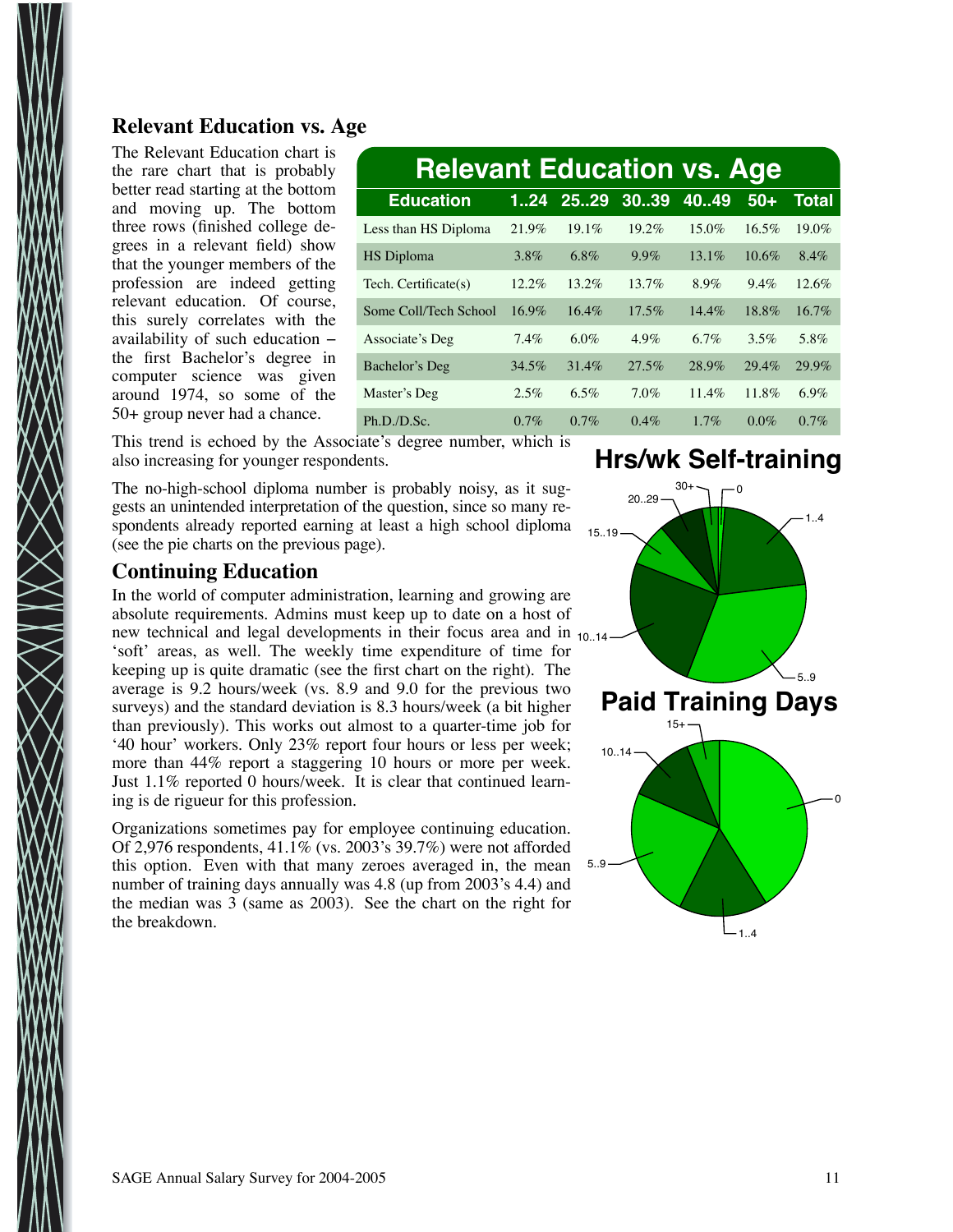### **Industries Represented**

Roughly 83.2% (vs. 2003: 82.7%) of the respondents work at a single job; 16.8% have multiple employers. Respondents were asked to cite their primary area of employment. Education led the way again; for some reason they come out in force for this survey every year. Almost 87% were able to categorize their employment into a set of canonic industries.

| <b>Employment Categories</b> |          |                           |               |                          |         |                             |         |  |  |  |
|------------------------------|----------|---------------------------|---------------|--------------------------|---------|-----------------------------|---------|--|--|--|
| <b>Industry</b>              | %        | <b>Industry</b>           | $\frac{9}{6}$ | <b>Industry</b>          | $\%$    | <b>Industry</b>             | %       |  |  |  |
| Educ. - Post-Sec             | $12.5\%$ | IT Company:<br>Consulting | $3.5\%$       | Educ. - Prim/Sec         | $2.0\%$ | Adv, PR, Mar-<br>Comm       | 1.5%    |  |  |  |
| IT Co.: SW Dev               | $6.9\%$  | IT Company: Other         | $3.0\%$       | IT Co: Web               | $1.9\%$ | Research                    | 1.4%    |  |  |  |
| Financial svcs               | $6.5\%$  | Cons.                     | $2.9\%$       | Ins/risk manage-<br>ment | $1.8\%$ | Not-for-profit              | $1.3\%$ |  |  |  |
| Telecommunica-<br>tions      | $6.4\%$  | Govt - Non-Mili-<br>tary  | $2.9\%$       | Retail                   | $1.8\%$ | Publishing                  | 1.3%    |  |  |  |
| IT Company:<br>ISP/ASP       | $5.1\%$  | Govt - Contracting        | $2.8\%$       | Entertainment            | $1.8\%$ | Defense                     | 1.3%    |  |  |  |
| Health Care,<br>Medicine     | $4.1\%$  | Comp HW                   | $2.8\%$       | Engineering              | $1.7\%$ | Aeronauti-<br>cal/aerospace | 1.0%    |  |  |  |
| Manufacturing                | $3.7\%$  | Other                     | 2.4%          | Government -<br>Military | $1.6\%$ | Transportation              | $1.0\%$ |  |  |  |

Other industries represented by fewer than 1% included: Automotive (28 respondents), IT Co./Security (27), Legal (24), Educ. − Commer. (24), Services (other) (22), State/Local Govt (22), Dist/Warehousing (21), Travel/Recreation (18), Biotechnology (16), Energy (15), Real Estate (15), Broadcasting/Cable/Video (14), Food (14), Utility (13), Pharmaceuticals (13), Accounting (12), Library (11), Gambling/gaming (11), Agriculture (10), Construction (10), Architecture (buildings) (9), Wholesale (7), VAR (6), HR/Recruiter (6), Environmental Services (6), Chemical (3), Political (3), Religion (3), Hospitality (2), Intellectual property (2), and GIS (2).

### **Organization Size**

53.0% of respondents work in organizations with at least 1,000 people. One might expect this percentage to be even higher, since such organizations employ the vast majority of admins. 23.7% work in organizations with fewer than 100 employees (down quite a bit from previous surveys).

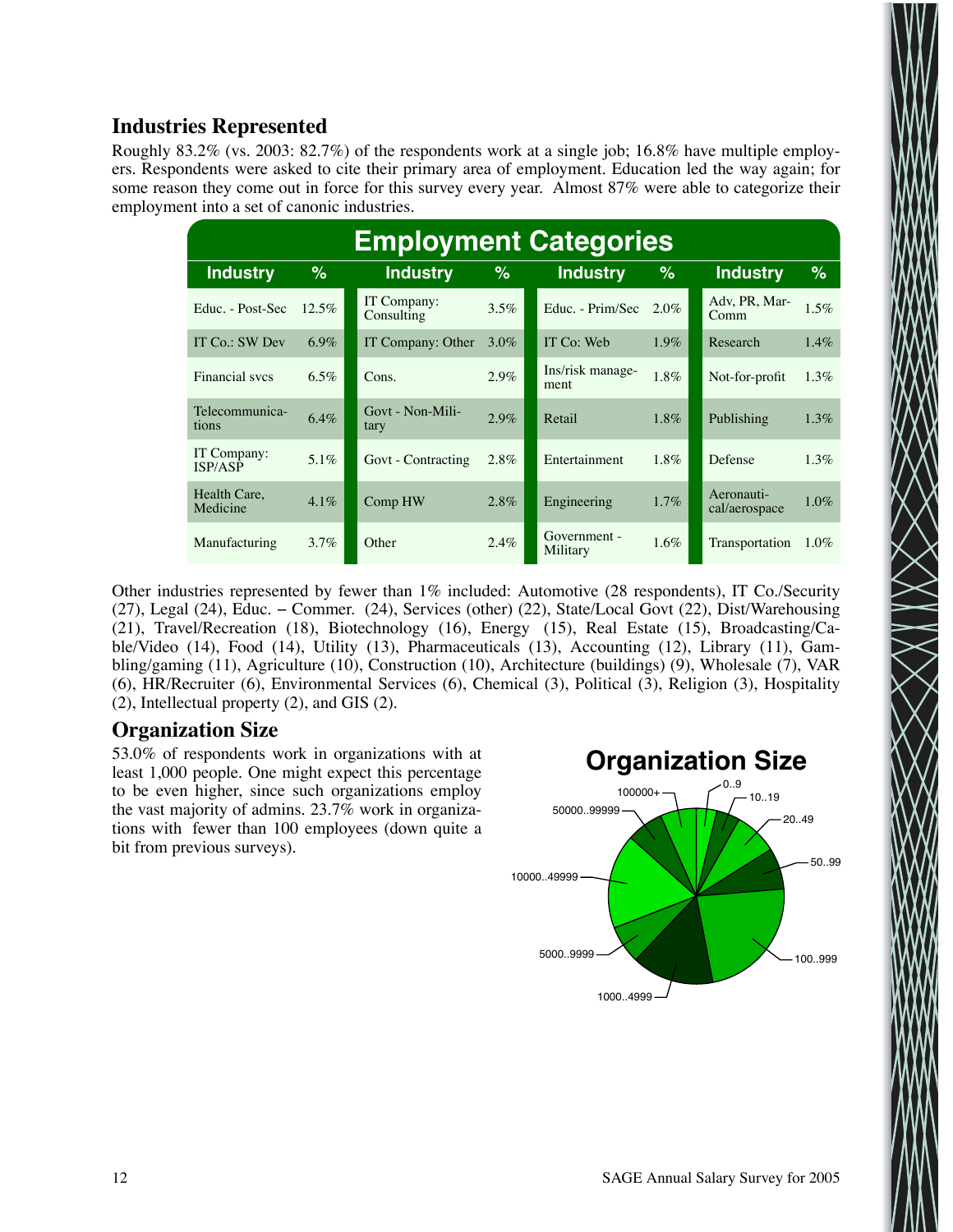### **Travel**

Generally, sysadmins don't seem to travel very much (this sort of travel is for support of the business, not for conferences/training); 53.3% (vs. 2003's 55.4% and 2002's 53.7%) of respondents don't travel at all. About 18.0% are out of town more than two weeks annually. The pie chart on the right is a graphical representation of this data.

### **Work Week Characterization**

Sysadmins have long complained about long work weeks. The survey asked how many hours per week each respondent worked. The graph below tells the tale (for those who worked 30 or more hours per week). About half (48.5%) reported 44 or fewer hours per week; half reported 45 or more. Those reporting 60 hours or more numbered 10.1% (vs. 2003's 9.3%). For full-timers, the average work week was 45.6 hours (down from 45.7 in 2003, 46.7 hours in 2002, and 47.7 hours in 2001). This is still more like nine hours per day instead of the the mythical ''USA average eight hour day.'' About 32.6% (vs. 27.8% in 2002) of the respondents − almost one in three − worked more than 50 hours/week (10 hours/day for a standard work week).

### **Commute Time**

While over 13% of respondents commute (one way) for less than 10 minutes, 22.1% commute more than 45 minutes, including 2.9% at over 90 minutes. See the pie chart below for a summary.

### **Working from Home**

Telecommuting is a big buzzword in the technical community. The chart on the right illuminates interesting facts:

- 97.2% of respondents have Internet at home
- 93.6% (up from 2003's 88.9% and 2002's 75%) of respondents have full-time Internet at home
- Companies do assist in paying for connection costs (26.7%) of companies pay something or everything); half (presumably those whose employers are not paying) are dissatisfied with this
- Over a third  $-39.8\%$  (vs. 2003's 38.5%) telecommute for more than 8 hours/week
- Over 7% telecommute more than 30 hours/week
- 95.5% (up from 2003's 89.7%) connect to the Internet at speeds much greater than 1 megabit per second



### **Internet at Home**

| Query                                         | <b>No</b>   | Yes           |
|-----------------------------------------------|-------------|---------------|
| Connection at home?                           | $2.8\%$     | 97.2%         |
| Full-time?                                    |             | $6.4\%$ 93.6% |
| Company pays ANY costs?                       | 73.3% 26.7% |               |
| Company pays ALL costs?                       | $81.2\%$    | 18.8%         |
| Satisfied employer's financial support?       | $49.5\%$    | $50.5\%$      |
| More than 8 hours/week for primary employer?  | $60.2\%$    | 39.8%         |
| More than 30 hours/week for primary employer? | $92.8\%$    | $7.2\%$       |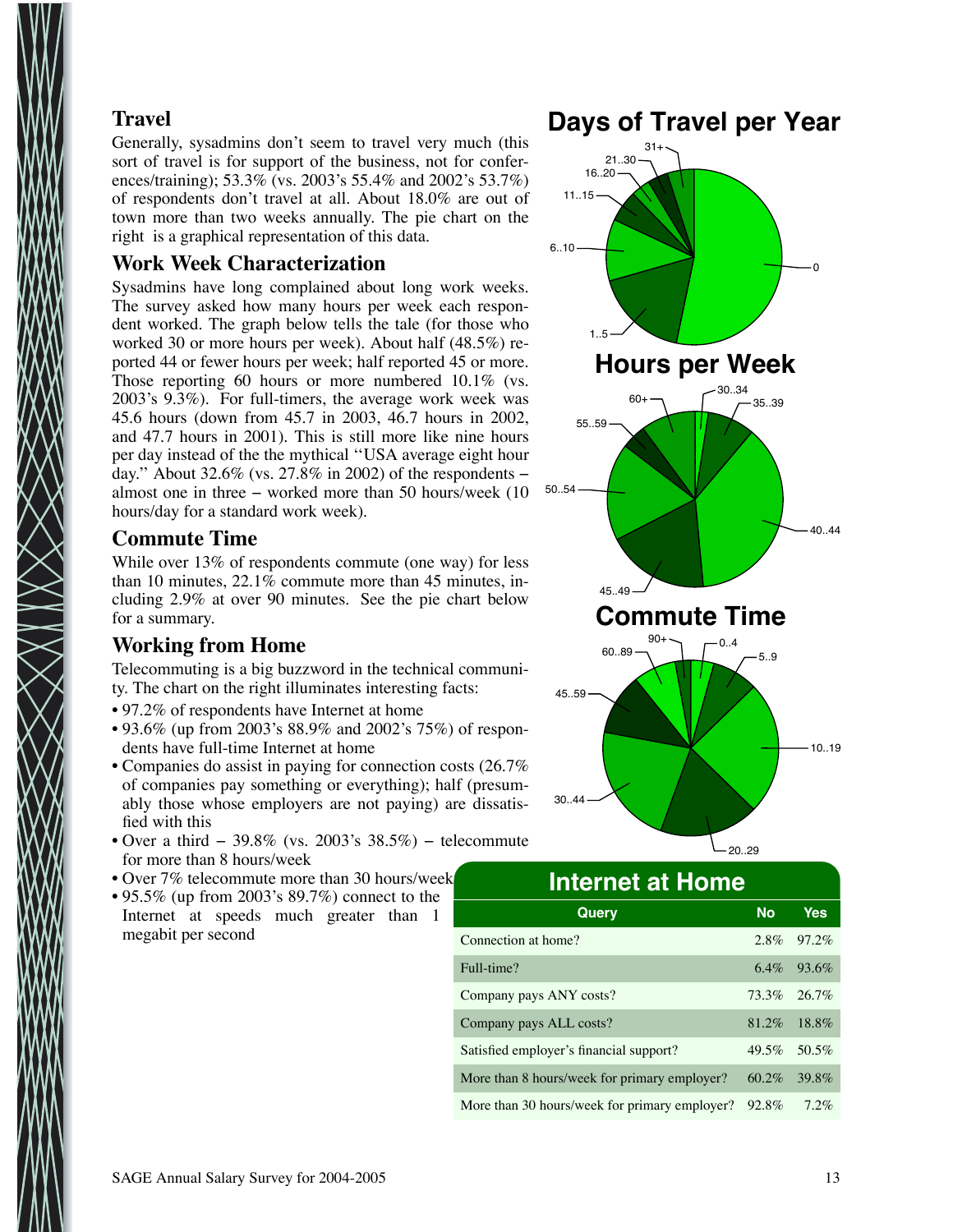### **Longevity and Loyalty**

Recent economic conditions have dramatically changed notions of employer (and employee) loyalty and position longevity in many cultures. The mean job stay of those at their job at least a few months is 4.14 years (vs. 2003's 4.22 and 2002's 4.32 years); the median is right at three years. 53.1% (vs. 2003's 54%) have been at their job for less than four years. Only 13.7% (vs. 2003's 15.7%, 2002's 15.1%, and 2001's 18.4%) of those who responded say they have been with their current employer for seven years or more. Only 0.6% of respondents (vs. 2003's 2.8%) reported being in their job less than one year.

Looked at another way, it's clear that these days admins continue to move around to different jobs (for a number of reasons). Below is a chart that reveals the number of primary employers respondents report having had over the previous five years. Note that  $41.4\%$  (vs. 2003's 38.6%) have stayed with the same employer for the full half-decade.

3

As far as loyalty goes, the survey asked what would make people wish to change jobs. Intriguingly, compensation is #1 on the list. Job satisfaction has a huge number of components that include (from former computer company executive Bill Wallace):

- A sense of personal power; mastery over others
- Ego-gratification − a feeling of price or importance
- Financial success
- Recognition of success; reassurance of worth
- Social or group approval; acceptance of peers
- The desire to win; need to be first
- A sense of roots
- Opportunity for creative expression
- Accomplishment of something worthwhile
- New experiences
- Liberty, freedom, privacy from intrusion
- A sense of self-esteem, dignity, and self-respect
- Love in all forms

• Emotional security Ten years ago, compensation did not so frequently come out #1 on the list.



| Why                                                   | <u>%</u> Resp. | Why                               | $%$ Resp. |
|-------------------------------------------------------|----------------|-----------------------------------|-----------|
| Pay/compensation                                      | 66.9           | Respect                           | 13.7      |
| Challenge/interest                                    | 39.5           | Open source                       | 13.7      |
| <b>Benefits</b>                                       | 31.2           | Telecommuting                     | 13.0      |
| Job security                                          | 30.2           | Dress code                        | 12.5      |
| Faster advancement/promotion                          | 29.2           | Ethics                            | 11.2      |
| Improved hours/schedules                              | 24.1           | Physical environment              | 11.1      |
| Location/commuting issues                             | 23.1           | Workload                          | 10.9      |
| People                                                | 22.4           | Company size                      | 8.9       |
| Culture                                               | 19.7           | Family-friendly                   | 8.1       |
| New technology                                        | 19.4           | More or less travel               | 5.0       |
| Management/vision                                     | 17.0           | On-call/pager/mobile phone issues | 4.9       |
| Training in all forms                                 | 16.6           | Intellectual property policy      | 4.0       |
| Reputation, size, potential,<br>stability, or mission | 16.4           | Conference attendance             | 3.3       |
| Vacation time                                         | 15.7           | Child care                        | 2.3       |
| Technology enticements                                | 14.4           | Visa/work permit                  | 1.8       |
| Competence                                            | 14.1           | Other (please specify)            | 1.2       |

# **Reasons to change jobs**

| wny                               | % Resp. |
|-----------------------------------|---------|
| Respect                           | 13.7    |
| Open source                       | 13.7    |
| Telecommuting                     | 13.0    |
| Dress code                        | 12.5    |
| Ethics                            | 11.2    |
| Physical environment              | 11.1    |
| Workload                          | 10.9    |
| Company size                      | 8.9     |
| Family-friendly                   | 8.1     |
| More or less travel               | 5.0     |
| On-call/pager/mobile phone issues | 4.9     |
| Intellectual property policy      | 4.0     |
| Conference attendance             | 3.3     |
| Child care                        | 2.3     |
| Visa/work permit                  | 1.8     |
| Other (please specify)            | 1.2     |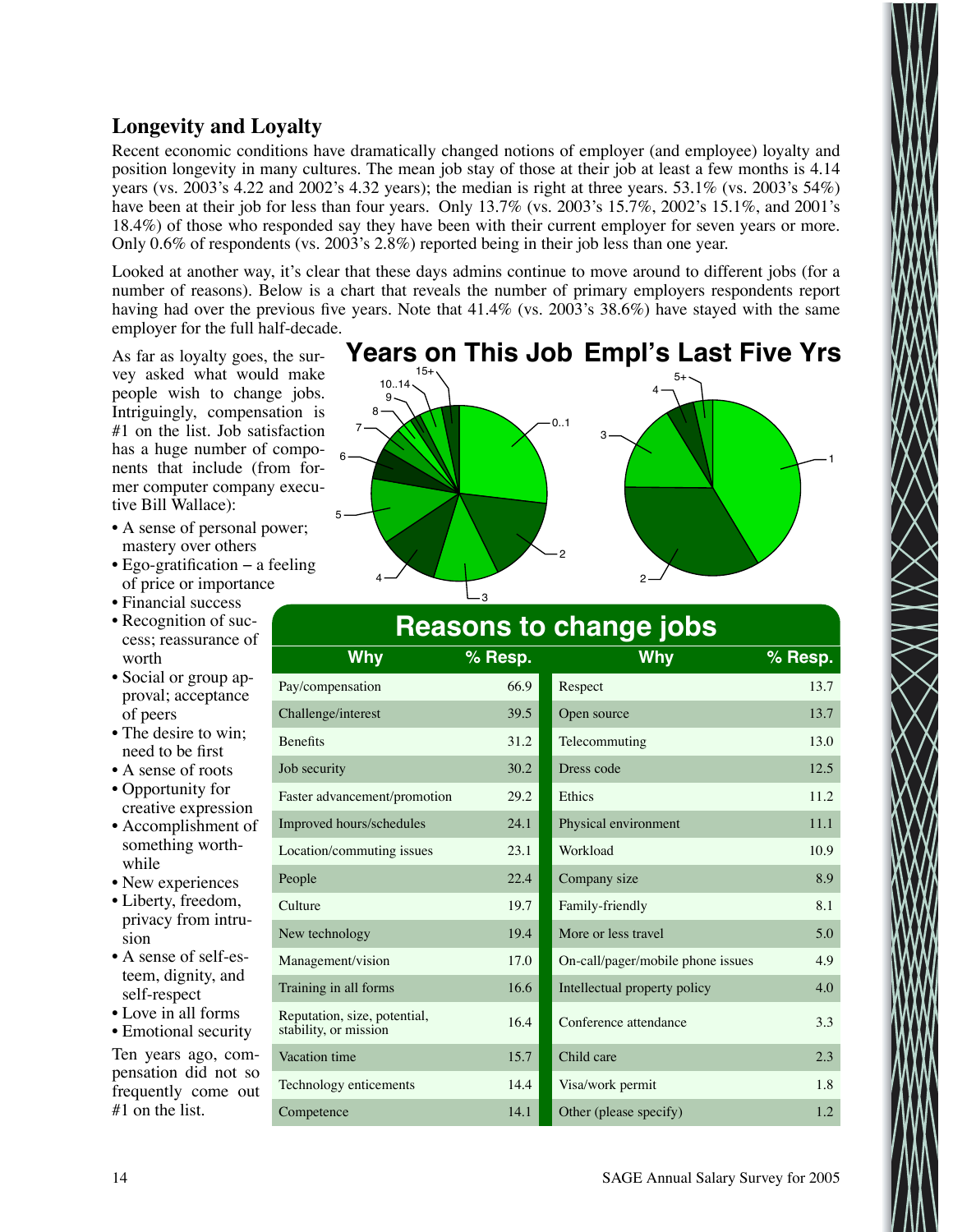As to longevity expectations, 79.9% (vs. 80.6% for 2003, 79.4% for 2002, and 75.8% for 2001) of respondents report that they expect to be in system administration in five years. The other 20.1% answered 'No.' Both genders responded at approximately the same level. The table below shows the differences in expectations for members of various sized organizations: Only those in companies with 10-49 employees tend to be less confident of their future in computer administration than those in large companies. It is interesting that many respondents, though, still seem to think they'll be changing careers in the next half decade.

|                | <b>Future Prospects vs. Company Size</b> |           |          |           |           |                                                 |           |           |  |  |
|----------------|------------------------------------------|-----------|----------|-----------|-----------|-------------------------------------------------|-----------|-----------|--|--|
| Stay?          |                                          |           |          |           |           | 09 1049 5099 100499 500999 10004999 5000+ Total |           |           |  |  |
| N <sub>0</sub> | $18.6\%$                                 | $27.0\%$  | $19.0\%$ | $17.0\%$  | $17.0\%$  | $20.0\%$                                        | $20.2\%$  | $20.1\%$  |  |  |
| Yes            | $81.4\%$                                 | 73.0%     | 81.0%    | 83.0%     | 83.0%     | $80.0\%$                                        | 79.8%     | 79.9%     |  |  |
| Total          | $100.0\%$                                | 100 $0\%$ | 100.0%   | $100.0\%$ | $100.0\%$ | $100.0\%$                                       | 100 $0\%$ | $100.0\%$ |  |  |

For those who would change away from the profession, what future career areas are they considering? 566 respondents answered the question, ''What else would you do?'' with some answer that wasn't ''Stay in the field.'' Management was the big winner, with about 20% (down from 2003's 25%) of the responses. See the table on the right for details. Many wanted to move into even higher tech (development, consulting, security, architect, network engineering, technical leadership). Only 5.2% responded ''Anything else'' or ''Don't know.''

#### **Organization Membership**

Professionally, 22.4% of respondents belong to some local user group; 12.2% belong to SAGE (this survey's sponsor); 10.6% belong to USENIX (SAGE's parent). The table on the right below shows not only membership but opinions on 'helpfulness' for the total set of respondents. Respondents could check one box for each organization so 'Belong & Helpful' means not only do they belong but also they think the organization is helpful. Local groups came out on top this time.

A few other organizations garnered mention for this query. Ignoring the 184 associations that did not garner at least four mentions, here is the list of those with four or more citations: ISC2 (17), ISSA (16), SAGE-AU (9), BCS (6), InfraGard (5), BayLISA (4). ISACA (4), MCP (4), PMI (4), and SAGE-IE (4),

|           | <b>Future Prospects</b> |                   |                       |
|-----------|-------------------------|-------------------|-----------------------|
| $%$ Resp. | <b>Field</b>            | % Resp.           | <b>Field</b>          |
| 19.8      | Management              | 1.7               | Architect             |
| 17.8      | Development/Engr/R&D    | 1.4               | Sales/pre-sales/Mktg  |
| 4.8       | Entrepreneurship        | 1.2               | Retired               |
| 3.9       | Continue education      | [7]               | Real estate           |
| 3.3       | Consulting              | [6]               | Research              |
| 3.2       | Anything else           | $\lceil 5 \rceil$ | Legal                 |
| 3.0       | Don't know              | [4]               | Technical leadership  |
| 2.5       | Security                | [4]               | Network Engr/Security |
| 2.2       | Education               | [4]               | Author                |

### **Technical Assns. and Rated Utility**

| <b>Organization</b>  | Do not<br>belong | <b>Belong</b> | <b>Belong</b><br>& helpful | <b>Belong &amp;</b><br>very helpful |
|----------------------|------------------|---------------|----------------------------|-------------------------------------|
| Local affinity group | 77.6%            | $8.1\%$       | 8.9%                       | $5.4\%$                             |
| <b>SAGE</b>          | 87.8%            | $3.1\%$       | 6.2%                       | 3.0%                                |
| <b>USENIX</b>        | 89.4%            | $3.7\%$       | $4.7\%$                    | 2.2%                                |
| <b>SANS</b>          | $92.9\%$         | 2.4%          | 2.9%                       | $1.8\%$                             |
| <b>IEEE</b>          | 94.2%            | 2.9%          | 1.8%                       | $1.1\%$                             |
| <b>ACM</b>           | 94.0%            | 3.2%          | $1.8\%$                    | 1.0%                                |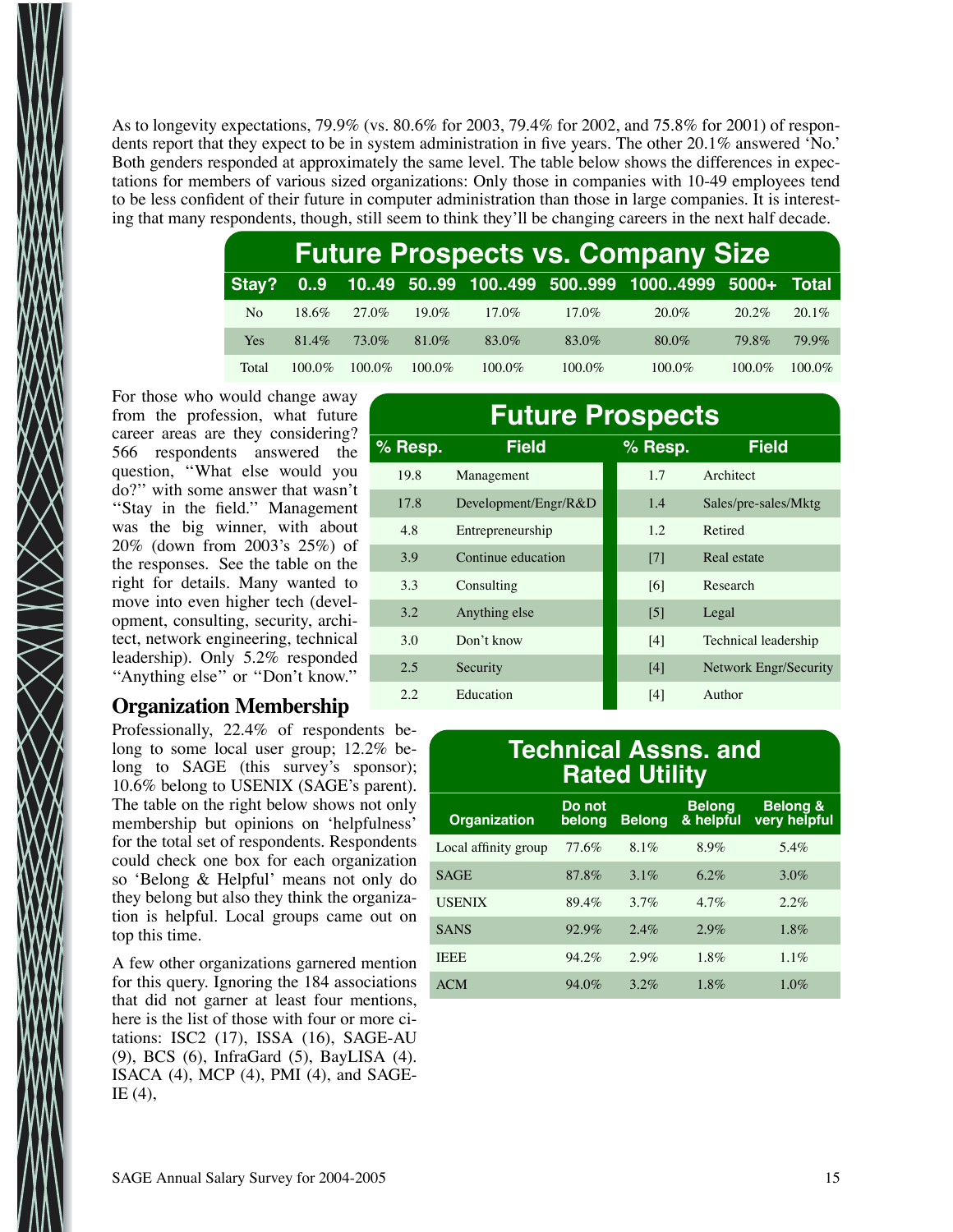### **Traditional Time Off**

Like most professionals, system administrators usually get some paid vacation (in addition to paid holidays). While 5.4% of those reporting say they get no paid vacation, the mean of those who do is about 15.2 days (not counting those who report more than 30 annual days off); this is the same vacation level as 2003. The median is 15 days. While experience in the field can yield increased vacation days, staying with a single employer longer can yield even greater vacation (see the charts below).

Note that some cultures have much longer vacation than those in the USA; this accounts for some of the higher numbers on the right.

| <b>Exper. vs. Days Off</b>        |                     |                                   |                     |  |  |
|-----------------------------------|---------------------|-----------------------------------|---------------------|--|--|
| <b>Years</b><br><b>Experience</b> | <b>Days</b><br>Vac. | <b>Years</b><br><b>Experience</b> | <b>Days</b><br>Vac. |  |  |
| $\Omega$                          | 10.4                | 6                                 | 16.4                |  |  |
| 1                                 | 12.4                | 7.9                               | 16.7                |  |  |
| $\mathcal{D}_{\mathcal{A}}$       | 13.2                | 10.14                             | 16.3                |  |  |
| 3                                 | 14.0                | 15.19                             | 16.7                |  |  |
| 4                                 | 15.0                | $20+$                             | 17.1                |  |  |
| 5                                 | 16.3                |                                   |                     |  |  |

| <b>Longevity and Vacation</b>               |             |                                             |             |  |  |
|---------------------------------------------|-------------|---------------------------------------------|-------------|--|--|
| <b>Years at</b><br><b>Employer Vacation</b> | <b>Days</b> | <b>Years at</b><br><b>Employer Vacation</b> | <b>Days</b> |  |  |
| 0                                           | 13.7        | 6                                           | 18.1        |  |  |
|                                             | 13.1        | 7.9                                         | 18.9        |  |  |
| $\mathcal{D}_{\mathcal{A}}$                 | 14.3        | 10.14                                       | 19.4        |  |  |
| 3                                           | 15.6        | 15.19                                       | 19.7        |  |  |
|                                             | 16.7        | $20+$                                       | 21.4        |  |  |

5 16.9

Sick days are another kind of time off work. Of those responding, 16.4% (up from 2003's 12.7% and 2002's 12.07%) receive no sick days. The mean was 6.9 (compared to 2003's 7.4 days and 2002's 7.1 days); the median was 5 days (vs. 2003's 6 days and 2002's 5 days). Above on the right is a chart of sick day allocation (for those who have limits).

### **Annual Days Paid Vacation**

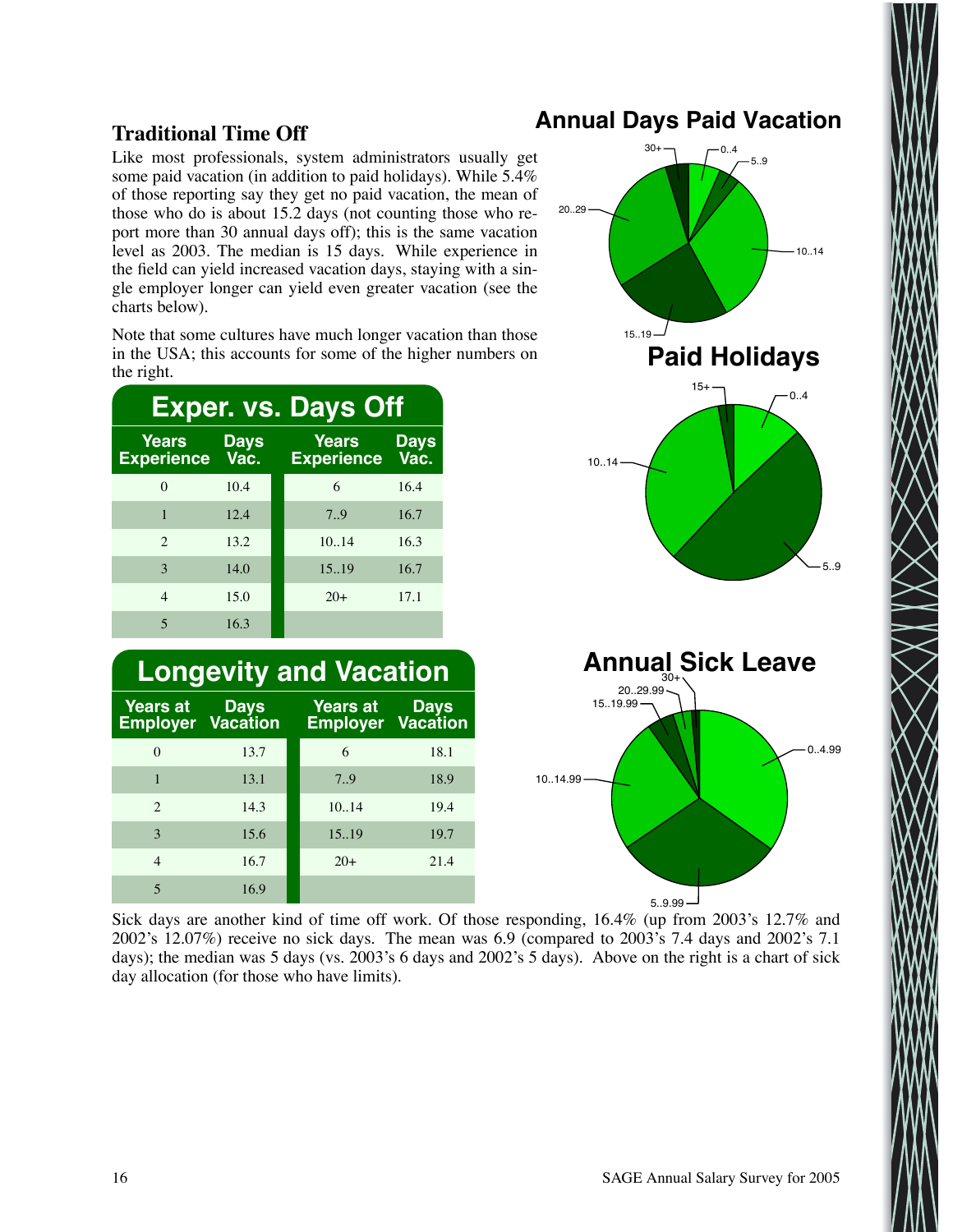#### **Benefits**

The chart on the right describes insurance coverage for the survey's respondents. The survey still has a bit of a problem in integrating Euro-style and other non-USA insurance programs.

| <b>Insurance Coverage</b> |                                   |               |                    |                   |  |  |
|---------------------------|-----------------------------------|---------------|--------------------|-------------------|--|--|
| <b>Coverage</b>           | <b>Not offered</b><br>or not used | <b>Unpaid</b> | <b>Partly paid</b> | <b>Fully paid</b> |  |  |
| Life insurance            | $25.2\%$                          | $9.5\%$       | $37.7\%$           | $27.7\%$          |  |  |
| Health insurance          | $13.1\%$                          | 4.0%          | 55.8%              | 27.0%             |  |  |
| Disability insurance      | 29.1%                             | $9.4\%$       | 36.9%              | 24.7%             |  |  |
| Dental insurance          | 19.5%                             | 8.0%          | 51.6%              | 20.9%             |  |  |
| Vision care insurance     | 27.2%                             | 10.4%         | $45.2\%$           | 17.2%             |  |  |

73.1% (vs. 2003's 75.2%) of respondents report that their employer contributes to a retirement fund on their behalf. Respondents also reported on receiving other extra benefits.

| <b>Benefits Reported</b>      |         |                                      |         |  |  |  |
|-------------------------------|---------|--------------------------------------|---------|--|--|--|
| <b>Benefit</b>                | % Resp. | <b>Benefit</b>                       | % Resp. |  |  |  |
| $401(k)$ matching             | 41.5    | Flexible/cafeteria plan for benefits | 15.0    |  |  |  |
| $401(k)$ , etc.               | 38.9    | Domestic partnership benefits        | 14.3    |  |  |  |
| <b>Education</b> support      | 37.9    | Performance or signing bonus         | 14.1    |  |  |  |
| Family medical insurance      | 37.7    | Hardware/telecomm assis              | 13.4    |  |  |  |
| Cell phone (paid)             | 35.8    | Donation matching                    | 13.0    |  |  |  |
| Food/drink at work            | 31.3    | Profit sharing                       | 10.5    |  |  |  |
| Flextime/flexible hours       | 26.9    | Commuting assistance                 | 9.2     |  |  |  |
| Parking                       | 23.8    | 403(b)                               | 7.6     |  |  |  |
| Discounts of various kinds    | 23.1    | Child care/childcare assistance      | 6.2     |  |  |  |
| Telecommuting                 | 2.1.4   | Association memberships              | 6.2     |  |  |  |
| Conference/tutorials          | 21.1    | Company car (or lease)               | 3.3     |  |  |  |
| Retirement plan/fund/program  | 20.7    | Special pensions                     | 3.1     |  |  |  |
| Gym, health club membership   | 19.8    | Housing/home loan                    | 2.6     |  |  |  |
| <b>Stock</b>                  | 18.5    | <b>RRSP</b>                          | 2.4     |  |  |  |
| Credit union                  | 16.6    | <b>IRA</b>                           | 2.2.    |  |  |  |
| Employee stock ownership plan | 16.5    | Other                                | 1.7     |  |  |  |

### **Hiring Outlook**

Respondents were asked to estimate the number of sysadmins to be hired in the upcoming year. The chart on the right summarizes this optimistic outlook. Almost half (49.2%) anticipate hiring at least one person. Almost 9.0% anticipate hiring ten or more.

### **Anticipated Hires**

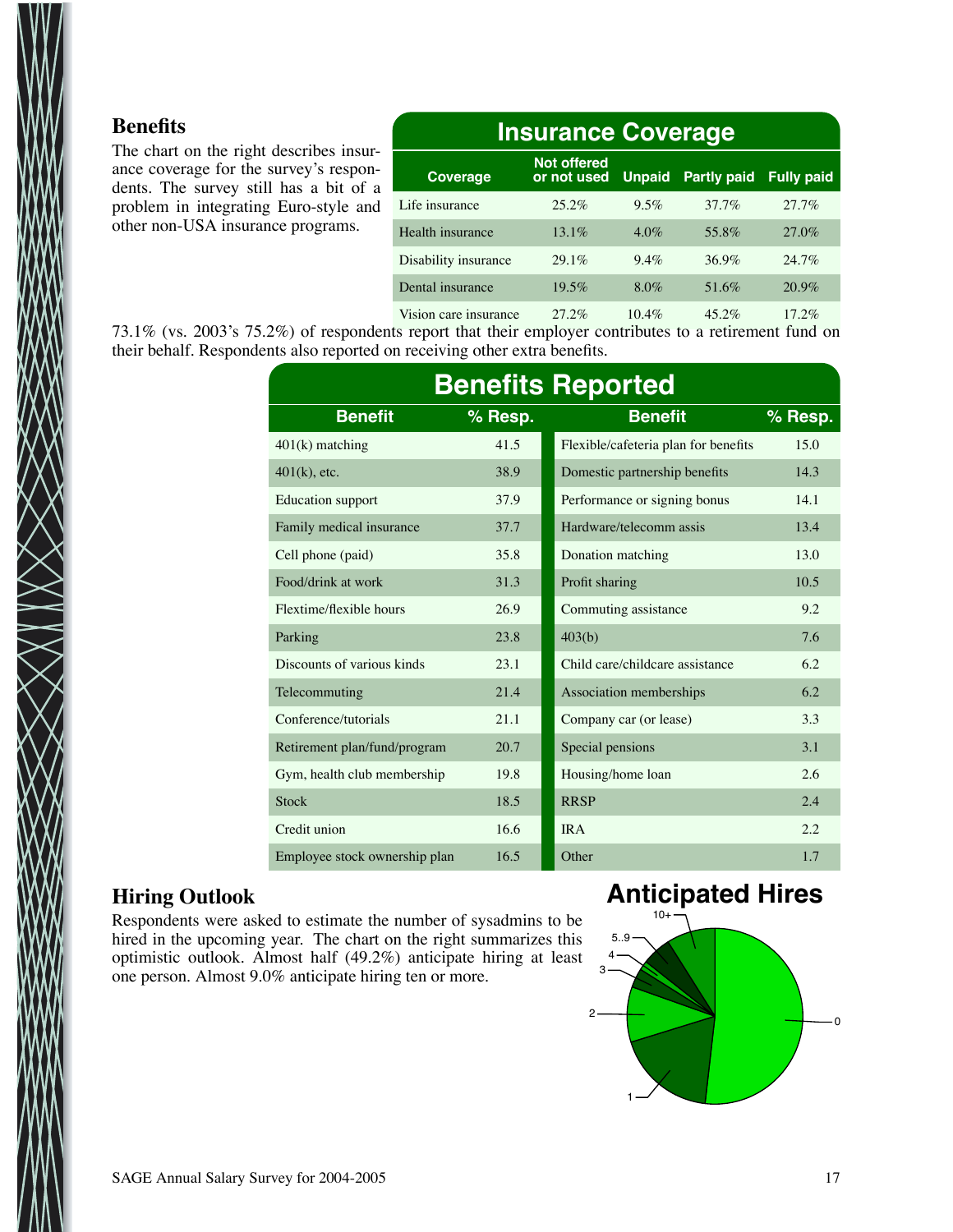### **Users per Admin**

Managers often look to SAGE for a ''universal constant'' that is the number of full-time-equivalent users that a single administrator can mange. This year's survey again collected data from which to estimate this elusive value. The answer is, ''it depends.'' A site with resource-intensive users might require far more admins than, for example, eBay, which has a huge number of users but a smaller admin ratio, since the users are generally exploiting a single application.

As reported in previous surveys, the breakdown shows a bell-shaped distribution when plotted against a logarithmic scale for the number of users; see the chart below.



Some notes on this chart:

- A small number of respondents appears to have responded with unusual and probably erroneous numbers (e.g., 40,000 admins for 40,000 users). They did not materially affect the presentation above.
- Multiple respondents from the same company will skew that company's ratio a bit higher on the ''Sites Reporting'' scale.

This same bell curve (on a logarithmic scale!) has appeared now for the better part of a decade.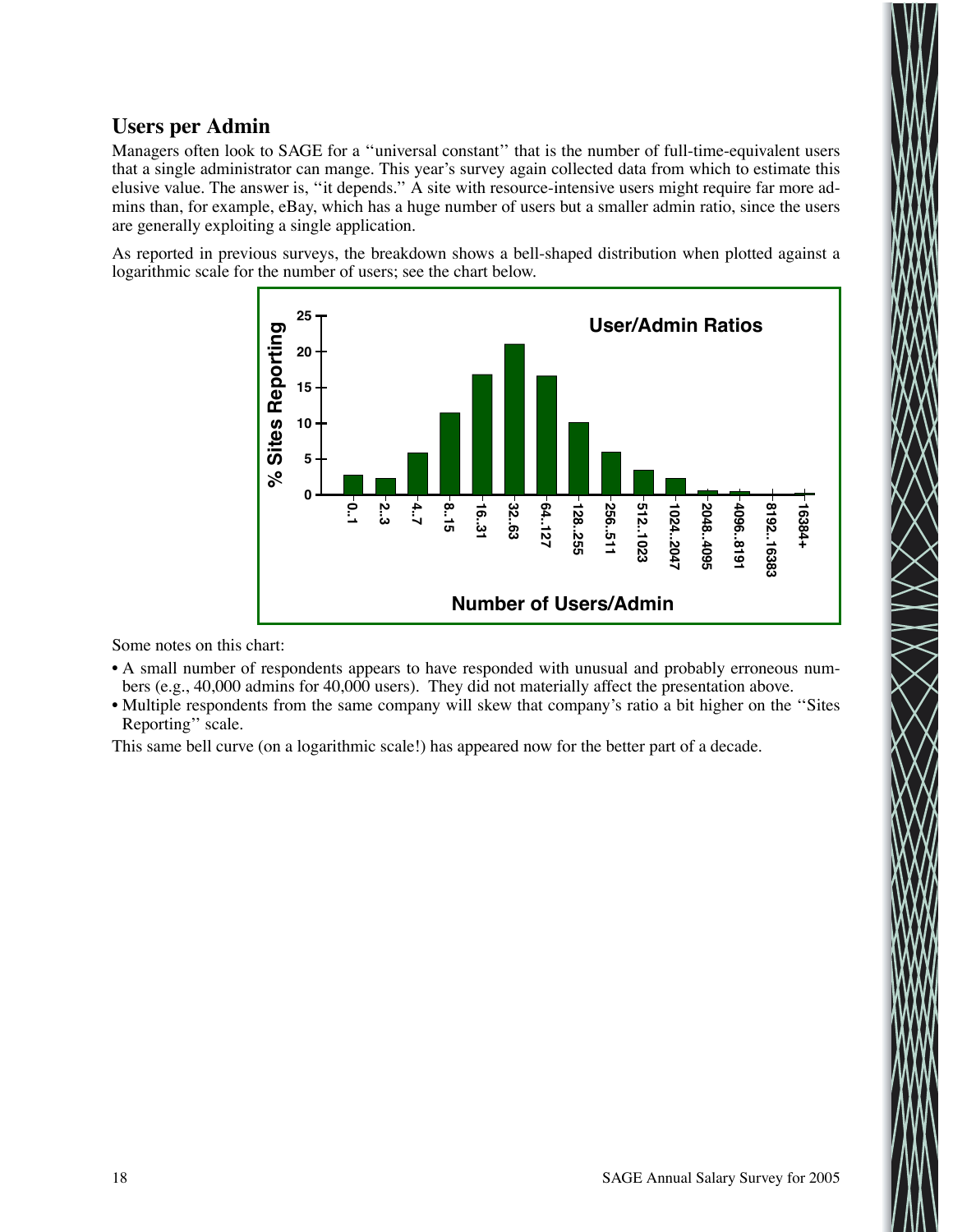### **Salary Information**

Demographics are interesting, but salaries form the heart of a salary survey. Here's a quick rundown of how some people work and get paid:

- 63.8% (vs. 2003's 65.1%) of employees are ''generally satisfied with their compensation package'' (36.2% aren't)
- 48.5% of respondents are not specially compensated for overtime
- 10.9% receive both cash and/or time off as compensation for overtime work
- 11.6% receive cash compensation for overtime work
- 29.0% receive time off as compensation for overtime work
- 70.4% of respondents are not specially compensated for 'night' (shift) work
- 19.7% receive comp time or other compensation for special hours
- 9.8% receive more money for special hours
- 71.6% (2003: 73.5%; 2002: 69.9%) of respondents are at least occasionally required to be on call, wear a pager, or carry a cell phone
- Of those required to be on call, 15.6% receive compensation (4.1% comp time, 9.1 money, 2.4% either).
- 28.4% (vs. 2003's 25.5% and 2002's 44.2%) of respondents never carry a pager/cell phone; 42.2% (vs. 2003's 44.2%) wear a pager/cellphone all the time. The rest are on call at various frequencies: 5.5% are on call one week out of two or more; 3.9% are on call one week out of three or so; 4.5% are on call one week out of four or so; 4.4% are on call one week out of five or so; 7.1% are on call one week out of six or so; 4.0% are on call sometimes, but less than one week out of six.
- 26.7% (vs. 2003's 27.5% and 2002's 30.3%) of respondents receive some sort of stock bonus
- 90.8% of respondents work for a single employer
- 84.4% of respondents are salaried;  $15.6\%$  (up from 2003's 13.7%) are paid hourly

This statistical summary attempts to describe the state of salaries and salary changes over the last year by examining salary with respect to gender, age, experience, geography, industry, and other factors.

The number of respondents in certain sub-categories is occasionally too low to draw valid statistical inferences (e.g., just one person in Anchorage, Alaska). Generally, statistics that are nonreliable by virtue of their small sample size are either not reported or reported with a '#' that marks them as unreliable.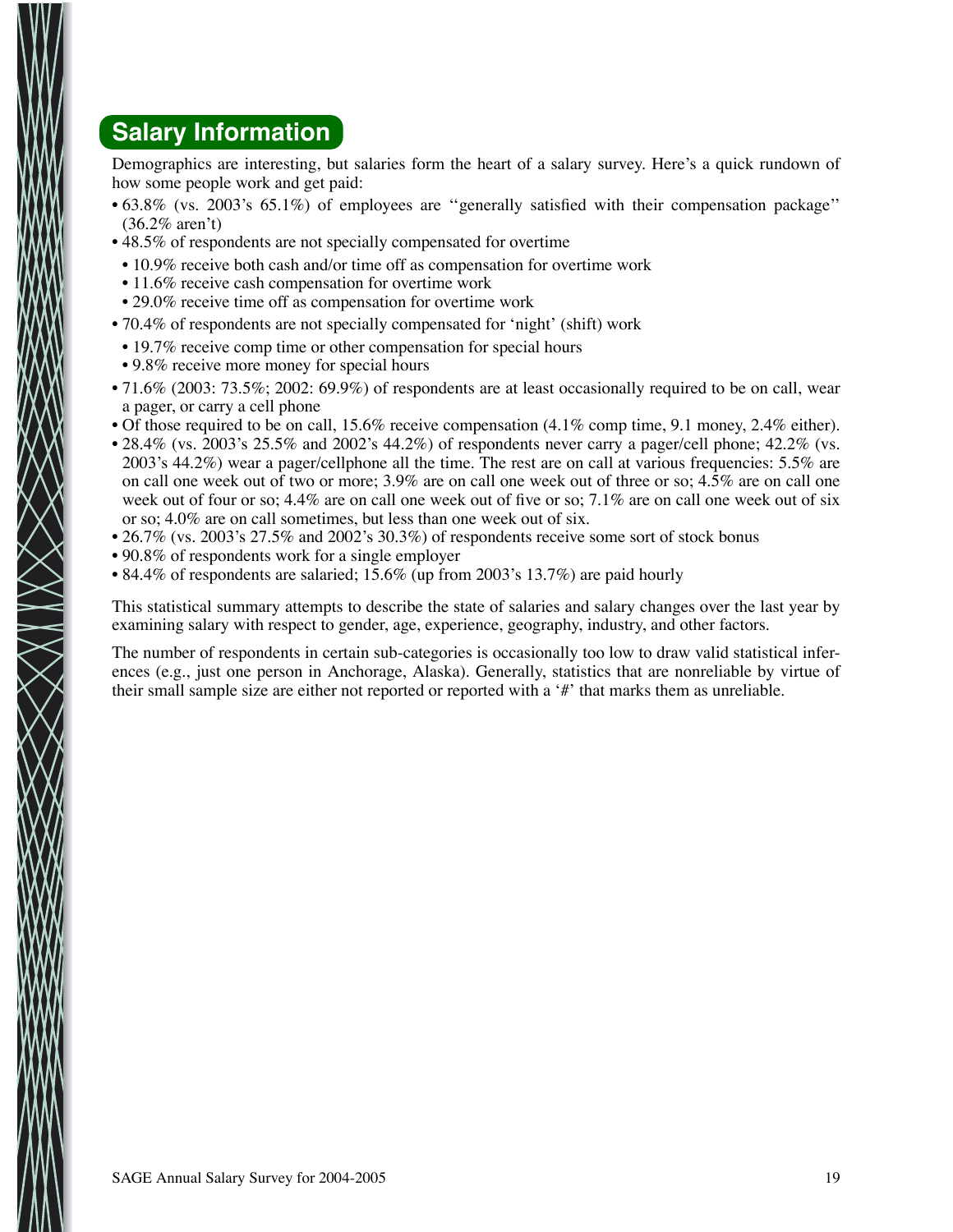### **Salary Change Summary**

The average salary change for those 2,103 fulltime respondents with incomes of US\$10K-US\$200K with salary changes from -30% to 30% (from all nations and currencies) was 6.12%.

8.0% earned less this year; 24.1% had no change in salary. Of those 75.9% who increased their salaries no more than 30%, the average increase increase was 9.2% (vs. 2003's 8.2%). In a surprising development, raises were spread fairly evenly throughout the salary range, with higher earners being dramatically less penalized than in the past.

Unlike past results, where it appeared that managers were allotting a pot of raise-dollars to a number of variously paid staff, this year's dollar-value of raises was *much* higher for the \$100K+ brackets.

To the right is an overall chart of last year's

salary changes, calculated against last year's salary − and shown by gender. It does not show experience or job categories and thus should be viewed only as an overall picture. Little gender difference appears except in the highest range, where the small number of females gives statistics from which it is difficult to draw a general conclusion.

The page's final chart shows the various salary changes. It's easy to see that the 2-5% range was very popular in addition to the "no raise" and the 16..20% options.

|                 | <b>Increases by Salary Range</b> |      |        |
|-----------------|----------------------------------|------|--------|
| Range           | % in Range % Incr Incr (US\$)    |      |        |
| < 20,000        | 1.5                              | 4.7  | 781    |
| 20,000-29,999   | 4.3                              | 5.2  | 1,343  |
| 30,000-39,999   | 10.1                             | 6.6  | 2,258  |
| 40,000-49,999   | 13.9                             | 7.6  | 3,389  |
| 50,000-59,999   | 15.3                             | 6.6  | 3,554  |
| 60,000-69,999   | 13.6                             | 5.6  | 3,576  |
| 70,000-79,999   | 12.3                             | 6.1  | 4,444  |
| 80,000-89,999   | 9.5                              | 5.2  | 4,331  |
| 90,000-99,999   | 7.6                              | 4.9  | 4,565  |
| 100,000-124,999 | 8.1                              | 5.9  | 6,437  |
| 125,000-149,999 | 2.8                              | 6.3  | 8,500  |
| 150,000-174,999 | 0.8                              | 12.5 | 19,279 |
| 175,000-199,999 | 0.3                              | 8.9  | 16,489 |

### **Salary Raises from Year to Year % Inc. All Male Fem. % Incr. All Male Fem.** -30..-10 3.4 3.5 0.0 10..11.99 6.4 6.6 2.8 -9.99..-5 2.0 2.0 1.4 12..13.99 4.1 4.1 4.2 -4.99..0 2.5 2.5 1.4 14..15.99 3.6 3.6 2.8 0..1.99 19.6 19.6 19.7 16..17.99 2.7 2.6 4.2 2..3.99 15.1 15.0 19.7 18..19.99 1.8 1.8 1.4 4..5.99 14.5 14.7 8.5 20..29.99 7.8 7.5 15.5 6..7.99 9.4 9.4 9.9 30+ 0.2 0.3 0.0 8..9.99 6.9 6.9 8.5

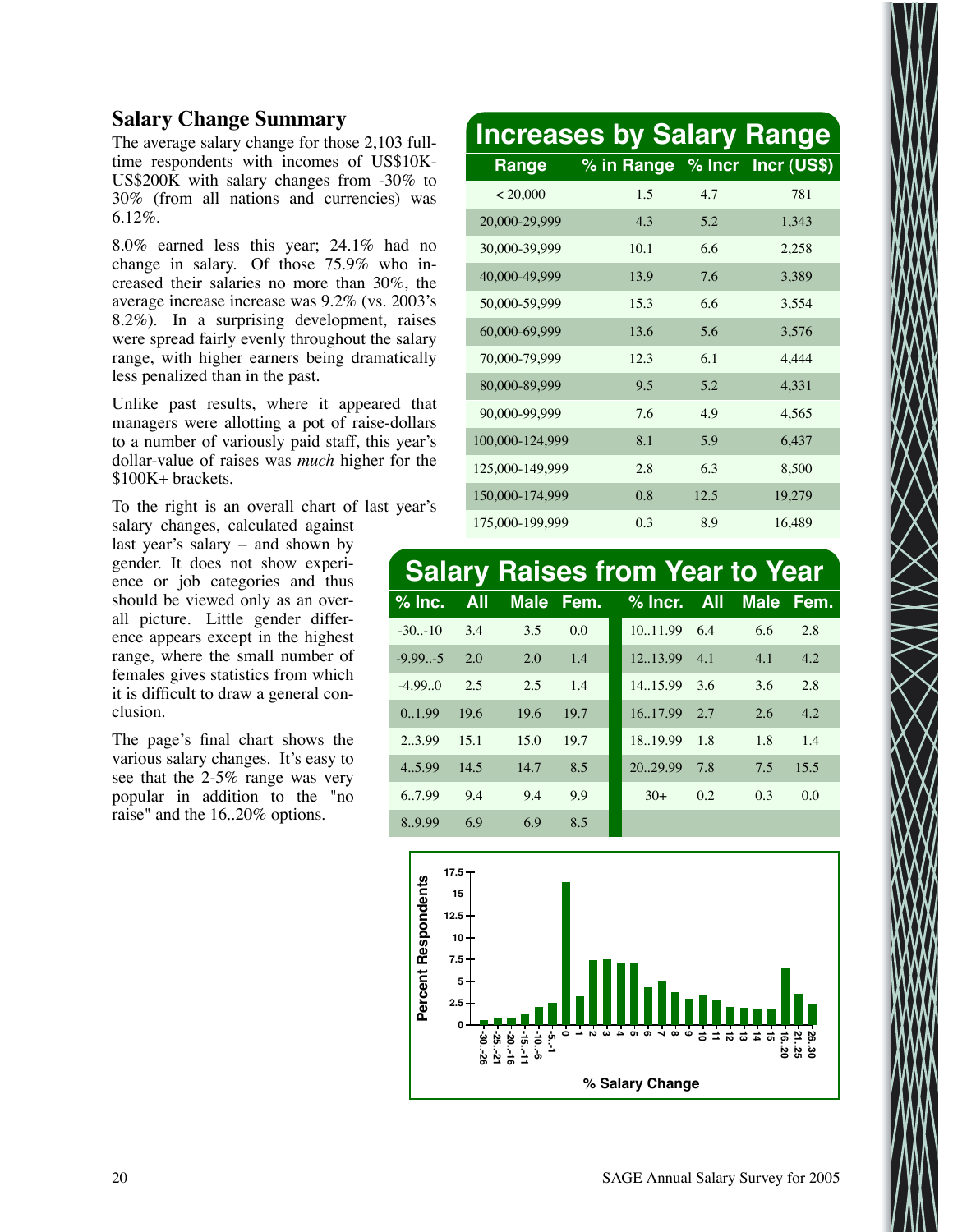### **Bonuses**

Some companies give one-time rewards to people in lieu of changing their salary. The respondents were asked whether they received such a bonus/incentive and why:

| <b>Reasons for Bonus/Incentive</b> |                                                             |           |  |  |  |
|------------------------------------|-------------------------------------------------------------|-----------|--|--|--|
| $%$ Resp.                          | <b>Reason</b>                                               | $%$ Resp. |  |  |  |
| 40.7                               | Collective bargaining/union                                 | 2.2       |  |  |  |
| 25.0                               | Achieved goals                                              | 2.2       |  |  |  |
| 19.4                               | Client/customer satisfaction                                | 1.9       |  |  |  |
| 13.7                               | Earned a certification                                      | 1.4       |  |  |  |
| 11.8                               | Corporate buyout/takeover                                   | 1.2       |  |  |  |
| 11.4                               | Improved speaking, writing, and/or pre-<br>sentation skills | 1.0       |  |  |  |
| 6.0                                | Departure of others                                         | [27]      |  |  |  |
| 4.6                                | Changed to management                                       | [19]      |  |  |  |
| 3.7                                | Earned a college/advanced degree                            | [11]      |  |  |  |
|                                    |                                                             |           |  |  |  |

Other reasons mentioned: Adjusted toward norm (5), Union (3), Fear of losing employee (3), Company grew (3), Good job (2), Worked more (1), Salary banding  $(1)$ , Hour  $\rightarrow$  Salary  $(1)$ , Grew family  $(1)$ , Finished probation (1), and Boss likes me (1).

### **Working More**

 $\sum\limits_{\mathcal{X}}$ 

Does working more imply getting a bigger salary change? The table at the right suggests that this is true at the highest end of work hours, where 5.7% of respondents toil.

| Hrs vs. Incr. |     |                       |  |  |  |
|---------------|-----|-----------------------|--|--|--|
|               |     | Hours % Incr. % Resp. |  |  |  |
| $30-39$       | 6.2 | 11.3                  |  |  |  |
| $40 - 44$     | 5.7 | 42.0                  |  |  |  |
| 45-49         | 5.9 | 20.2                  |  |  |  |
| $50 - 54$     | 65  | 17.3                  |  |  |  |
| 55-59         | 6.2 | 3.6                   |  |  |  |
| $60 - 64$     | 9.2 | 4.3                   |  |  |  |
| $65+$         | 9.0 | 1.3                   |  |  |  |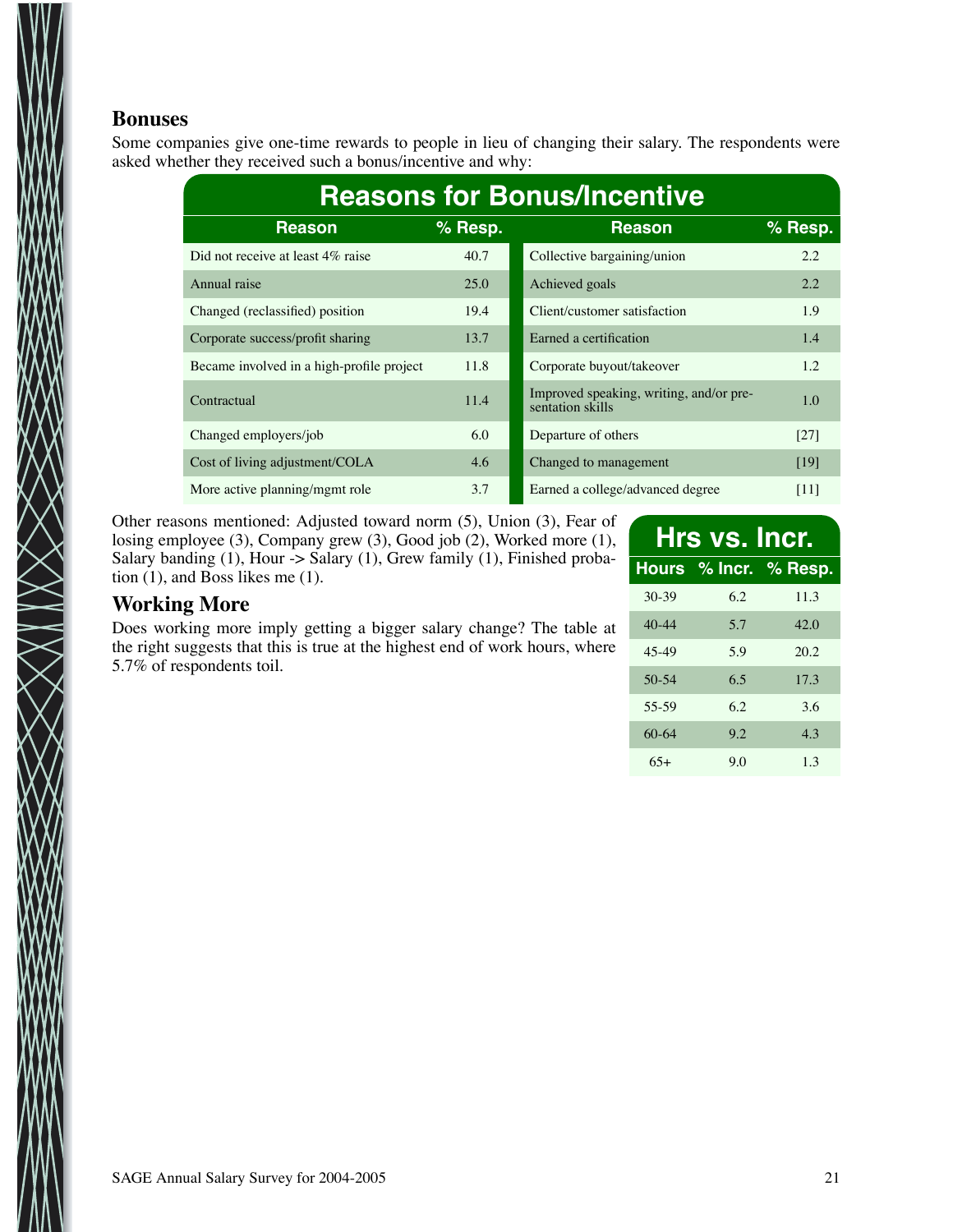### **Salaries vs. Experience**

Experience counts. Those with less than three years of experience report incomes that average \$40,000 less than those with more than ten years experience − but the next ten years brings only a \$3,000 average gain (thus demonstrating salary compression). The charts on the next page show *total* compensation (after last year's salary change) vs. experience.

This table summarizes the experience vs. salary numbers for those reporting in US currency. The graphs below, however, are also illuminating, since they enable you to pinpoint just where you stand in the (almost) bell curve of salaries for those with similar experience.

The table includes three sets of statistics, all of which are narrowed by requiring last year's increase to be in the range -30..30, income to be in the range US\$10,000..US\$200,000, experience to be at least one year, weekly work at least 30 hours/week, and salary to be reported in US dollars (thus restricting the numbers mostly to the USA – no other countries had enough respondents to create valid general statistics). Statistical groups include:

- Summary of all respondents who meet the conditions above.
- Only those who actually increased their salary in 2003.
- Only those who have worked for the same organization for at least two years (i.e., this column arguably shows the raises people get at an organization instead of by changing to a new job).

Note in all statistics that even though the percentage of increase ranges widely, the dollar increase holds much closer to constant across experience levels.

| <b>Adm. Experience vs. Salary and In-</b><br><b>crease</b> |           |                                          |                                     |                                         |  |  |  |
|------------------------------------------------------------|-----------|------------------------------------------|-------------------------------------|-----------------------------------------|--|--|--|
| <b>Exp</b><br>Range                                        | $%$ Resp. | <b>All Responses</b><br>Sal.<br>$-Incr-$ | Raise $> 0$<br>Sal.<br>$-$ Incr $-$ | Same Co. > 2 Yr<br>$-$ Incr $-$<br>Sal. |  |  |  |
| $0.0^{\circ}$                                              | $0.5\%$   | 48,280 13.0% \$6,254                     | 52,075 16.7% \$8,674                | 32,218 12.7% \$4,106                    |  |  |  |
| 12                                                         | 5.9%      | 43.482 7.6% \$3.324                      | 43,752 12.8% \$5,582                | 8.4% \$3,677<br>43.698                  |  |  |  |
| 3.4                                                        | $11.3\%$  | 47.935 6.8% \$3.239                      | 50,006 11.0% \$5,516                | 7.6% \$3,640<br>47,740                  |  |  |  |
| 5.6                                                        | $19.4\%$  | 7.0% \$3.994<br>57,098                   | 57,425 10.2% \$5,878                | 6.9% \$3.908<br>56,660                  |  |  |  |
| 7.8                                                        | 20.2%     | 71,370 6.8% \$4,875                      | 72,762 9.0% \$6,521                 | 6.6% \$4,705<br>71.729                  |  |  |  |
| 9.10                                                       | $15.7\%$  | 5.1% \$3,887<br>76,900                   | 7.3% \$5,723<br>78.327              | 4.8% \$3,744<br>77,598                  |  |  |  |
| 1115                                                       | $17.5\%$  | 86,302 4.5% \$3,921                      | 86.685<br>7.6% \$6,620              | 4.6% \$4,025<br>86,959                  |  |  |  |
| 16.19                                                      | $4.9\%$   | 4.8% \$4,299<br>89,701                   | 7.4% \$6,639<br>90,235              | 4.3% \$3,974<br>93,419                  |  |  |  |
| $20+$                                                      | 4.6%      | 92,430 3.5% \$3,272                      | 7.5% \$7,130<br>95,598              | 4.4% \$4.124<br>93.327                  |  |  |  |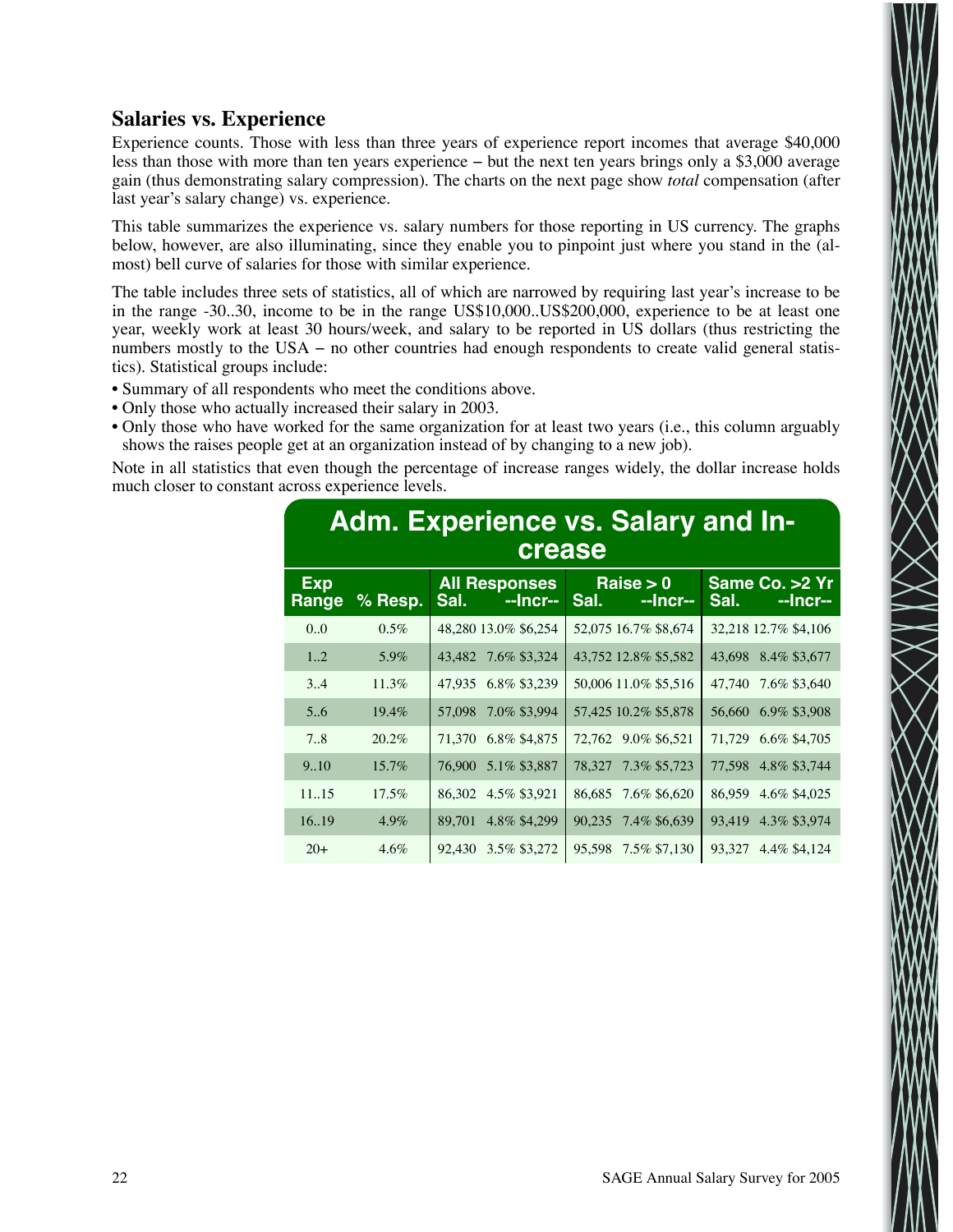

Below are the overall distributions for salary vs. experience, though they include all countries with no special processing for geography.

The charts show pleasing bell-curve distributions that connote the validity of the statistics. A small number of dramatically higher-paid respondents ups the average a slight bit in just about every chart. Checking the records uncovers that some of these were due to one-time bonuses for various reasons.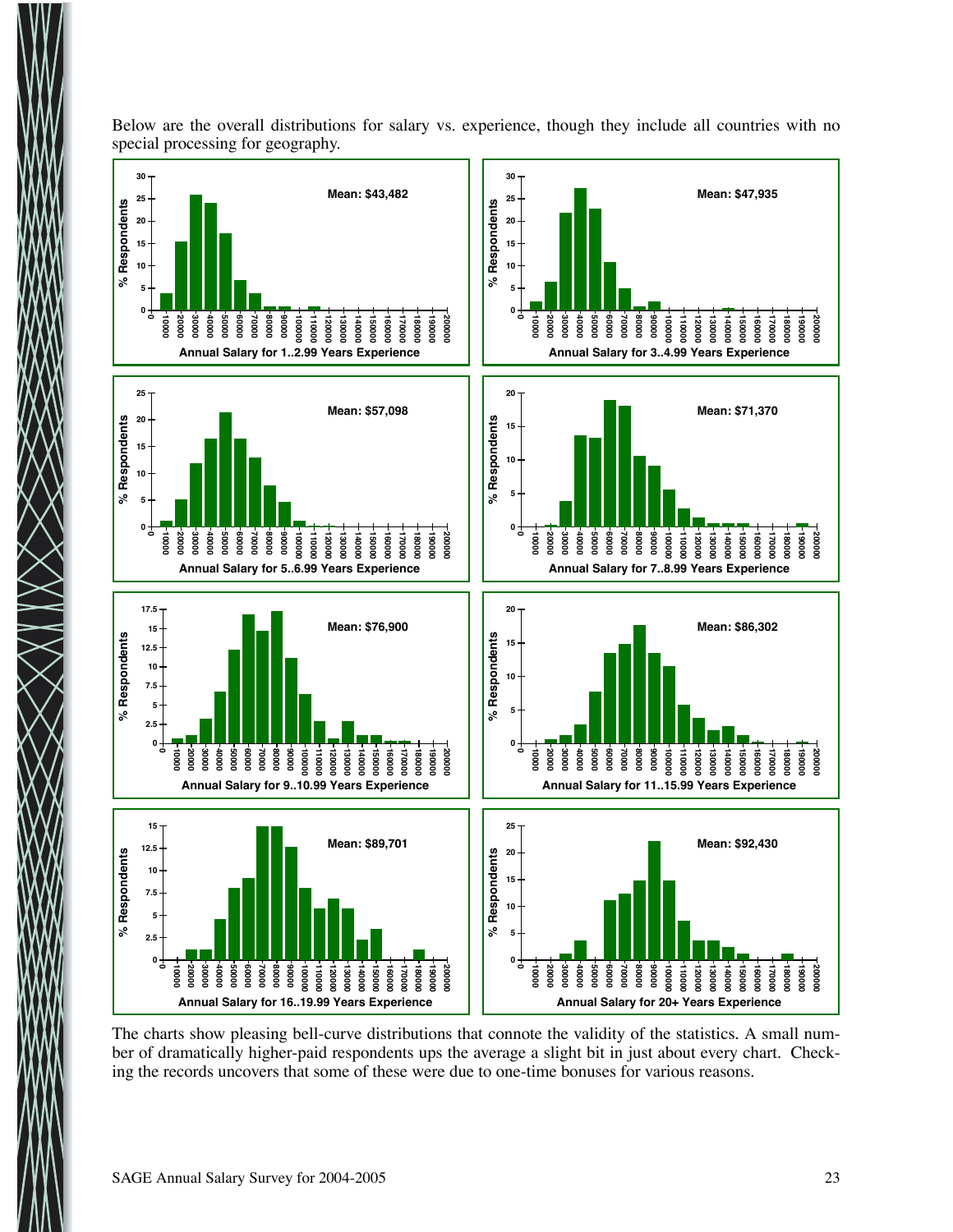### **Gender Studies**

As time goes on, women are, in general, catching up to men in experience (years ago, computer professions were truly male-dominated). The charts on the right show the distribution and average salary increase for the entire group and for males/females broken out. The top chart includes the very high and very low salaries in addition to very positive and very negative salary swings.

Females seem to be overrepresented in the \$30K-59K

range (again, potentially due to experience). They appear strongly in the \$150K+ range, but not many people overall fit into the ranges (and thus this data is not a strong case for argument).

On the right below is a graphical representation of the same salary brackets by gender. Generally, salaries for women keep pace with men throughout. This is good news for former victims of the ''pink ceiling.''

### **Salary vs. Years of Experience**

|       | <b>Overall</b> |         | <b>Male</b>   |         | <b>Female</b> |         |
|-------|----------------|---------|---------------|---------|---------------|---------|
| Years | <b>AvgSal</b>  | % Resp. | <b>AvgSal</b> | % Resp. | <b>AvgSal</b> | % Resp. |
| 02    | 43.133         | 10.9    | 43,372        | 10.9    | 36.283        | 11.1    |
| 3.4   | 47.216         | 14.2    | 46,877        | 13.9    | 53,772        | 21.1    |
| 5.6   | 57.638         | 19.2    | 57,740        | 19.3    | 54.187        | 16.7    |
| 7.8   | 69.497         | 18.7    | 69.585        | 18.8    | 66.386        | 15.6    |
| 9.10  | 74,425         | 13.9    | 74,451        | 14.1    | 73,048#       | 7.8     |
| 11.15 | 85,025         | 15.2    | 84.861        | 15.1    | 89.378        | 16.7    |
| 16.19 | 89,767         | 4.0     | 91.028        | 3.9     | 71,215#       | 7.8     |
| $20+$ | 88,357         | 4.0     | 88,678        | 4.0     | 77,003#       | 3.3     |

### **Increases by Gender & Sal. Range**

|                | <b>Overall</b> |         | <b>Male</b> |         | <b>Female</b> |          |
|----------------|----------------|---------|-------------|---------|---------------|----------|
| <b>Salary</b>  | N              | Incr.   | N           | Incr.   | N             | Incr.    |
| 10,00019,999   | $1.8\%$        | 0.6%    | $1.8\%$     | 0.6%    | $1.3\%$       | $0.0\%$  |
| 20,00029,999   | $4.4\%$        | $1.4\%$ | 4.4%        | 1.5%    | $3.9\%$       | $-1.4\%$ |
| 30,00039,999   | $10.0\%$       | $4.6\%$ | $9.9\%$     | 4.6%    | 11.7%         | $4.1\%$  |
| 40,00049,999   | $14.0\%$       | $7.7\%$ | 13.9%       | 7.5%    | 15.6%         | $13.1\%$ |
| 50,00059,999   | $15.3\%$       | 7.4%    | $15.0\%$    | 7.1%    | $23.4\%$      | 17.8%    |
| 60,00069,999   | $13.7\%$       | $5.4\%$ | 13.8%       | 5.5%    | $11.7\%$      | 3.2%     |
| 70,00079,999   | $12.0\%$       | 5.3%    | $11.9\%$    | 5.2%    | $13.0\%$      | 9.7%     |
| 80,00089,999   | 9.6%           | $3.7\%$ | 9.6%        | 3.5%    | 9.1%          | 10.4%    |
| 90,00099,999   | 7.5%           | $2.7\%$ | 7.5%        | $2.6\%$ | 7.8%          | $6.4\%$  |
| 100,000149,999 | 10.6%          | 4.7%    | $10.9\%$    | 4.8%    | 2.6%          | $1.2\%$  |
| $150,000+$     | 1.2%           | $0.9\%$ | $1.2\%$     | 1.0%    | $0.0\%$       | $0.0\%$  |

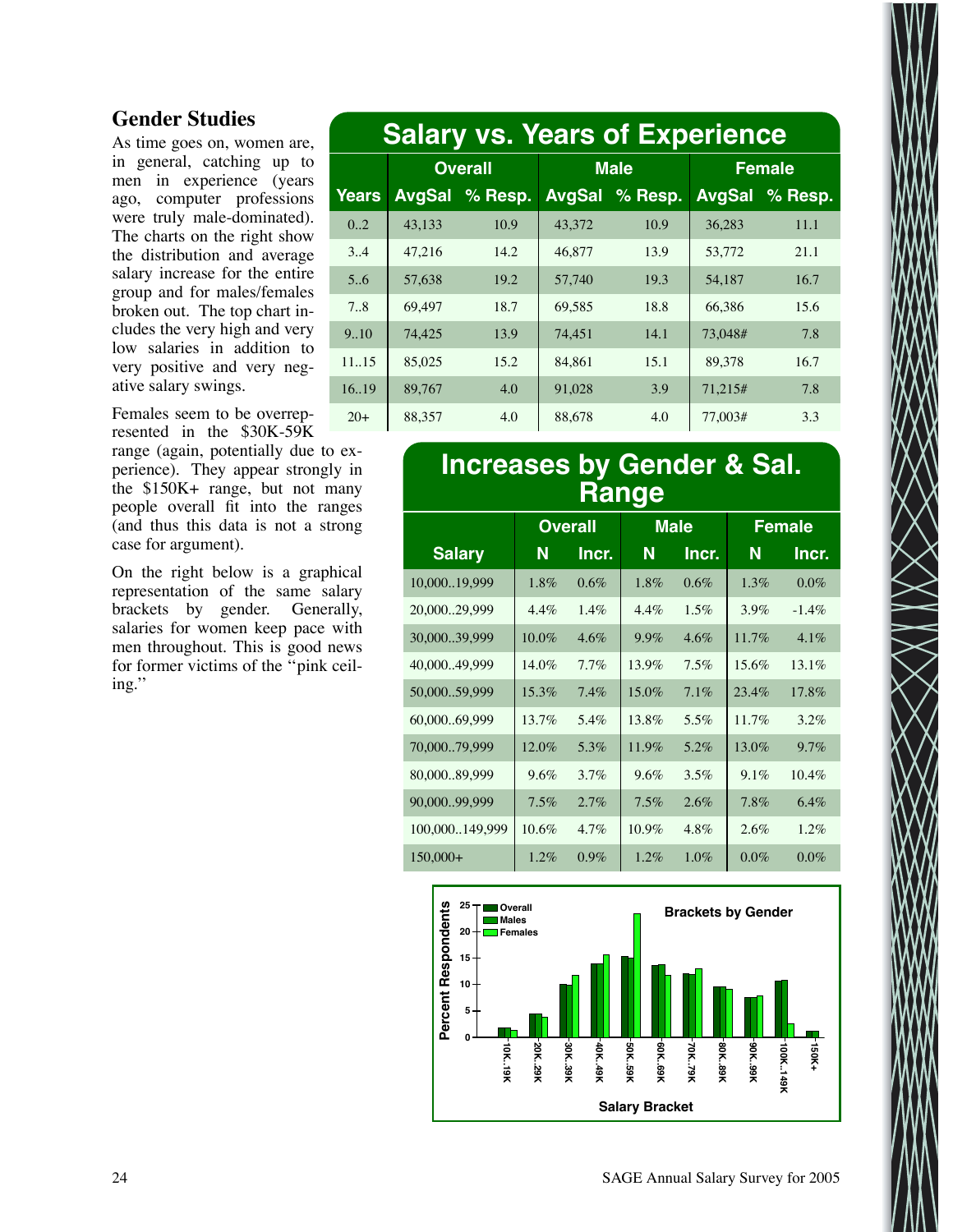### **Salary and Education**

Education is often said to enhance salaries. The chart on the right (which is for general education, not technical education), while not accounting for experience, shows that this adage seems to hold true except for the 23 strange cases of those reporting ''no high school diploma.'' Note that certificates and Associate's Degrees do not contribute nearly as strongly as some technical school advertisements might suggest.

The second chart on the right shows average salaries compared against 'relevant' education. This chart reflects a very traditional sort of observation: more, better education yields higher salaries.

The next chart breaks down salary by experience and gender. The # means that the sample is probably too small to believe the numbers.

Generally, it appears that both education and longevity pay off though women seem a bit short-changed after 15 years of experience.

| <b>Salary vs. Education</b>      |        |         |                       |  |  |  |
|----------------------------------|--------|---------|-----------------------|--|--|--|
| <b>EducLevel</b>                 |        |         | AvgSal AvgInc % Resp. |  |  |  |
| Ph.D./D.Sc.                      | 77.790 | 5.0%    | 1.9%                  |  |  |  |
| Master's Degree                  | 72,245 | $4.9\%$ | 10.3%                 |  |  |  |
| Less than High School Diploma    | 68.514 | $3.9\%$ | [25]                  |  |  |  |
| Bachelor's Degree                | 66.356 | 6.5%    | $42.1\%$              |  |  |  |
| Some College or Technical School | 63,030 | 6.0%    | 26.7%                 |  |  |  |
| High School Diploma              | 60,230 | 5.9%    | $4.3\%$               |  |  |  |
| Associate's Degree               | 56,507 | 6.6%    | 8.3%                  |  |  |  |
| Technical Certificate(s)         | 55,165 | $6.9\%$ | 5.5%                  |  |  |  |

## **Salary vs. Relevant Education**

| <b>EducLevel</b>                 |        |         | AvgSal AvgInc % Resp. |
|----------------------------------|--------|---------|-----------------------|
| Ph.D./D.Sc.                      | 74,079 | $6.9\%$ | [15]                  |
| Master's Degree                  | 73.286 | 5.0%    | $6.9\%$               |
| High School Diploma              | 69,565 | 6.3%    | 8.4%                  |
| <b>Bachelor's Degree</b>         | 66,423 | $6.2\%$ | 30.5%                 |
| Less than High School Diploma    | 64.554 | 5.9%    | $18.4\%$              |
| Some College or Technical School | 62.368 | $6.2\%$ | 16.8%                 |
| Technical Certificate(s)         | 58.931 | $6.7\%$ | 12.6%                 |
| Associate's Degree               | 55,893 | 6.6%    | 5.9%                  |

| <b>Salary and Incr. by Education/Exp.</b> |        |              |        |        |         |        |         |
|-------------------------------------------|--------|--------------|--------|--------|---------|--------|---------|
| <b>Education level</b>                    | 01     | $\mathbf{2}$ | 3.4    | 5.9    | 1014    | 1519   | $20+$   |
| Ph.D./D.Sc.                               | 30,000 | 50,705       | 63.497 | 63.555 | 130,000 | 94.456 | 117,000 |
|                                           | 20.0#  | $-1.0#$      | 25.0#  | 3.9    | 5.7#    | 7.4#   | 6.4#    |
| Master's Degree                           | 65,291 | 48,715       | 57,028 | 74,813 | 81.904  | 85,274 | 85,316  |
|                                           | 5.0    | 4.6          | 10.6   | 4.8    | 4.5     | 2.4    | 5.5     |
| Bachelor's Degree                         | 46,645 | 44,726       | 50,645 | 63,013 | 83,785  | 89,659 | 100,324 |
|                                           | 4.3    | 7.9          | 7.1    | 7.4    | 4.7     | 4.5    | 2.2.    |
| Assoc. Degree                             | 34,115 | 45,000       | 41.728 | 53,816 | 75,519  | 72,441 | 87,212  |
|                                           | 2.0    | 22.7#        | 8.5    | 7.9    | 2.1     | 3.2    | 3.6     |
| Some Coll/Tech Sch                        | 38,642 | 37,438       | 41.713 | 61,949 | 80,182  | 77,202 | 72,082  |
|                                           | 18.8   | 6.5          | 6.1    | 6.3    | 6.2     | 3.3    | 6.1     |
| Technical Cert(s)                         | 31,704 | 35,139       | 38,582 | 60,687 | 74,462  | 65,022 | 81,518  |
|                                           | 16.0#  | 8.8          | 8.0    | 6.8    | 6.3     | 4.7    | $-7.1$  |
| High School Diploma                       | 47,405 | 35,500       | 53,560 | 66,280 | 79,569  | 86,269 | 99,696  |
|                                           | 7.7    | 14.9#        | 8.6    | 6.1    | 5.4     | 4.9    | 7.5     |
| Less than HS Diploma                      | 33,331 | 41,516       | 45.119 | 62,291 | 79,413  | 96,656 | 92,657  |
|                                           | 1.8    | 8.4          | 6.5    | 6.6    | 3.6     | 5.8    | 6.7     |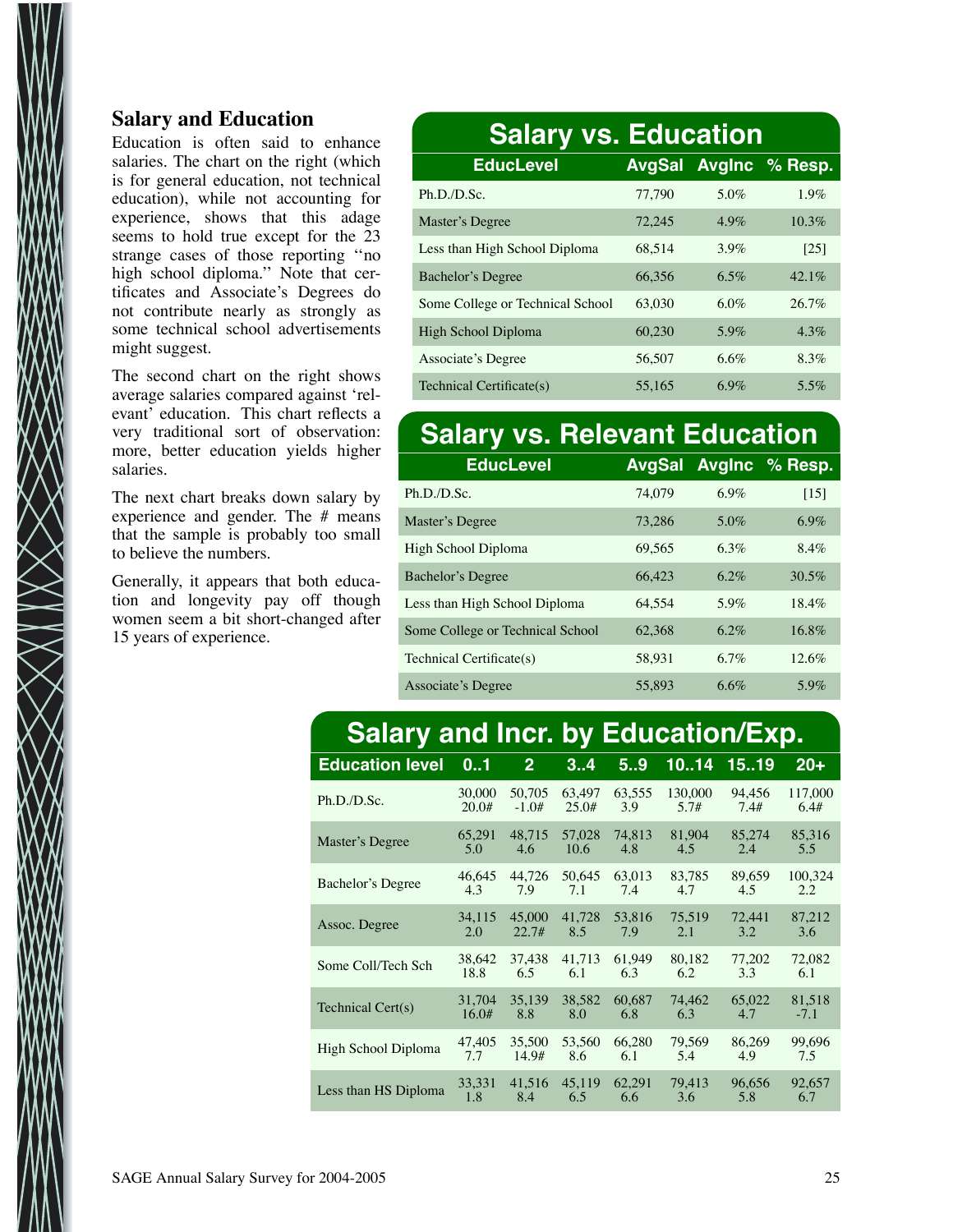### **Salary in USA Metro Areas**

The cost of living varies in different cities (e.g., New York City is very expensive; Kansas City is less so). The chart on the next page shows how compensation varies in some of the larger tech cities. All salary reports are converted dollars using 13 July 2004 exchange rates.

|                                                  |               |          |         | <b>Average Salary by Metro Area</b> |               |      |                |
|--------------------------------------------------|---------------|----------|---------|-------------------------------------|---------------|------|----------------|
| <b>Metro area</b>                                | <b>Salary</b> | $%$ Incr | % Resp. | <b>Metro area</b>                   | <b>Salary</b> |      | % Incr % Resp. |
| Washington, DC                                   | 91.098        | 6.4      | 5.0     | Atlanta, GA                         | 70,787        | 4.2  | 2.3            |
| San Francisco/San<br>Jose/Silicon Valley,<br>CA. | 90,513        | 5.8      | 9.0     | London, England                     | 68,756        | 10.7 | 0.5            |
| San Diego, CA                                    | 87,524        | 6.9      | 1.7     | Philadelphia, PA                    | 64,180        | 6.1  | 1.8            |
| New York                                         | 82,974        | 7.0      | 5.0     | Research Triangle, NC               | 62,976        | 6.2  | 1.5            |
| Chicago, IL                                      | 77,295        | 6.2      | 3.8     | Sydney, Australia                   | 61,474        | 3.8  | 0.8            |
| Denver, CO                                       | 77,067        | 5.9      | 3.1     | Ottawa, ON                          | 59,221        | 2.0  | 0.6            |
| Austin, TX                                       | 76,025        | 6.9      | 1.6     | Houston, TX                         | 58,968        | 4.8  | 1.1            |
| Dallas, TX                                       | 75,655        | 4.2      | 2.6     | N/A                                 | 58,307        | 5.8  | 42.5           |
| Seattle/Redmond, WA                              | 74,925        | 5.4      | 3.9     | Toronto, ON                         | 57,454        | 7.1  | 2.5            |
| Boston, MA                                       | 74,069        | 7.5      | 3.4     | Vancouver, BC                       | 45,246        | 7.8  | 1.4            |
| Los Angeles/Orange<br>Co., CA                    | 73,884        | 6.8      | 5.4     | Montreal, OC                        | 39,688        | 0.8  | 0.6            |

The chart on the next page factors in both self-reported (vs. derived) geography and experience; all salaries are converted to US\$.

The # symbol means the sample size is small and not trustworthy; boxes with '----' had few or no samples.

 $\bigotimes$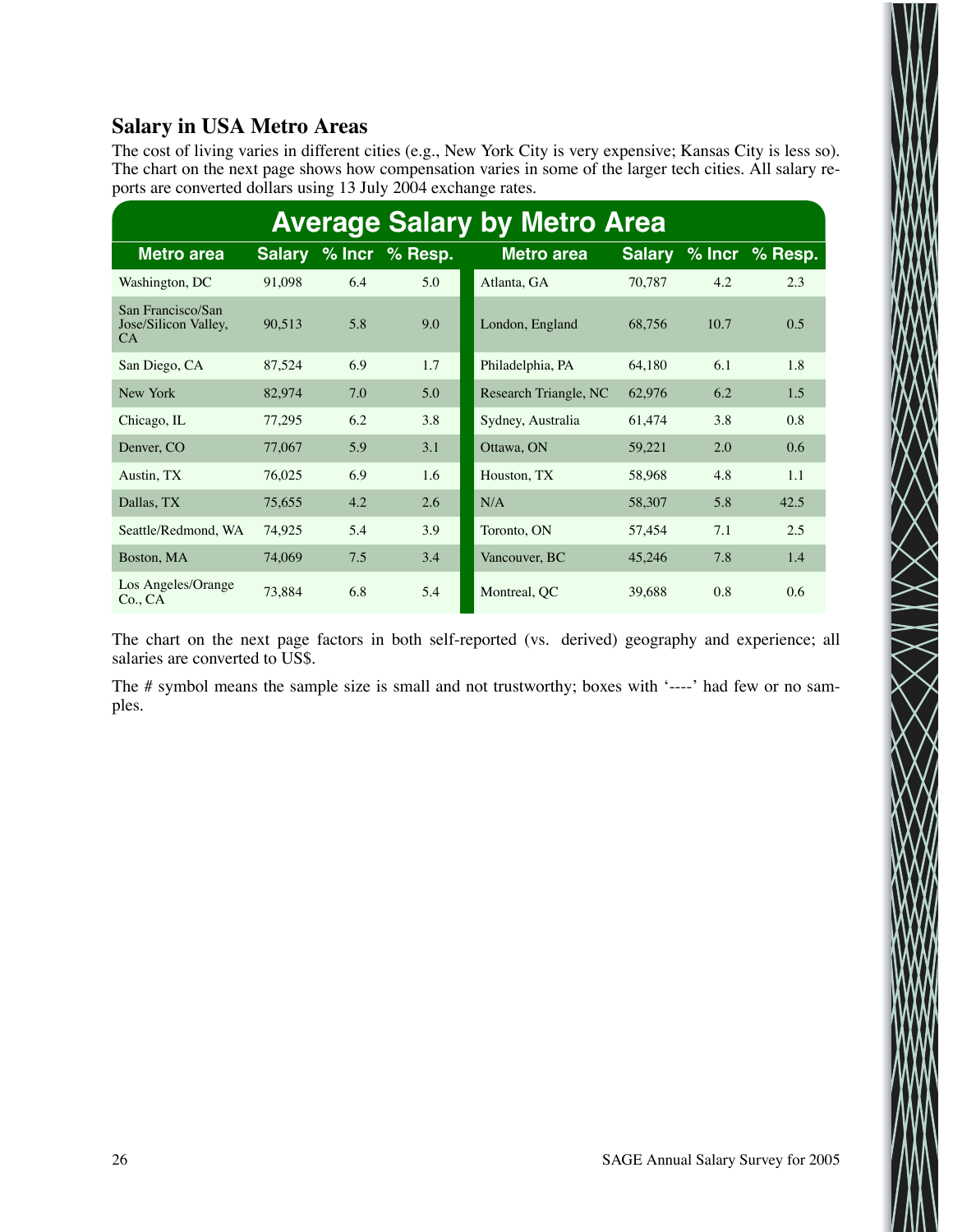| <b>Avg Salary/Raise by Area/Experience</b> |                 |                 |                   |                |                 |                 |
|--------------------------------------------|-----------------|-----------------|-------------------|----------------|-----------------|-----------------|
| <b>Area</b>                                | 0.1             | 2.4             | 5.9               | 1014           | 1519            | $20+$           |
| Washington, DC                             | 87.162          | 61,680          | 82,463            | 106,230        | 115,357         | 91,250          |
|                                            | 9.0#            | 5.5             | 8.4               | 4.7            | 7.1             | $-0.9$          |
| San Francisco/San Jose/Silicon Valley, CA  | 45,600          | 62,312          | 82,990            | 103,313        | 108,723         | 116,750         |
|                                            | 5.3             | 8.8             | 6.7               | 4.7            | 4.8             | 2.0             |
| San Diego, CA                              | ----            | 75,000          | 70,888            | 96,600         | 99,000          | 89,250          |
|                                            | ----            | 7.1#            | 10.3              | 11.3           | 0.6             | 4.2             |
| New York                                   | 55,000          | 49,850          | 82,172            | 120,276        | 95,831          | 101,361         |
|                                            | 5.8#            | 4.8             | 6.6               | 8.5            | 10.9            | 9.3#            |
| Chicago, IL                                | 67,560          | 48,614          | 72,004            | 93,636         | 93,405          | 133,730         |
|                                            | 12.5#           | 11.7            | 6.2               | $-1.0$         | 2.2             | 9.5             |
| Denver, CO                                 | 61,000          | 62,000          | 65,784            | 80,741         | 85,995          | 106,200         |
|                                            | 10.8#           | 6.9#            | 8.9               | 2.2            | 4.6             | 2.5             |
| Austin, TX                                 |                 | 43,000<br>12.1# | 71,340<br>4.9     | 73,800<br>6.7  | 91,285<br>9.7   | 85,750<br>2.1#  |
| Dallas, TX                                 | ----            | 36,500          | 64,596            | 89.208         | 91,133          | 94,000          |
|                                            | ----            | 10.2#           | 3.9               | 3.2            | 4.2             | 7.1#            |
| Seattle/Redmond, WA                        | ----            | 48,900          | 70,398            | 88,072         | 89,139          | $---$           |
|                                            | ----            | 4.5             | 7.3               | 3.8            | 1.4             | $--- -$         |
| Boston, MA                                 | 62,000          | 53,838          | 74,340            | 81,525         | 102,016         | 91,666          |
|                                            | 3.1#            | 8.5             | 9.7               | 4.3            | 2.9             | 4.9#            |
| Los Angeles/Orange Co., CA                 | 29,000          | 53,134          | 70,323            | 87,396         | 106,333         | 82,850          |
|                                            | $-11.2#$        | 11.0            | 8.6               | 3.6            | 7.3#            | 1.7             |
| Atlanta, GA                                | 39,875          | 60,500          | 61,812            | 84,019         | 93,000          | 89,000          |
|                                            | 1.9#            | $-4.8$          | 6.7               | 6.0            | 0.3#            | 3.5#            |
| London, England                            | $---$           | 52,765          | 78,421            | ----           | $---$           | 94,061          |
|                                            | $--- -$         | 12.8            | 9.9               | ----           | $---$           | 6.0#            |
| Philadelphia, PA                           | 27,500<br>5.8#  | 49.828<br>7.4   | 65,346<br>6.9     | 84,000<br>3.7  | 92,766<br>1.6#  | ----            |
| Research Triangle, NC                      | ----            | 55,625<br>3.7   | 56,390<br>7.0     | 66,500<br>4.9# | 99,591<br>4.1#  | 65,330<br>10.3# |
| Sydney, Australia                          |                 | 43,380<br>0.8   | 50,073<br>4.7     | 72,638<br>2.3# | 115,001<br>8.9# | ----            |
| Ottawa, ON                                 | ----            | 49,104          | 47,622            | 60,110         | 76,408          | 79,583          |
|                                            | ----            | 3.6#            | 6.7               | 0.0#           | $-5.2#$         | 0.0#            |
| Houston, TX                                | 15,000          | 37,333          | 50,412            | 91,020         | 63,000          | 72,000          |
|                                            | 0.0#            | $-3.7#$         | 4.3               | 12.5           | 1.6#            | 2.9#            |
| N/A                                        | 33,755          | 43,192          | 56,453            | 70,650         | 69,541          | 80,793          |
|                                            | 9.0             | 6.6             | 6.2               | 4.7            | 3.4             | 8.1             |
| Toronto, ON                                | 38,310          | 43,508          | 54,515            | 60,957         | 71,540          | 103,006         |
|                                            | 18.0#           | 11.6            | 7.2               | 4.6#           | 1.5             | $-1.1#$         |
| Vancouver, BC                              | 31,325<br>5.7#  | 41,908<br>9.8   | 46,267<br>5.4     | 51,329<br>10.1 | $---$           |                 |
| Montreal, QC                               | 42,331<br>11.1# | 32,305<br>1.9   | 47,411<br>$-7.1#$ | 50,798<br>9.1# | ----<br>----    | ----            |

T.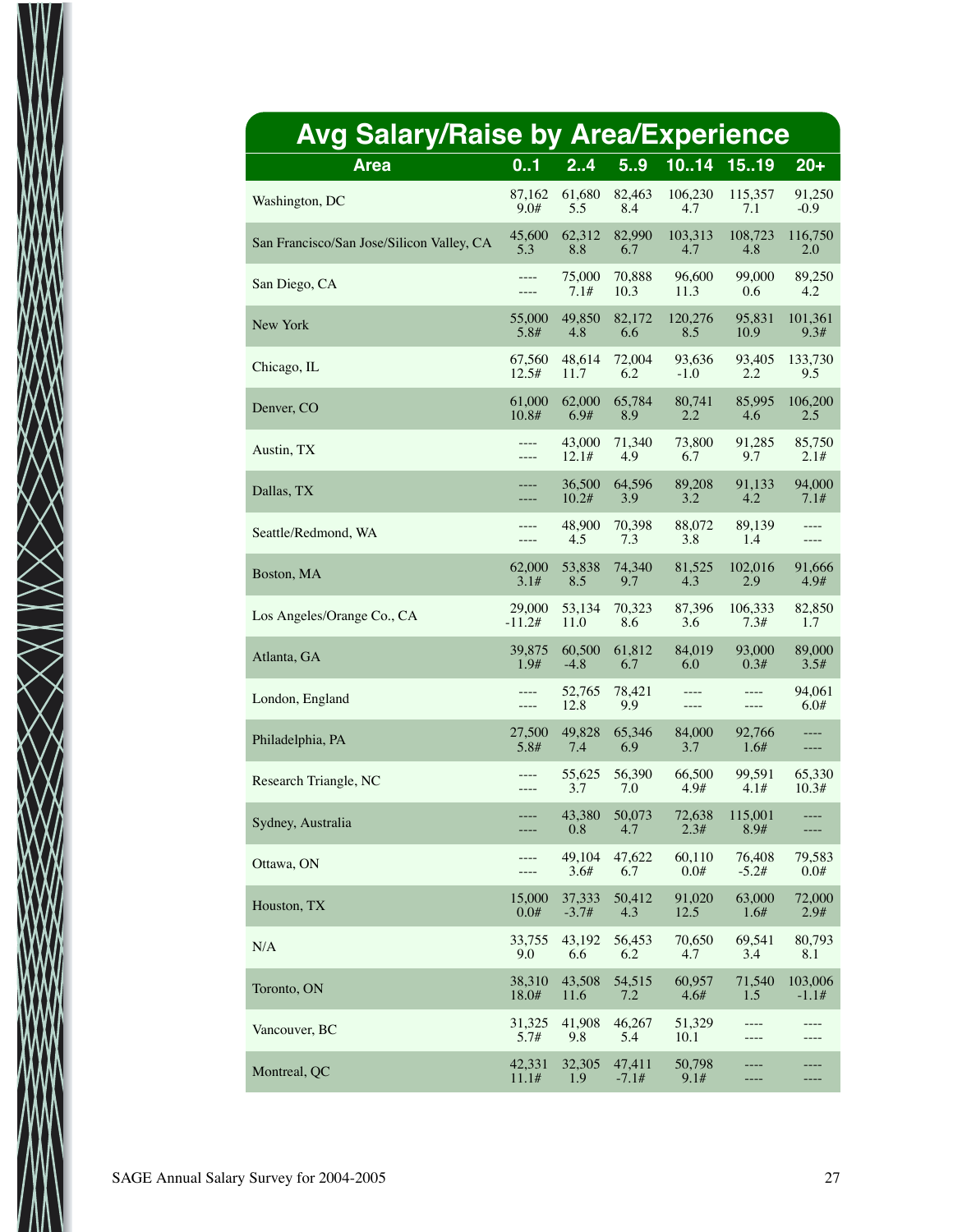### **SAGE Job Classifications vs. Salary**

The SAGE job classifications were detailed previously. This table shows how classification and experience affect salary. Generally, higher numbers seem to appear exactly where one would expect.

|                | <b>Increase/Salary for SAGE Classif. and Experience</b> |        |                |          |            |                |            |                |            |            |  |  |  |
|----------------|---------------------------------------------------------|--------|----------------|----------|------------|----------------|------------|----------------|------------|------------|--|--|--|
|                | <b>Level 1</b>                                          |        | <b>Level 2</b> |          |            | <b>Level 3</b> |            | <b>Level 4</b> |            | <b>N/A</b> |  |  |  |
| <b>Exp Yrs</b> | <b>Sal</b>                                              | %Incr  | <b>Sal</b>     | $%$ Incr | <b>Sal</b> | %Incr          | <b>Sal</b> | %Incr          | <b>Sal</b> | %Incr      |  |  |  |
| 12             | 48,214                                                  | $-0.3$ | 38,818         | 8.9      | 40,889     | 7.6            | 43,545     | 4.7            | 54,697     | 12.1       |  |  |  |
| 34             | 51,602                                                  | 9.6    | 46,035         | 7.6      | 44,726     | 7.1            | 51,100     | 7.7            | 49,583     | 12.4       |  |  |  |
| 56             | 39,049                                                  | 4.3    | 50,947         | 7.1      | 54,508     | 7.2            | 58,993     | 7.6            | 56,446     | 7.5        |  |  |  |
| 7.8            | 53,824                                                  | $-2.2$ | 58,799         | 5.6      | 65,562     | 5.8            | 77,350     | 8.3            | 58,365     | 5.8        |  |  |  |
| 9.10           |                                                         | ----   | 66,461         | 4.3      | 70,149     | 5.0            | 77,348     | 5.5            | 70,325     | 5.7        |  |  |  |
| 1115           | 108,000#                                                | 14.2#  | 73,135         | 4.1      | 76,772     | 3.5            | 89,028     | 5.0            | 88,074     | 8.4        |  |  |  |
| 16.19          | 50,000#                                                 | 4.2#   | 63,535         | 3.5      | 76,243     | 4.3            | 101,226    | 5.2            |            |            |  |  |  |
| $20+$          |                                                         |        | 64,910#        | 10.3#    | 84,559     | 2.9            | 93,610     | 5.0            | 110,080#   | $-11.1#$   |  |  |  |

The '#' symbol means the number of respondents is small and not to be trusted too much. In fact, each of the observations that appears anomalous is indeed marked that it is not to be trusted.

On the right is a graphical chart of the salaries. It is extremely intuitive, with higher salaries for more experience and apparently higher skill levels. The spike in 11..15 Level 1 group is due to one person in a group of two having a high salary. Email confirmed that he is an experienced engineer in another area.

On the right is a graphical chart of the salary increases for the various SAGE levels. The effects of salary compression are exposed here as the presumably younger admins catch up to the older respondents. The huge peak at 11..15 experience for SAGE Level 1 is due to one of the two respondents in that category getting a large raise; the same situation happened for the 20+ Level 2 category.



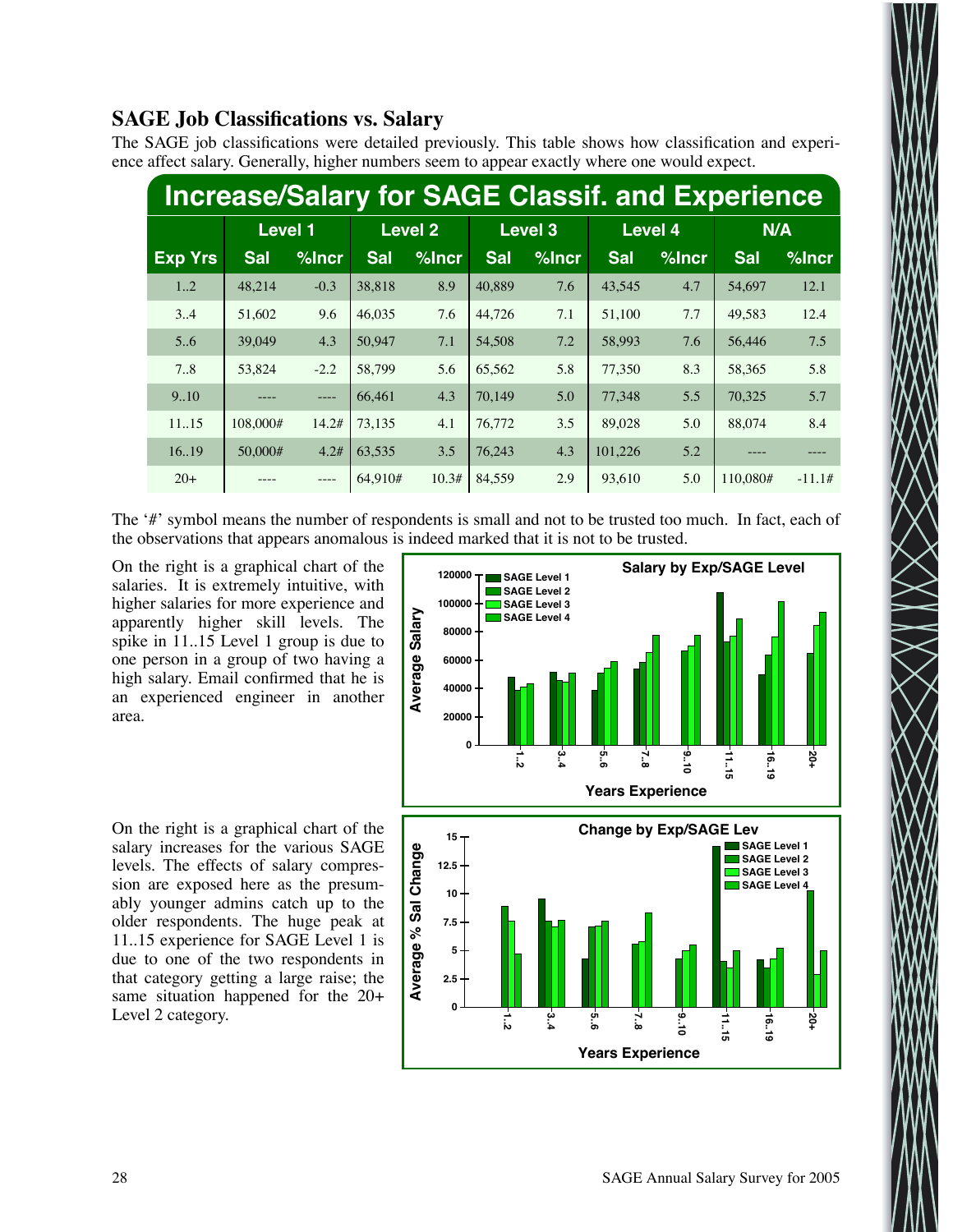### **Salary by Focus, Experience, and Region**

Sometimes it is easier to compare salaries and increases by focus. The charts to the right and on the next pages explore that possibility. Foci are sorted roughly in descending order of apparent earning power. It is interesting that some concentrations are not long-term careers (e.g., networking, help desk, desktop). The database folks didn't seem to fare too well after 10 years; perhaps the sample size is truly too small.

The # symbol means the sample size is small and not to be trusted too much.

Refining data to ever smaller subsets sometimes yields sample sizes that are too small. However, it is very useful to explore the salary and salary changes for regions, specialties, and experience. It is the tables below and on the next pages that can make it easy to compare salaries. These regions were derived from reported zip codes.

### **Salary and Raise by Title and Years of Experience**

| <b>Title</b>          | 2.4            | 5.9           | 1014           | 1519           | $20+$  |
|-----------------------|----------------|---------------|----------------|----------------|--------|
| People management     | 52,000         | 86,961        | 96,584         | 105,884        | 97,463 |
|                       | 2.9#           | 9.3           | 5.5            | 7.1            | 4.5    |
| Security              | 41.293         | 70.096        | 85,263         | 78,560         | 91.763 |
|                       | 5.7            | 6.2           | 5.4            | 2.5            | 4.0    |
| <b>Technical lead</b> | 51,626         | 67,773        | 84,515         | 92,762         | 96,859 |
|                       | 6.7            | 7.1           | 4.7            | 4.4            | 7.2    |
| <b>Databases</b>      | 40.914         | 65,363        | 82,920         | 58,000         | 59,479 |
|                       | 7.4            | 6.5           | 7.2            | $-6.6#$        | 0.7#   |
| Generalist            | 43,164         | 61,545        | 81,714         | 90,364         | 86,015 |
|                       | 7.6            | 6.9           | 4.6            | 3.8            | 5.3    |
| Project management    | 46,966<br>6.2  | 72,311<br>6.0 | 81,990<br>7.5  | 89,238<br>6.5  |        |
| Other                 | 52,509         | 65,778        | 79,523         | 74,081         | 81,402 |
|                       | 4.3            | 6.6           | 4.5            | 3.5            | $-6.2$ |
| Server management     | 44.964         | 60,790        | 77,228         | 79,399         | 91.942 |
|                       | 7.9            | 6.3           | 4.9            | 5.1            | 1.5    |
| Networking            | 50,023         | 61,930        | 71,711         | 73,428         | 74,960 |
|                       | 10.4           | 7.8           | 4.8            | 2.6            | 6.2#   |
| Help desk             | 36,302<br>8.8  | 44.083<br>5.0 | 45,750<br>3.9# | 55,333<br>3.4# |        |
| Desktop               | 41,062<br>10.9 | 54,607<br>4.8 | 43.429<br>3.6# |                |        |

### **Salaries (K\$)/Raises by Region/Exp. Region 1..2 3..4 5..6 7..8 9..10 11..15**

| $\tilde{\phantom{a}}$ |              |              |             |                  |              |              |              |              |
|-----------------------|--------------|--------------|-------------|------------------|--------------|--------------|--------------|--------------|
| Akron                 | $---$        | 51.0<br>8.6  | 51.2<br>9.5 | $- - -$<br>$---$ | $---$        | $- - -$      | ---          |              |
| Arlington             |              | ---<br>---   | 51.7<br>3.0 | 68.3<br>3.0      | 80.6<br>4.6  | 90.7<br>3.0  | ---          | ---          |
| Atlanta               | 63.7<br>1.5  | $---$<br>--- | 62.5<br>4.8 | 74.2<br>8.4      | 91.0<br>6.5  | 88.8<br>2.8  | $---$        | $---$        |
| Austin                |              |              | ---         | 81.2<br>10.6     | 81.2<br>4.7  | 91.9<br>6.8  | ---          | ---          |
| Balt/Wash., DC+       | ---<br>---   | 70.3<br>4.5  | 73.4<br>2.7 | 84.0<br>10.8     | 99.9<br>6.8  | 113.3<br>6.2 | 127.1<br>8.4 | 96.9<br>0.4  |
| Boston+Area           | ---          | 58.4<br>8.8  | 69.2<br>9.5 | 73.4<br>6.9      | 81.6<br>5.7  | 90.0<br>3.7  | 95.7<br>5.4  |              |
| Chapel Hill           |              | ---          | 54.8<br>9.5 | 61.3<br>4.0      | ---          |              |              |              |
| Chicago               | 45.4<br>10.7 | 58.9<br>15.0 | 79.1<br>6.7 | 75.2<br>5.3      | 100.7<br>7.8 | 94.0<br>0.8  | $---$        | 138.7<br>9.5 |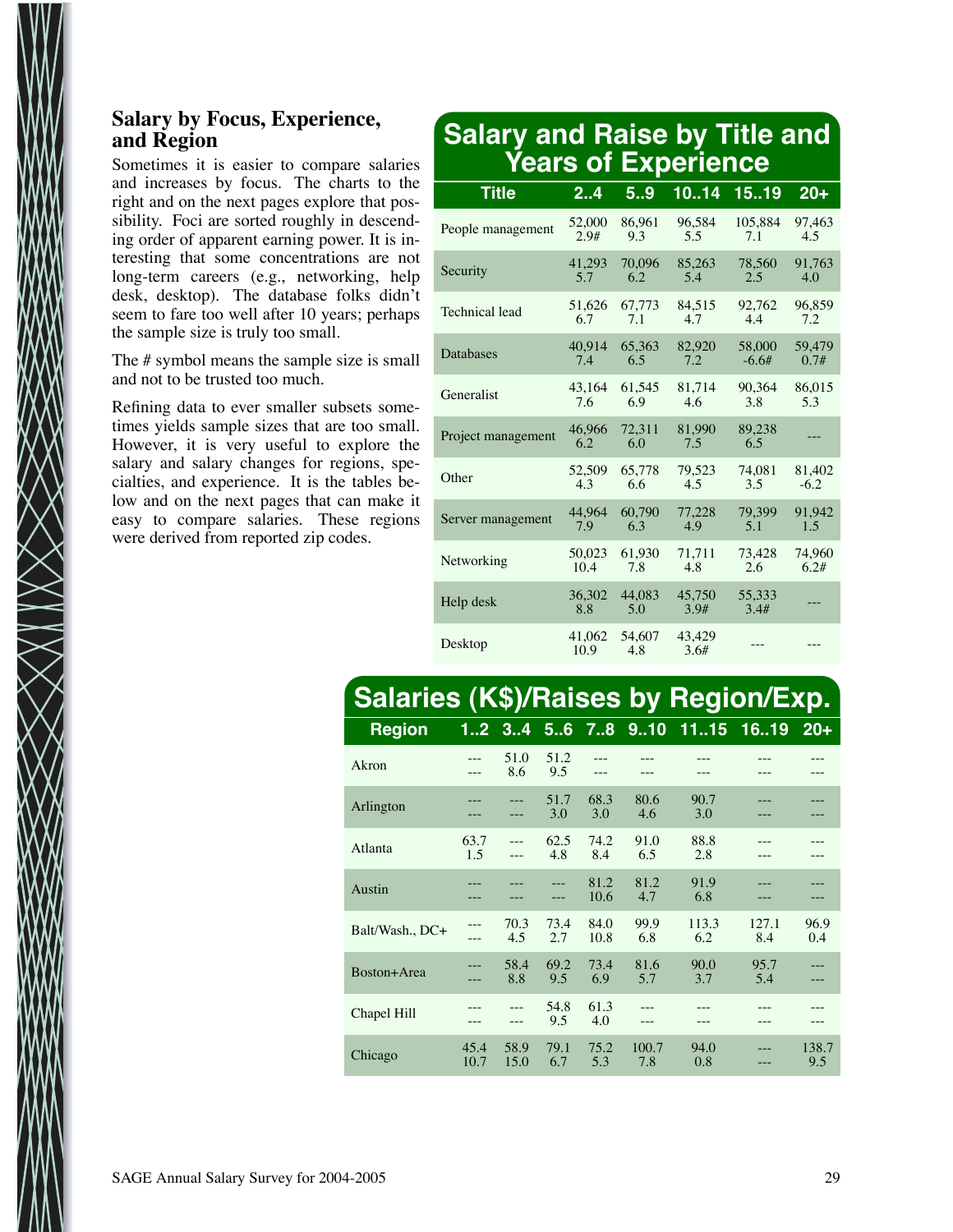| <b>Salaries (K\$)/Raises by Region/Exp.</b> |              |                |                |              |             |              |       |             |
|---------------------------------------------|--------------|----------------|----------------|--------------|-------------|--------------|-------|-------------|
| <b>Region</b>                               |              | $12$ 3.4       | 5.6            | 7.8          | 9.10        | 1115         | 16.19 | $20+$       |
| Cincinnati                                  | ---          | $---$<br>$-$   | 48.6<br>3.9    | 63.9<br>7.4  | ---<br>---  | $---$<br>--- | $---$ | ---         |
| Columbus                                    | ---          | ---            | ---            | 72.7         | ---         | 89.4         | ---   | ---         |
|                                             | ---          | ---            | ---            | 9.5          | $---$       | 9.8          | ---   | ---         |
| Denver/Front Range                          | $---$        | $---$          | 68.0           | 73.7         | 76.6        | 85.7         | 93.8  | 111.2       |
|                                             | $---$        | $---$          | 8.1            | 11.3         | 4.4         | 0.9          | 6.4   | 2.5         |
| Detroit                                     | ---          | ---            | 50.0           | 71.2         | 72.2        | 82.9         | ---   | ---         |
|                                             | ---          | ---            | 3.1            | 7.1          | 2.6         | 6.0          | ---   | ---         |
| Fort Wayne                                  | ---          | ---            | 64.7           | 88.6         | ---         | $---$        | $---$ | ---         |
|                                             | ---          | ---            | 7.7            | 10.0         | $---$       | $---$        | $---$ | ---         |
| Houston                                     | ---          | ---            | $---$          | ---          | 79.5        | ---          | ---   | ---         |
|                                             | ---          | ---            | ---            | ---          | 5.7         | ---          | ---   | ---         |
| Indianapolis                                | ---          | $---$          | 44.2           | $---$        | $---$       | $---$        | ---   | $---$       |
|                                             | $---$        | $---$          | 9.2            | $---$        | $---$       | $---$        | ---   | $---$       |
| <b>Kansas City</b>                          | ---          | ---            | 65.0<br>$-0.2$ | ---          | ---         | ---<br>$---$ | ---   | ---<br>---  |
| Los Angeles                                 | 57.6<br>11.4 | 56.4<br>9.0    | 66.9<br>8.1    | 81.6<br>6.2  | 93.9<br>5.9 | 87.4<br>4.2  | $---$ | 92.7<br>2.4 |
| Miami/Ft. Laud.                             | ---          | ---            | ---            | ---          | 73.8        | 94.1         | ---   | ---         |
|                                             | ---          | ---            | ---            | ---          | 3.1         | 8.7          | ---   | ---         |
| Milwaukee                                   | 44.5         | $---$          | $---$          | $---$        | 77.9        | $---$        | $---$ | $---$       |
|                                             | 15.2         | $---$          | $---$          | $---$        | 2.5         | $---$        | $---$ | $---$       |
| Mpls/St. Paul                               | ---          | ---            | 73.7           | 80.3         | 82.0        | 89.3         | ---   | ---         |
|                                             | $---$        | $---$          | 5.0            | 4.9          | 2.4         | $-2.2$       | ---   | $---$       |
| New York                                    | 54.3         | 53.8           | 69.6           | 93.9         | 94.6        | 111.9        | $---$ | 98.5        |
|                                             | 5.8          | 4.7            | 10.4           | 7.0          | 4.5         | 9.9          | $---$ | 8.9         |
| Orlando/Tampa                               | ---          | $---$          | 53.1           | 57.5         | ---         | 67.0         | ---   | ---         |
|                                             | ---          | ---            | 10.6           | 5.1          | ---         | 7.6          | ---   | ---         |
| Philadelphia                                | $---$        | 54.8           | 69.0           | 63.7         | 94.4        | $---$        | $---$ | ---         |
|                                             | $---$        | 7.8            | 6.7            | 6.1          | 5.8         | $---$        | ---   | $---$       |
| Phoenix                                     | ---          | ---<br>---     | 55.3<br>6.7    | 67.6<br>5.3  | 83.2<br>1.6 | 104.8<br>0.0 |       | ---         |
| Portland                                    | ---          | 43.9<br>10.9   | 55.6<br>6.8    | 90.0<br>11.4 | 70.5<br>3.6 | 84.0<br>7.3  |       | ---         |
| Richmond/Norfolk                            | ---          | ---<br>---     | 49.0<br>5.9    | ---<br>---   | ---<br>---  | ---<br>---   | ---   | ---         |
| Sacramento                                  | ---<br>---   | $---$<br>$---$ | 68.0<br>11.9   | $---$<br>--- | 72.7<br>4.4 | ---<br>---   | $---$ | ---         |
| Salt Lake/Ogden                             | ---<br>---   | 59.0<br>6.5    | 55.0<br>6.6    | ---<br>---   | ---<br>---  | ---<br>---   | ---   | ---         |
| San Diego                                   | ---          | $---$          | $\cdots$       | 76.8         | ---         | 111.9        | ---   | 94.2        |
|                                             | ---          | $---$          | $---$          | 8.7          | ---         | 5.3          | ---   | 4.2         |
| San Jose                                    | 51.4         | 67.8           | 77.7           | 92.8         | 101.0       | 111.2        | 124.6 | 114.0       |
|                                             | 8.4          | 8.6            | 7.3            | 3.8          | 7.4         | 4.0          | 6.5   | 4.5         |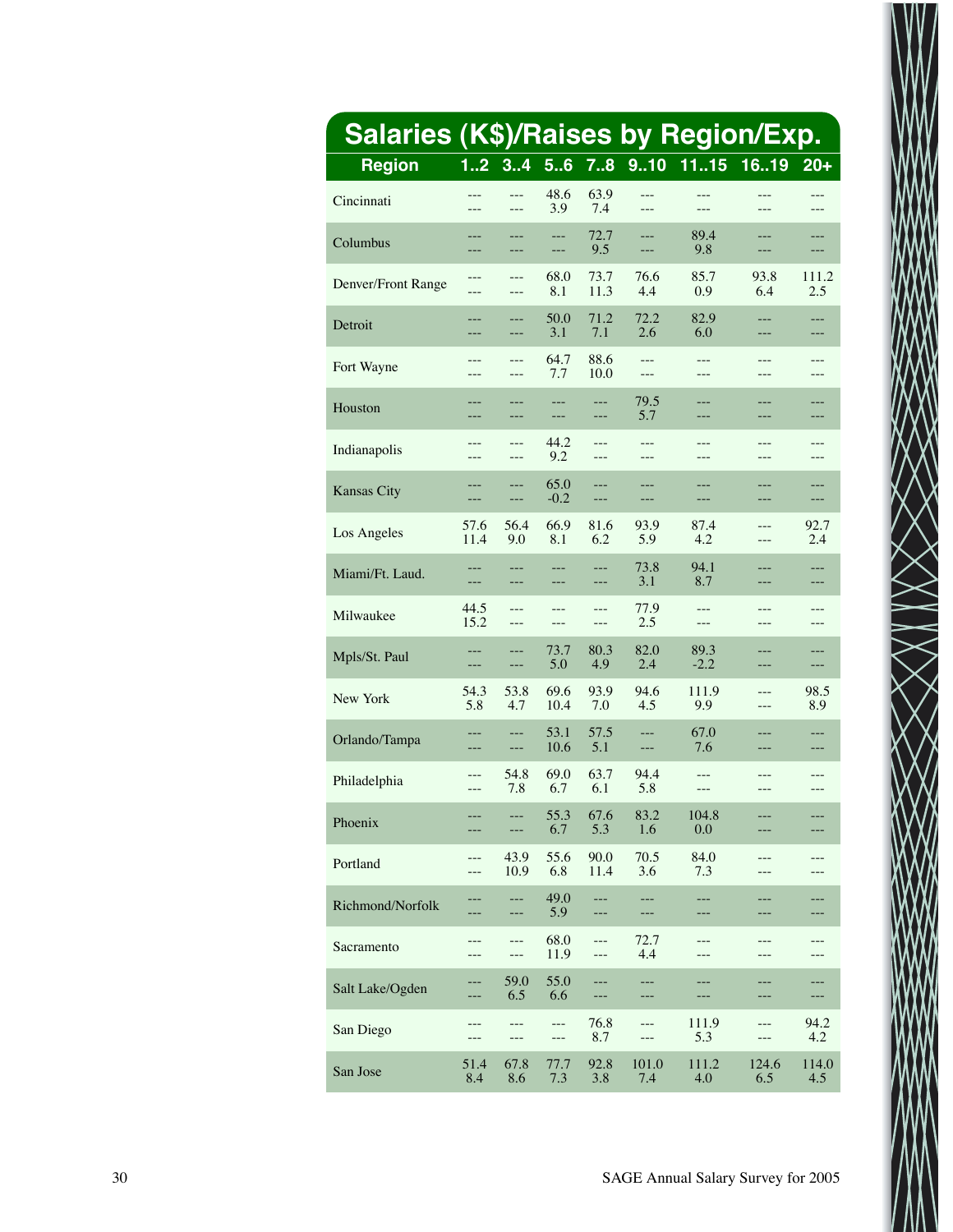| <b>Salaries (K\$)/Raises by Region/Exp.</b> |  |                          |            |             |                               |  |
|---------------------------------------------|--|--------------------------|------------|-------------|-------------------------------|--|
| <b>Region</b>                               |  |                          |            |             | 12 34 56 78 910 1115 1619 20+ |  |
| Seattle                                     |  | 48.3 59.5<br>6.4 9.2 7.9 | 88.2       | 78.8<br>58  | 93.8<br>35                    |  |
| St. Louis                                   |  |                          | 64.9<br>39 | 68.0<br>4.8 | 87.2<br>34                    |  |

And on the right is the

XXIIIXX

| And on the right is the<br>same data derived from | Salaries (K\$)/Raises by Region/Exp. |              |                |              |                 |              |                           |                |             |
|---------------------------------------------------|--------------------------------------|--------------|----------------|--------------|-----------------|--------------|---------------------------|----------------|-------------|
| country codes.                                    | <b>Region</b>                        |              |                |              |                 |              | 12 34 56 78 910 1115 1619 |                | $20+$       |
|                                                   | Australia                            | 41.6<br>4.5  | 45.5<br>4.6    | 54.4<br>8.6  | 60.6<br>2.8     | 56.1<br>7.6  | 72.3<br>2.2               | 107.7<br>7.1   | ---<br>---  |
|                                                   | Canada                               | 39.1<br>5.9  | 45.8<br>9.4    | 51.9<br>6.1  | 60.5<br>5.3     | 54.4<br>6.8  | 72.8<br>3.8               | 60.0<br>$-2.3$ | 88.1<br>1.4 |
|                                                   | Germany                              | ---<br>---   | $---$<br>$---$ | 72.5<br>5.5  | 81.4<br>6.5     | $---$<br>--- |                           | ---            | ---         |
|                                                   | Ireland                              | ---          | 43.0<br>14.7   | 52.1<br>17.4 | 74.4<br>8.6     | $---$<br>--- | 66.3<br>11.2              |                | ---         |
|                                                   | New Zealand                          | 36.0<br>13.0 | $---$<br>$---$ | $- - -$      |                 |              |                           |                |             |
|                                                   | Norway                               | ---<br>$---$ | 66.3<br>5.7    | 65.2<br>7.2  | 73.1<br>2.1     | 89.7<br>8.4  | 94.6<br>4.7               |                | ---         |
|                                                   | Spain                                |              | $---$<br>$---$ | 29.2<br>5.3  | $-- -$<br>$---$ |              |                           |                |             |
|                                                   | <b>United Kingdom</b>                | 44.5<br>10.9 | 55.8<br>11.9   | 63.7<br>10.4 | 76.7<br>7.3     | 98.3<br>5.8  | 78.2<br>3.5               | ---            |             |

Only a few cities had enough data to derive per-focus comparisons. These tables are derived from self-described geographies.

### **Los Angeles/Orange Co., CA, Metro Area**

| <b>YrExp</b> |               | <b>Project</b><br>Generalist management | <b>Server</b><br>management | <b>Technical</b><br>lead |
|--------------|---------------|-----------------------------------------|-----------------------------|--------------------------|
| 3.4          | $---$ / $---$ | $--- / ---$                             | 52.0/4.2                    | $---$ / $---$            |
| 5.6          | $--- / ---$   | $--- / ---$                             | 56.2/7.9                    | 82.9/9.4                 |
| 7.8          | 87.0 / 8.6    | $---$ / $---$                           | 86.3/6.4                    | $---$ / $---$            |
| 9.10         | $--- / ---$   | 93.5/7.0                                | 86.8 / 3.1                  | $--- / ---$              |
| 1115         | 95.8 / 0.2    | $---$ / $---$                           | 100.4 / 7.7                 | --- / ---                |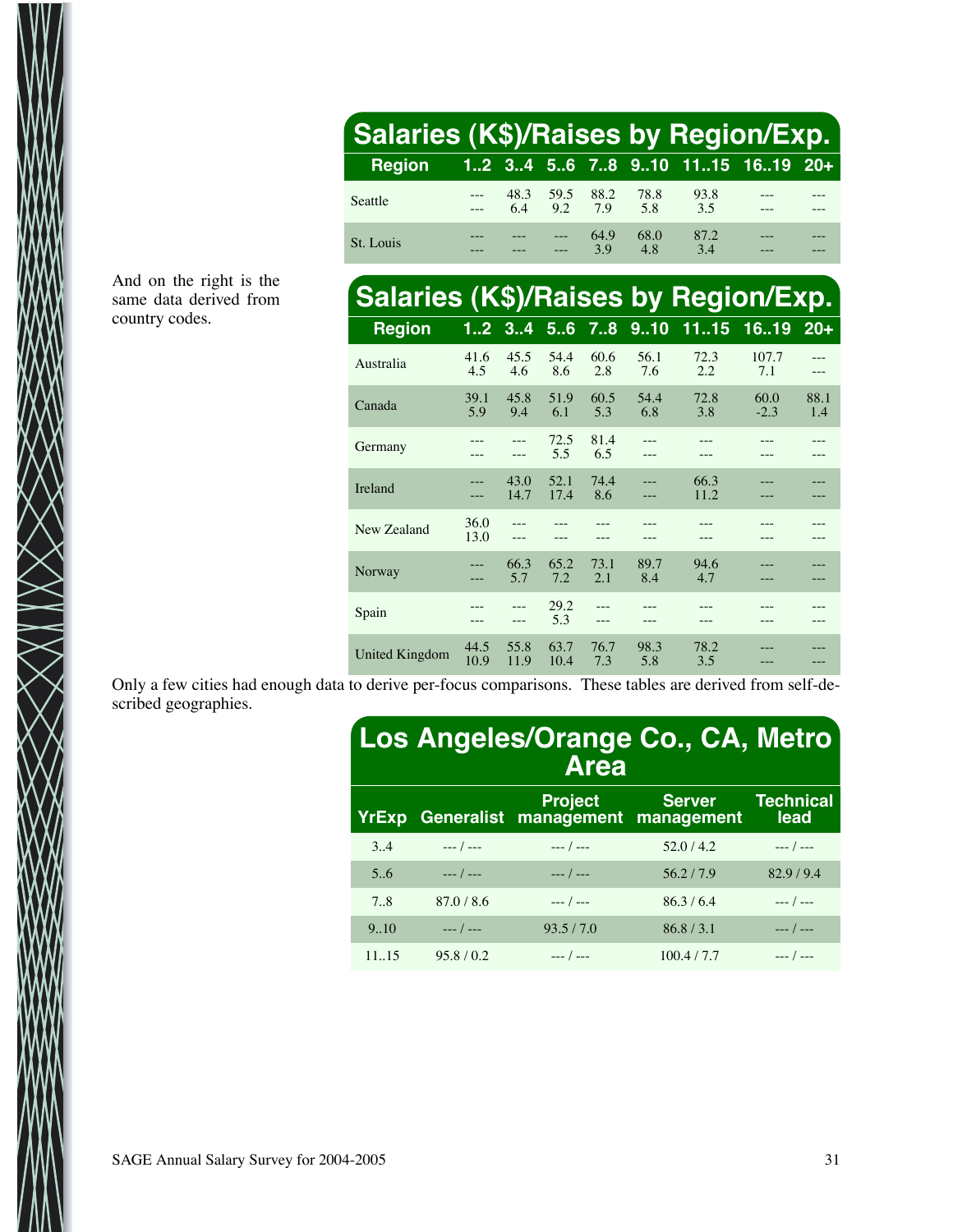|       | <b>New York Metro Area</b> |               |                             |                          |  |  |  |  |  |  |  |
|-------|----------------------------|---------------|-----------------------------|--------------------------|--|--|--|--|--|--|--|
| YrExp | <b>Generalist</b>          | <b>Other</b>  | <b>Server</b><br>management | <b>Technical</b><br>lead |  |  |  |  |  |  |  |
| 3.4   | $---$ / $---$              | $---$ / $---$ | 60.1/11.6                   | $---$ / $---$            |  |  |  |  |  |  |  |
| 5.6   | 74.0 / 5.3                 | $--- / ---$   | 68.4 / 18.6                 | $--- / ---$              |  |  |  |  |  |  |  |
| 7.8   | 109.0 / 10.4               | $---$ / $---$ | 109.7 / 5.9                 | 81.4/4.6                 |  |  |  |  |  |  |  |
| 9.10  | 108.3 / 1.2                | $--- / ---$   | 95.5 / 3.1                  | $--- / ---$              |  |  |  |  |  |  |  |
| 1115  | $---$ / $---$              | 108.7 / 12.3  | $---$ / $---$               | $---$ / $---$            |  |  |  |  |  |  |  |

### **San Francisco/San Jose/Silicon Valley, CA, Area**

| YrExp |             |               | <b>People</b><br>Generalist Networking management management | <b>Server</b> | <b>Technical</b><br>lead |
|-------|-------------|---------------|--------------------------------------------------------------|---------------|--------------------------|
| 5.6   | 86.2 / 10.5 | $---$ / $---$ | $---$ / $---$                                                | 85.3 / 10.4   | $---$ / $---$            |
| 7.8   | 97.3/4.4    | $--- / ---$   | $--- / ---$                                                  | 86.6 / 3.6    | 96.0 / 5.8               |
| 9.10  | 104.0 / 6.4 | $---$ / $---$ | $---$ / $---$                                                | 94.4/4.3      | 99.5/7.2                 |
| 1115  | 96.6 / 6.2  | 124.9/3.9     | 124.0/3.7                                                    | 108.0 / 0.7   | 109.5/2.6                |

These tables are derived from zipcodes.

| Balt/Wash., DC+ |               |                                        |                          |  |  |  |  |
|-----------------|---------------|----------------------------------------|--------------------------|--|--|--|--|
| YrExp           |               | <b>Server</b><br>Generalist management | <b>Technical</b><br>lead |  |  |  |  |
| 5.6             | $--- / ---$   | 63.5/4.3                               | $--- / ---$              |  |  |  |  |
| 7.8             | $--- / ---$   | 67.4/9.5                               | $--- / ---$              |  |  |  |  |
| 9.10            | $---$ / $---$ | $---$ / $---$                          | 106.0 / 5.2              |  |  |  |  |
| 11.15           | 123.6 / 6.9   | 111.3/5.2                              | 105.6 / 7.3              |  |  |  |  |
| $20+$           | $---$ / $---$ | $---$ / $---$                          | 104.2 / 6.0              |  |  |  |  |

 $\geqslant$ 

| <b>Los Angeles</b> |  |
|--------------------|--|
|                    |  |

|       |               | <b>Project</b><br><b>YrExp Generalist management</b> | <b>Server</b><br>management |
|-------|---------------|------------------------------------------------------|-----------------------------|
| 3.4   | $---$ / $---$ | $---$ / $---$                                        | 52.0/4.2                    |
| 5.6   | 63.1/3.5      | $--- / ---$                                          | 55.8/9.6                    |
| 7.8   | 87.4/5.3      | $---$ / $---$                                        | 86.3/6.4                    |
| 9.10  | $--- / ---$   | 93.5/7.0                                             | 86.8/3.1                    |
| 11.15 | 95.8/0.2      | $---$ / $---$                                        | 79.7/2.4                    |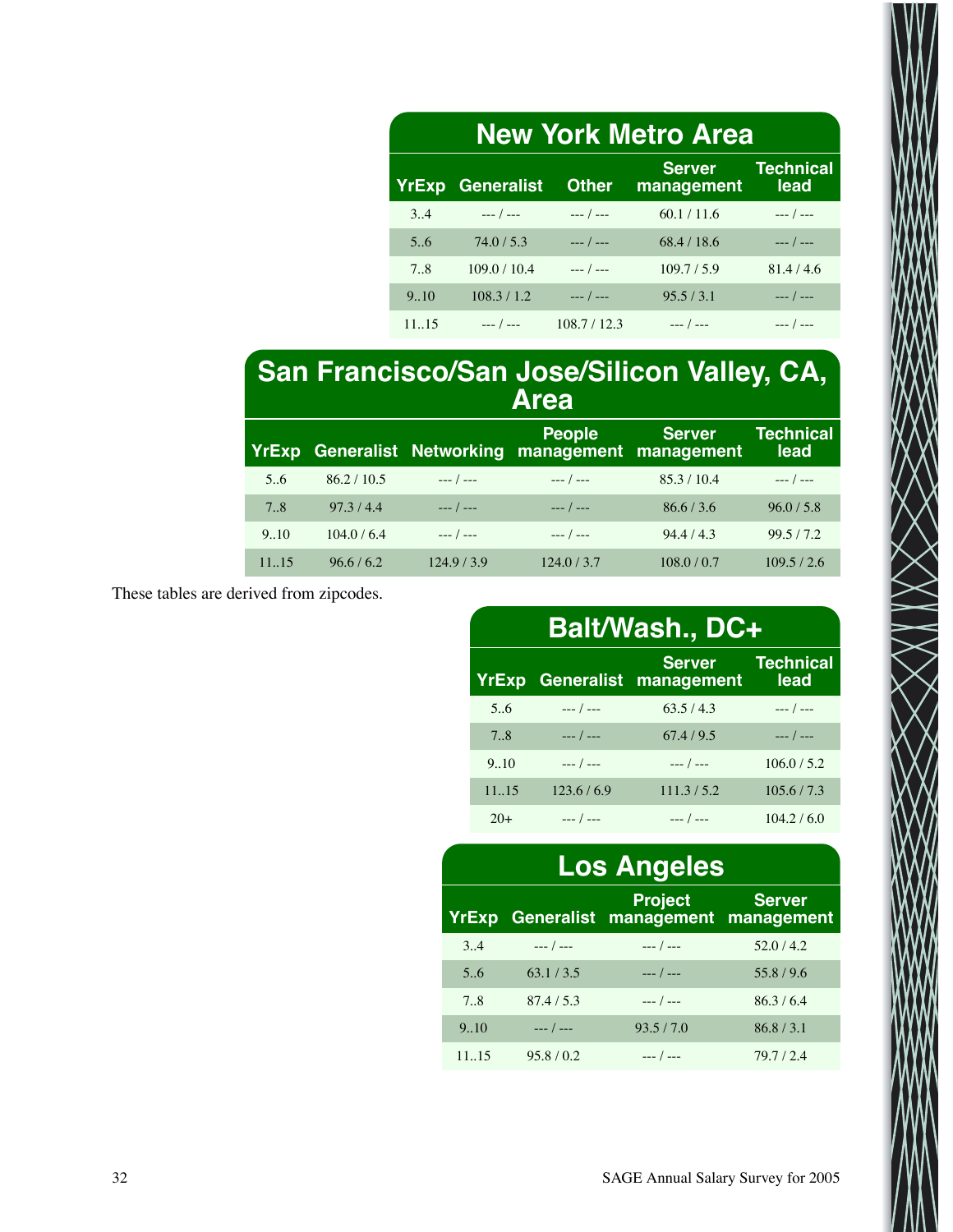| <b>New York</b> |               |               |                             |                          |  |  |
|-----------------|---------------|---------------|-----------------------------|--------------------------|--|--|
| <b>YrExp</b>    | Generalist    | <b>Other</b>  | <b>Server</b><br>management | <b>Technical</b><br>lead |  |  |
| 1.2             | $---$ / $---$ | $---$ / $---$ | 53.6/9.2                    | $---$ / $---$            |  |  |
| 5.6             | 67.6/7.1      | $--- / ---$   | 67.5/16.1                   | $--- / ---$              |  |  |
| 7.8             | 93.1 / 11.8   | $---$ / $---$ | 105.6/6.2                   | 79.7/5.7                 |  |  |
| 9.10            | 108.3 / 1.2   | $--- / ---$   | 91.1 / 4.4                  | $--- / ---$              |  |  |
| 1115            | $---$ / $---$ | 108.7 / 12.3  | $---$ / $---$               | $---$ / $---$            |  |  |

| <b>San Jose</b> |             |                                    |               |                                        |                          |  |  |  |
|-----------------|-------------|------------------------------------|---------------|----------------------------------------|--------------------------|--|--|--|
|                 |             | <b>YrExp Generalist Networking</b> | <b>People</b> | <b>Server</b><br>management management | <b>Technical</b><br>lead |  |  |  |
| 5.6             | 84.7/11.2   | $---$ / $---$                      | $---$ / $---$ | $---$ / $---$                          | $---$ / $---$            |  |  |  |
| 7.8             | 97.5/3.2    | $--- / ---$                        | $--- / ---$   | 84.1 / 2.7                             | 100.0 / 5.7              |  |  |  |
| 9.10            | 101.4 / 7.4 | $---$ / $---$                      | $---$ / $---$ | $---$ / $---$                          | 99.5/7.2                 |  |  |  |
| 1115            | 96.1 / 6.4  | 133.0 / 4.2                        | 124.0 / 3.7   | 113.6/0.8                              | 110.4 / 2.5              |  |  |  |
| $20+$           | 113.5/7.4   | $---$ / $---$                      | $---$ / $---$ | $---$ / $---$                          | ___ / ___                |  |  |  |

|       |               | <b>Seattle</b>                     |                             |                          |
|-------|---------------|------------------------------------|-----------------------------|--------------------------|
|       |               | <b>YrExp Generalist Networking</b> | <b>Server</b><br>management | <b>Technical</b><br>lead |
| 5.6   | 58.4/2.1      | $---$ / $---$                      | 61.9/15.1                   | $--- / ---$              |
| 7.8   | 93.4 / 15.7   | $--- / ---$                        | $64.3 / -3.9$               | 119.3 / 15.3             |
| 9.10  | $---$ / $---$ | $---$ / $---$                      | $---$ / $---$               | 80.5/7.2                 |
| 11.15 | 87.4/3.5      | 78.4/1.2                           | $---$ / $---$               | $---$ / $---$            |

The chart to the right and the first chart on the next page show results for Australia and Canada. All numbers are converted to USA dollars.

XIIX

| <b>Australia</b> |               |                                                     |                          |  |  |  |  |
|------------------|---------------|-----------------------------------------------------|--------------------------|--|--|--|--|
|                  |               | <b>Server</b><br><b>YrExp Generalist management</b> | <b>Technical</b><br>lead |  |  |  |  |
| 1.2              | $--- / ---$   | 49.9/6.0                                            | $--- / ---$              |  |  |  |  |
| 3.4              | $--- / ---$   | 43.3/1.2                                            | $--- / ---$              |  |  |  |  |
| 5.6              | 42.0/6.4      | $--- / ---$                                         | $--- / ---$              |  |  |  |  |
| 9.10             | $--- / ---$   | 55.2/4.5                                            | $--- / ---$              |  |  |  |  |
| 1115             | $---$ / $---$ | $---$ / $---$                                       | $77.1 / -3.2$            |  |  |  |  |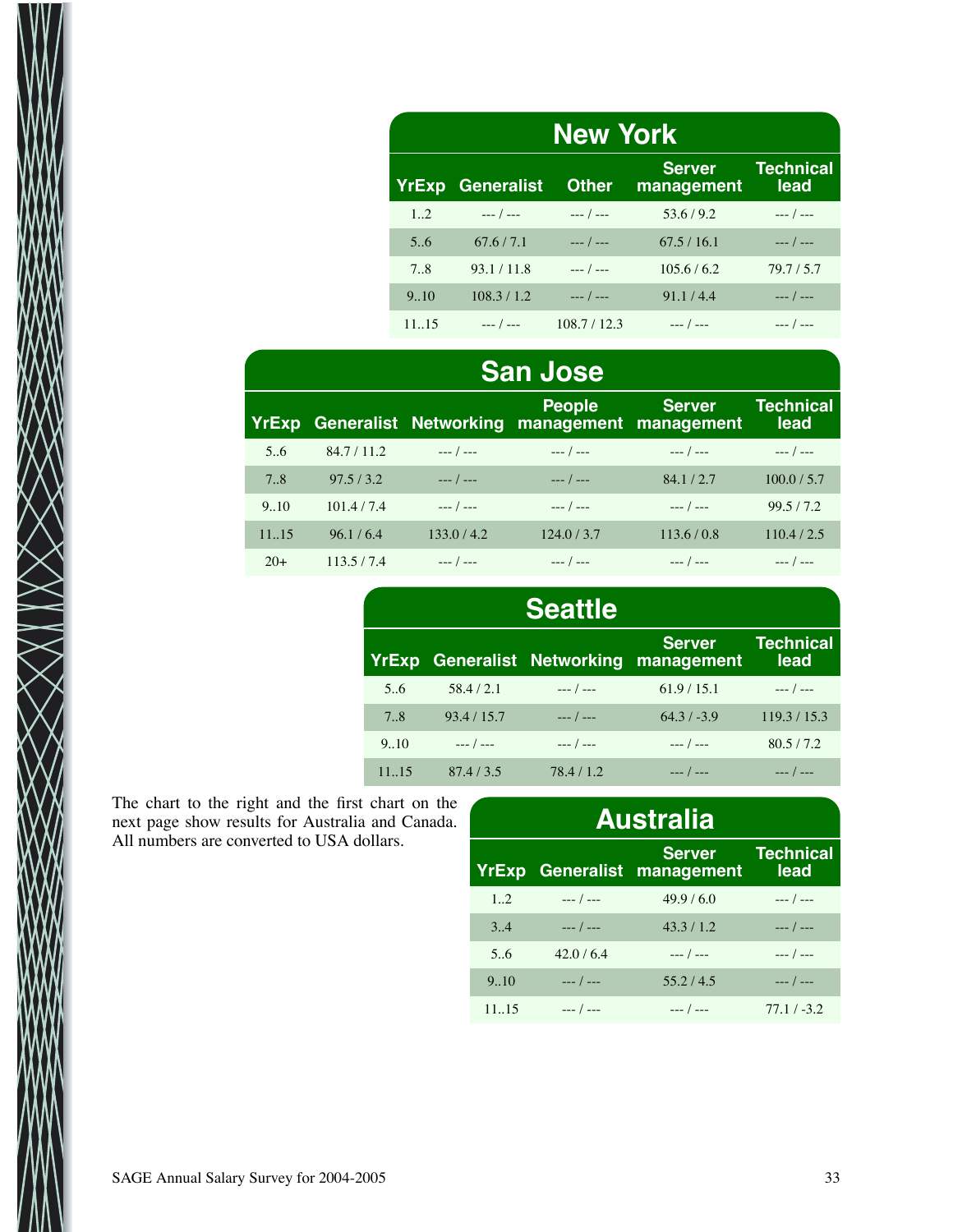|           | <b>Canada</b> |                                    |                             |                          |  |  |  |
|-----------|---------------|------------------------------------|-----------------------------|--------------------------|--|--|--|
|           |               | <b>YrExp Generalist Networking</b> | <b>Server</b><br>management | <b>Technical</b><br>lead |  |  |  |
| $1_{.}.2$ | 35.4/1.8      | $---$ / $---$                      | 39.5/5.1                    | $---$ / $---$            |  |  |  |
| 3.4       | 42.2/9.1      | $--- / ---$                        | 43.8/12.0                   | 52.6/6.0                 |  |  |  |
| 5.6       | 48.8/7.9      | 43.9/2.9                           | 51.5/6.9                    | 66.2 / 8.3               |  |  |  |
| 7.8       | 50.5/5.1      | $--- / ---$                        | 63.5/4.5                    | $--- / ---$              |  |  |  |
| 9.10      | 60.8 / 5.0    | $---$ / $---$                      | 54.7/11.8                   | $---$ / $---$            |  |  |  |
| 11.15     | $--- / ---$   | $---$ / $---$                      | $--- / ---$                 | 77.5/1.6                 |  |  |  |

### **Do Large Companies Pay More?**

The chart below shows how salaries are distributed at companies of various sizes. It appears that larger companies not only have more admins (something you can't tell from the chart) but also have more admins in the higher pay brackets (something the chart shows very clearly).

| <b>Salary vs. Company Size</b> |       |       |       |        |        |           |         |       |
|--------------------------------|-------|-------|-------|--------|--------|-----------|---------|-------|
| <b>Salary</b>                  | 0.9   | 10.49 | 50.99 | 100499 | 500999 | 1000.4999 | $5000+$ | Total |
| 029.999                        | 24.3  | 11.9  | 7.8   | 11.8   | 10.6   | 7.5       | 5.6     | 8.9   |
| 30,00039,999                   | 29.9  | 17.6  | 19.4  | 14.6   | 7.5    | 8.4       | 7.0     | 11.5  |
| 40,00049,999                   | 18.7  | 18.2  | 18.9  | 17.1   | 12.6   | 13.1      | 12.6    | 14.8  |
| 50,00059,999                   | 7.5   | 14.5  | 13.4  | 13.7   | 13.1   | 18.6      | 15.0    | 14.7  |
| 60,00069,999                   | 9.3   | 11.6  | 13.8  | 9.3    | 18.6   | 11.1      | 14.0    | 12.6  |
| 70,00079,999                   | 0.0   | 7.4   | 6.5   | 11.6   | 10.1   | 12.4      | 13.8    | 11.1  |
| 80,00089,999                   | 2.8   | 4.8   | 9.2   | 8.2    | 7.5    | 10.2      | 10.2    | 8.7   |
| 90,0009,9999                   | 0.9   | 6.0   | 3.7   | 4.2    | 8.0    | 6.6       | 8.8     | 6.6   |
| 100,000149,999                 | 6.5   | 6.2   | 6.0   | 8.6    | 10.6   | 10.6      | 11.7    | 9.7   |
| $150,000+$                     | 0.0   | 1.7   | 1.4   | 0.8    | 1.5    | 1.6       | 1.4     | 1.3   |
| Total                          | 100.0 | 100.0 | 100.0 | 100.0  | 100.0  | 100.0     | 100.0   | 100.0 |

### **Salaries by Industry Size**

Charts on the next pages show salaries and increases on an industry-by-industry basis with columns representing different sizes of a given organization. **Entries marked with '#' have almost no chance of being statistically valid.** Statistics were limited to salaries in the range of US\$10,000..\$200,000 and raises in the range -30%..30%. No other restrictions were applied (i.e., these charts include a global geography).

Trends in these data were very hard to discern.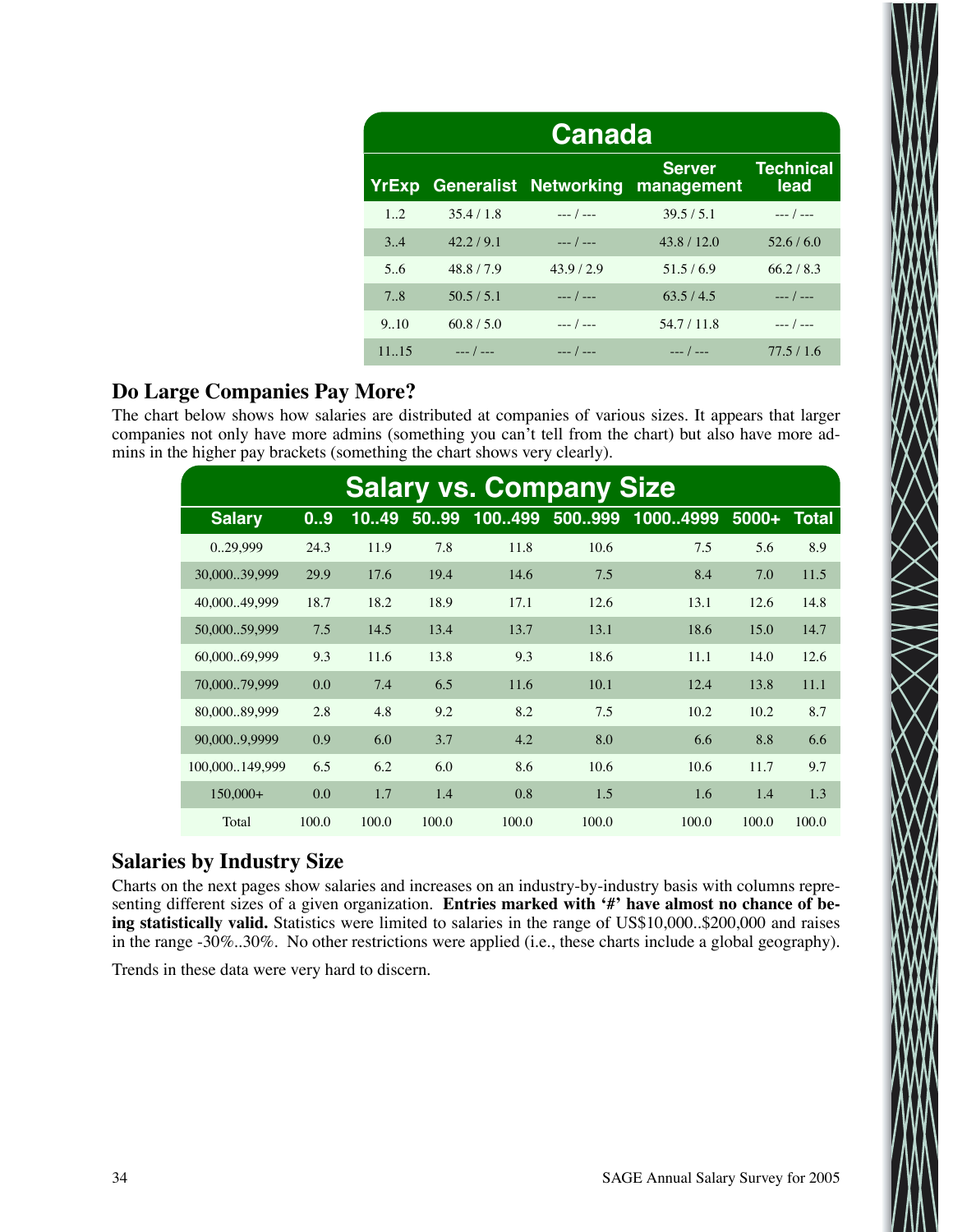| <b>Salary/Raise by Industry &amp; Size</b> |                         |                  |                           |                |  |  |
|--------------------------------------------|-------------------------|------------------|---------------------------|----------------|--|--|
|                                            | 0.99                    | 100499           | 500999                    | $1000+$        |  |  |
| Accounting                                 | 15,626 10.0#            | 29,000 0.0#      | $\cdots$                  | 56,898 7.8     |  |  |
| Adv, PR, MarComm                           | 49,120 4.3              | 48,887 1.7       | 73,500 3.4#               | 55,885<br>2.5  |  |  |
| Aeronautical/Aerospace                     | $---$<br>$\cdots\cdots$ | 59,838 0.4#      | $---$<br>$--- -$          | 69,193 6.2     |  |  |
| Agriculture                                | 61,500 6.0#             | $64,591 -0.1#$   | ----<br>----              | 80,751<br>4.0  |  |  |
| Architecture (buildings)                   | 61,500 9.5              | 69,200 0.0#      | ----<br>$--- -$           | $---$          |  |  |
| Automotive                                 | 27,092 6.7#             | 65,666 -0.2#     | 75,666 8.1#               | 60,018 9.4     |  |  |
| Biotechnology                              | 42,000 20.0#            | 83,333 1.7#      | 82,479 4.4#               | 99,000<br>7.3  |  |  |
| Broadcasting/Cable/Video                   | $---$<br>$\cdots$       | 110,500 14.5#    | 60,957 2.9#               | 88,567 8.4     |  |  |
| Chemical                                   | 45,000<br>7.1#          | $---$            | 61,000 3.4#               |                |  |  |
| Comp HW                                    | 64,375 6.0              | 78,359 5.5       | 76,612 6.0                | 89,450 4.3     |  |  |
| Cons.                                      | 74,395 6.8              | 57,188 7.9       | 80,000 15.9#              | 4.3<br>77,690  |  |  |
| Construction                               | 44,395 0.3#             | $61,166 - 4.0#$  | ----<br>$---$             | 55,186 3.0#    |  |  |
| Defense                                    | 55,000 0.0#             | ----<br>$---$    | 66,072 12.5#              | 75,640 5.5     |  |  |
| Dist/Warehousing                           | 34,318 4.5              | 38,662 2.3       | 82,000 2.5#               | 68,700<br>6.4  |  |  |
| Educ. - Commer.                            | 57,465 8.1              | 62,139 3.5       | $--- -$<br>$\cdots\cdots$ | 63,625 6.0     |  |  |
| Educ. - Post-Sec                           | 46,950<br>1.3           | 53,538 6.2       | 56,483 7.0                | 55,973 5.3     |  |  |
| Educ. - Prim/Sec                           | 58,363 6.8              | 42,895 4.7       | 65,021 4.9                | 50,406 9.6     |  |  |
| Energy                                     | 28,785 0.0#             | 30,910 25.0#     | ----<br>$---$             | 71,037 5.9     |  |  |
| Engineering                                | 69,412 6.2              | 40,401 10.3      | 83,833 12.8#              | 83,701<br>7.0  |  |  |
| Entertainment                              | 63,236 10.4             | 67,733 4.8       | 43,000 19.4#              | 83,702 4.5     |  |  |
| <b>Environmental Services</b>              | 62,145 2.2#             | 73,500 4.2#      | $---$<br>$\cdots$         | 53,337 20.0#   |  |  |
| <b>Financial Svcs</b>                      | 64,200 7.5              | 78,223 9.3       | 106,127 9.7               | 82,407 6.9     |  |  |
| Food                                       | $60,000 - 23.1#$        | $--- -$<br>$---$ | 68,000 19.3#              | 69,049 10.3    |  |  |
| <b>GIS</b>                                 |                         | 55,060 20.0#     |                           | 44,000 4.8#    |  |  |
| Gambling/Gaming                            |                         | 53,138 4.2#      | ----<br>----              | 48,875 11.0    |  |  |
| Government - Military                      | 82,000 -0.2             | 78,800 10.5      | 8.8<br>70,599             | 73,869<br>5.3  |  |  |
| Govt - Contracting                         | 64,858 7.1#             | 88,428 6.5       | 64,333 5.8#               | 76,248 6.3     |  |  |
| Govt - Non-Military                        | 50,333 6.5#             | 42,676 7.8       | 61,218 5.4                | 70,485<br>4.0  |  |  |
| HR/Recruiter                               | 38,945 4.5#             | 54,632 3.2#      | ----<br>----              | 0.0#<br>46,000 |  |  |
| Health Care, Medicine                      | 53,087 4.7              | 52,973 7.3       | 68,750 10.2               | 70,666 4.8     |  |  |
| Hospitality                                | ----                    | 25,000<br>8.7#   | ----                      | 95,000 11.8#   |  |  |
| IT Co.: SW Dev                             | 63,474 7.8              | 74,239 7.6       | 83,981 10.1               | 76,703 5.3     |  |  |
| IT Co.: Security                           | 60,656 9.6              | $60,451 - 1.5$   |                           | 99,723 12.9    |  |  |
| IT Co: Web                                 | 46,219 5.4              | 84,874 - 0.7     | 53,000 1.9#               | 73,741 3.2     |  |  |

T.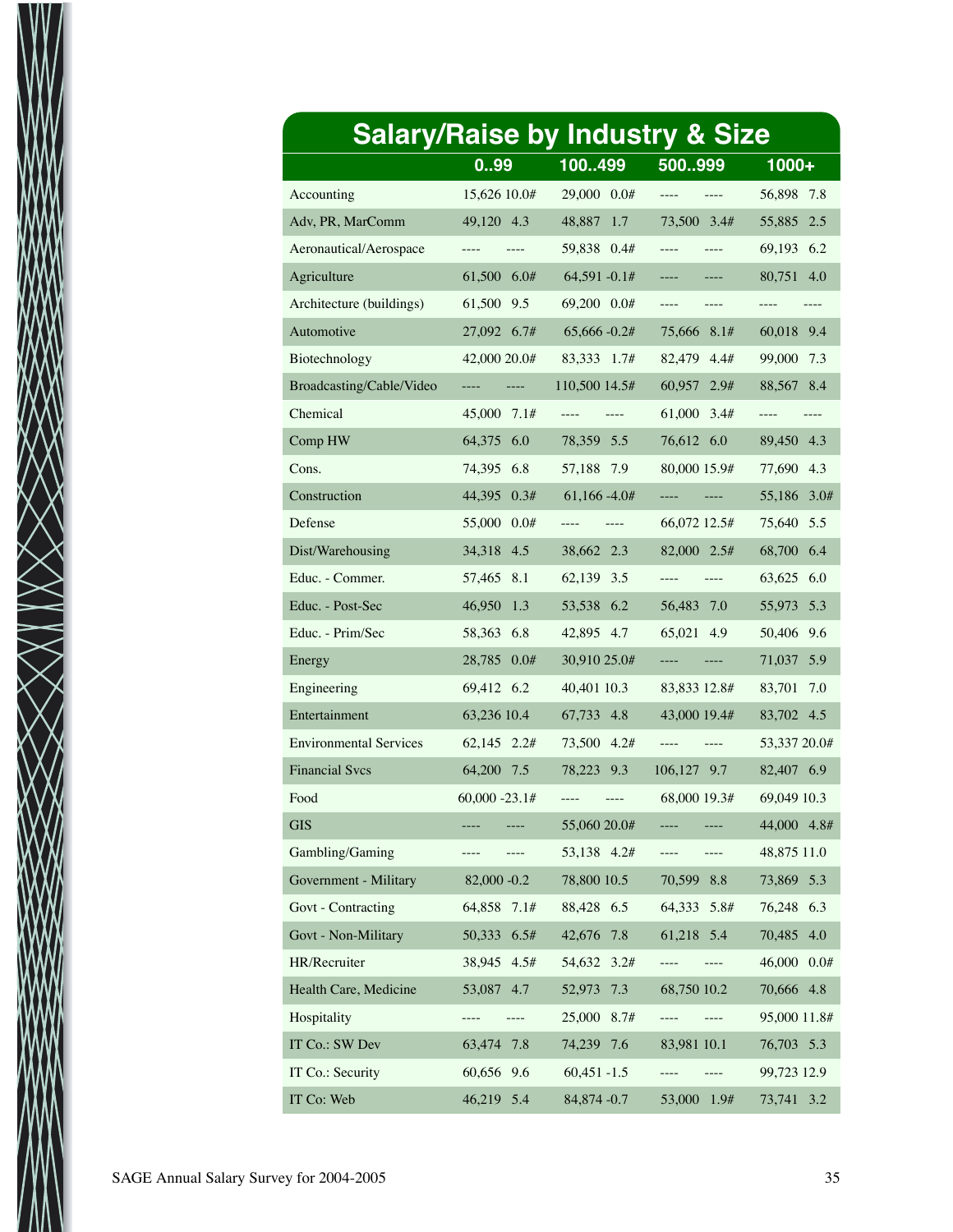|                              |                    |                    | <b>Salary/Raise by Industry &amp; Size</b> |                |
|------------------------------|--------------------|--------------------|--------------------------------------------|----------------|
|                              | 0.99               | 100499             | 500999                                     | 1000+          |
| IT Company: Consulting       | 60.223 6.5         | 60.253 8.2         | 62.643 2.1                                 | 71.744 4.2     |
| IT Company: ISP/ASP          | 52,133<br>7.1      | 63,948<br>8.5      | 60,878<br>5.0                              | 86,099<br>5.3  |
| IT Company: Other            | 52,551<br>9.5      | 8.9<br>68,817      | 58,007 16.9                                | 74,151<br>6.0  |
| <b>Ins/Risk Management</b>   | 48,532 2.8         | 53,809<br>6.9      | 107,825 7.7#                               | 68,239<br>6.2  |
| <b>Intellectual Property</b> | 50,000 4.2#        | $---$              | ----<br>$---$                              | 80,000<br>0.0# |
| Legal                        | 53,033 18.3#       | 61,145<br>7.7      | 96,769<br>5.9                              | 77,250<br>6.1  |
| Library                      | 43,911<br>2.8      | 60,000<br>3.5#     | 55,000<br>4.8#                             | 75,000<br>7.1# |
| Manufacturing                | 55,788<br>6.7      | 58,088 5.2         | 58,142<br>4.0                              | 69,959<br>4.1  |
| Not-for-Profit               | 50,099 4.7         | 57,397 1.8         | 41,163 4.3                                 | 74,350<br>5.3  |
| Other                        | 63,045<br>7.1      | 51,987 11.9        | 52,259 0.1                                 | 71,101<br>8.0  |
| Pharmaceuticals              | $---$<br>$- - - -$ | $---$<br>----      | $---$<br>$---$                             | 93,217<br>7.5  |
| Political                    | $26,864 - 0.2#$    | ----<br>$---$      | ----<br>----                               | ----<br>----   |
| Publishing                   | 83,773 12.7        | 53,278 8.8         | $---$<br>$\cdots$                          | 71,976<br>5.3  |
| <b>Real Estate</b>           | 31,500 5.0#        | $---$<br>----      | 66,705 15.9#                               | 74,800<br>7.3  |
| Religion                     | 24,720<br>3.0#     | $---$<br>$- - - -$ | $- - - -$<br>$---$                         | 30,000<br>0.0# |
| Research                     | 61,092<br>6.0      | 76,966 6.6         | 83,172 2.0#                                | 73,327<br>2.3  |
| Retail                       | 46,806 8.2         | 3.5<br>43,888      | 56,000<br>7.2#                             | 60,071<br>7.0  |
| Services (other)             | 24,854 - 5.1#      | 80,000 23.1#       | 24,798 2.6#                                | 7.0<br>55,500  |
| State/Local Govt             | 47,500 9.2#        | 53,400<br>1.5      | 43,914 - 5.9#                              | 70,029<br>2.9  |
| Telecommunications           | 60,628 6.9         | 73,485 4.8         | 77,900<br>6.0                              | 72,621<br>6.0  |
| Transportation               | 78,212 -6.8#       | 66,125 2.5#        | 45,039 3.1#                                | 70,856<br>4.9  |
| <b>Travel/Recreation</b>     | 30,455 16.4#       | 71,200 9.5#        | 57,530 3.1#                                | 59,765<br>7.1  |
| <b>Utility</b>               | $- - - -$          | 50,802 6.1#        | 70,000 5.8#                                | 85,010<br>0.3  |
| <b>VAR</b>                   | 51,500 4.7#        | 86,000 14.7#       | ----                                       | 65,217 5.6#    |
| Wholesale                    | 38,000 26.7#       | 44,733<br>3.7#     | 47.411 16.7#                               | 68,650 19.9#   |

### **Salaries by Industry and Experience**

Charts on the next pages show salaries and increases on an industry-by-industry basis with columns representing different levels of experience. Entries marked with '#' have almost no chance of being statis**tically valid.** Statistics were limited to salaries in the range of US\$10,000..\$200,000 and raises in the range -30%..30%. No other restrictions were applied (i.e., these charts include a global geography). Trends in these data were easier to discern: more experience generally gets a higher remuneration.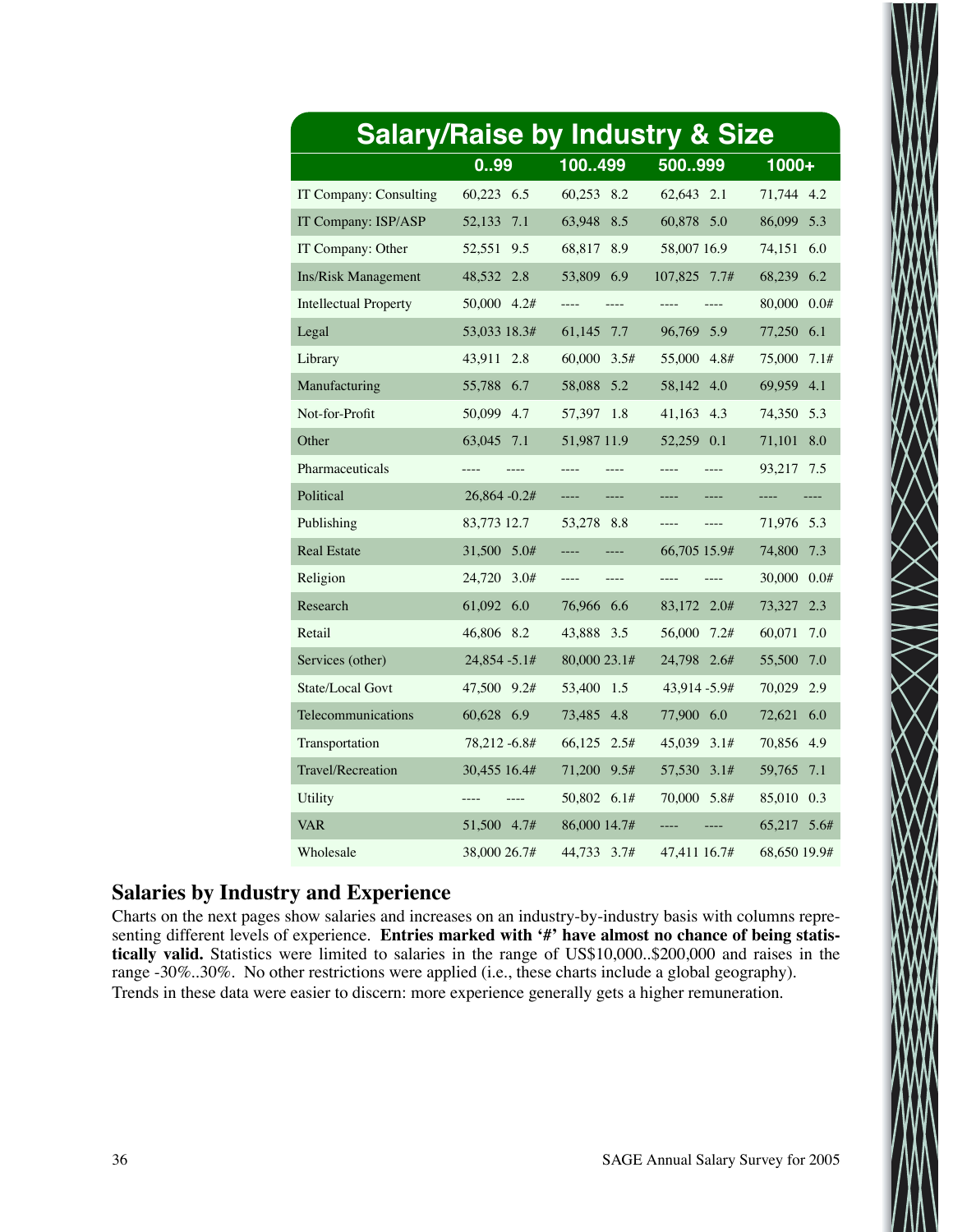| <b>Salary/Raise by Industry &amp; Experience</b> |                 |                  |                 |                  |                         |  |  |
|--------------------------------------------------|-----------------|------------------|-----------------|------------------|-------------------------|--|--|
|                                                  | 13              | 4.6              | 7.9             | 1014             | $15+$                   |  |  |
| Accounting                                       | 22,313 5.0#     | 41,061 1.8#      | ----            | 47,000 14.4#     | 108,368 6.7#            |  |  |
| Adv, PR, MarComm                                 | 49,219<br>5.4   | 42,446<br>2.0    | 55,344 - 0.9    | 76,000 8.2#      | 79,000 9.4#             |  |  |
| Aeronautical/Aerospace                           | 60,666 5.0#     | 52,260<br>7.2    | 64,085 2.1      | 64,969 10.0      | 92,366 3.4              |  |  |
| Agriculture                                      | ----            | 44,000 8.4#      | 56,720 3.8#     | 89,875 0.7       | 95,000 4.4#             |  |  |
| Architecture (buildings)                         | ----<br>----    | 71,500 13.8#     | 63,800 3.5#     | 50,000 0.0#      | ----                    |  |  |
| Automotive                                       | 35.394 6.9      | 54,374 4.9       | 73,063 6.8#     | 90,671<br>7.2    | 77,468 14.7             |  |  |
| Biotechnology                                    | 66,000 10.0#    | 84,000 4.1#      | 67,218<br>4.3#  | 104,333 7.5#     | 95,666 5.2#             |  |  |
| Broadcasting/Cable/Video                         | ----            | 65,282 4.7#      | 60,957 2.9#     | 93,352 11.5      | 112,333 10.9#           |  |  |
| Chemical                                         | ----<br>----    | 45,000<br>7.1#   | 61,000 3.4#     | $---$<br>$--- -$ | ----<br>$--- -$         |  |  |
| Comp HW                                          | ----            | 75,296<br>4.0    | 82,273<br>8.7   | 87,010<br>5.6    | $97,652 -0.0$           |  |  |
| Cons.                                            | 47.237<br>7.1   | 57,992 5.7       | 73,964<br>7.7   | 81.735 4.7       | 104,354 7.5             |  |  |
| Construction                                     | 35,558<br>0.0#  | 48,000 - 8.0#    | 49,597<br>0.2#  | 78,750 6.5#      | ----<br>----            |  |  |
| Defense                                          | 59,480<br>5.2   | 60,675<br>7.1    | 73,778<br>7.6   | 101,078 10.1#    | 89,739<br>2.4           |  |  |
| Dist/Warehousing                                 | 33,138 4.0      | 47,481<br>9.4    | 75,400<br>3.4   | $73,000 - 1.5#$  |                         |  |  |
| Educ. - Commer.                                  | 35,669<br>1.3   | 2.1<br>48,605    | 62,500<br>9.2   | 96,015 1.1#      | 98,294 9.4#             |  |  |
| Educ. - Post-Sec                                 | 38,531 6.4      | 49,198 6.1       | 54,781<br>5.0   | 62,848<br>5.0    | 3.8<br>73,178           |  |  |
| Educ. - Prim/Sec                                 | 39,065 14.3     | 45,443 9.1       | 57,578<br>4.9   | 69,141<br>7.1    | 62,049<br>2.8#          |  |  |
| Energy                                           | 32,120<br>7.4#  | 50,455 18.1#     | 70,670 3.2      | 74,747<br>5.6#   | 98,000<br>3.2#          |  |  |
| Engineering                                      | 49,841 8.5      | 61,488 10.4      | 74,110 10.2     | 83,277<br>8.2    | 82,474 4.0              |  |  |
| Entertainment                                    | 52,250 18.1     | 52,112 9.8       | 79,548 0.6      | 95,060<br>6.8    |                         |  |  |
| <b>Environmental Services</b>                    | ----<br>$--- -$ | 50,668 13.7#     | 39,791 0.0#     | 99,000<br>1.0#   | 84,500 4.3#             |  |  |
| <b>Financial Svcs</b>                            | 41,798 3.7      | 54,214 10.2      | 82,599 8.7      | 95,317 5.1       | 108,349 6.8             |  |  |
| Food                                             | 28,000 16.7#    | $50,500 - 10.3#$ | 73,348 10.6     | 86,000 13.3#     | $\cdots\cdots$<br>$---$ |  |  |
| <b>GIS</b>                                       |                 | 49,530 12.4#     |                 |                  |                         |  |  |
| Gambling/Gaming                                  | 49,554 12.5#    | 54,834 9.3#      | 30,910 14.3#    | 52,547 4.6#      | $---$                   |  |  |
| Government - Military                            | 69,333 2.9#     | 66,358 9.6       | 75,036 9.4      | 72,750 -0.4      | 84,562 3.4              |  |  |
| Govt - Contracting                               | 48,500 10.7     | 66,243 2.5       | 71,272 8.8      | 96,068 3.8       | 85,849 5.9              |  |  |
| Govt - Non-Military                              | 43,249 9.2      | 52,570 4.3       | 62,434 5.4      | 79,321 2.2       | 76,325 3.5              |  |  |
| HR/Recruiter                                     | $---$<br>----   | 50,000 6.4#      | ----<br>$--- -$ | 49,104 2.3#      | 46,000 0.0#             |  |  |
| Health Care, Medicine                            | 40,758 9.7      | 53,468 7.7       | 69,473 3.6      | 76,828 4.3       | 84,999 1.4              |  |  |
| Hospitality                                      |                 | 95,000 11.8#     | $---$           | 25,000 8.7#      |                         |  |  |
| IT Co.: SW Dev                                   | 43,097 10.4     | 60,976 6.5       | 71,298 6.7      | 87,744 6.8       | 102,158<br>6.6          |  |  |
| IT Co.: Security                                 | 17,902 0.0#     | 61,232 10.8      | 82,943 7.8#     | 99,799 9.6       | 86,857 6.7#             |  |  |
| IT Co: Web                                       | 34,250 9.9      | 45,581 7.1       | 64,384 2.4      | 69,832 - 7.9#    | 90,020 2.0#             |  |  |

 $\ge$ m,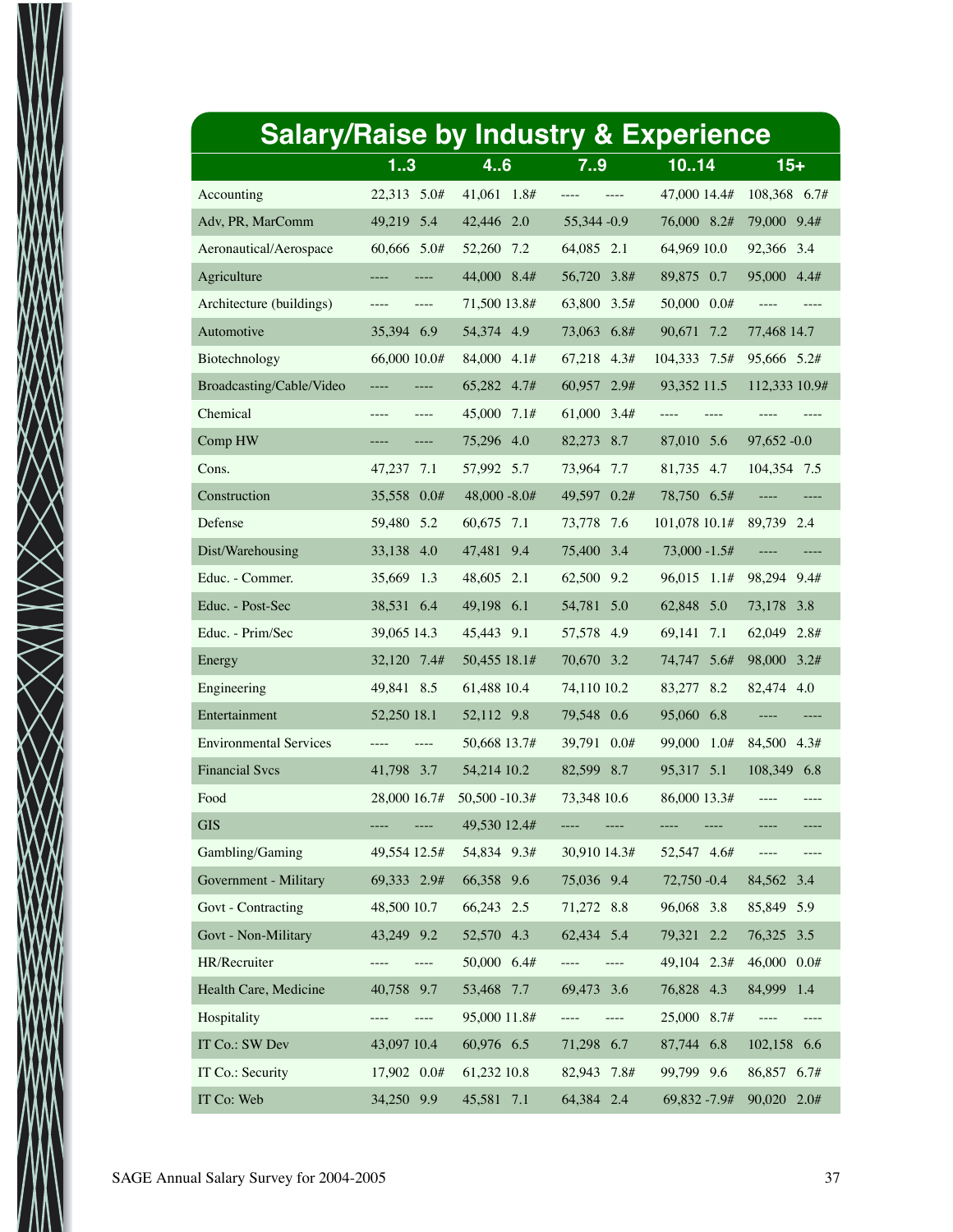|                              |                |                 | <b>Salary/Raise by Industry &amp; Experience</b> |                 |                |
|------------------------------|----------------|-----------------|--------------------------------------------------|-----------------|----------------|
|                              | 13             | 4.6             | 7.9                                              | 1014            | $15+$          |
| IT Company: Consulting       | 32,790 8.5     | 51,315 6.5      | 75,692 7.8                                       | 76,385<br>1.0   | 72,817 2.3     |
| IT Company: ISP/ASP          | 36,755 11.4    | 46,451<br>7.4   | 65,525 6.1                                       | 86,616<br>4.4   | 105,690 4.0    |
| IT Company: Other            | 44,930 12.8    | 48,668 10.2     | 80,162 11.1                                      | 61,866<br>3.9   | 80,858 3.5     |
| <b>Ins/Risk Management</b>   | 38,091 6.5     | 48,178 8.4      | 69,866<br>5.3                                    | 89,662<br>4.5   | 107,050 - 3.3  |
| <b>Intellectual Property</b> | $---$<br>$---$ | 80,000 0.0#     | 50,000<br>4.2#                                   | $---$<br>$---$  | $---$          |
| Legal                        | 57,500 0.0#    | 53,350 15.5     | 67,019<br>4.4                                    | 93,600<br>5.0   | 76,886<br>9.9# |
| Library                      |                | 33,000 4.7#     | 0.0#<br>58,000                                   | 60.328<br>4.1   |                |
| Manufacturing                | 42,677<br>7.4  | 49,017<br>6.6   | 63,990<br>3.8                                    | 83,734<br>2.9   | 88,673 2.2     |
| Not-for-Profit               | 35,816 5.4     | 47.046 5.9      | 3.6<br>56,341                                    | 86,763<br>5.7   | 50,333 - 7.7#  |
| Other                        | 48,211 13.6    | 54,422<br>5.3   | 62,456<br>6.0                                    | 91,120<br>7.1   | 84,701<br>9.1  |
| Pharmaceuticals              | 35,000 16.7#   | 70,000<br>7.1#  | 156,994 16.8#                                    | 100,000 4.8#    | 88,800<br>0.6# |
| Political                    | 26,864 -0.2#   |                 | ----                                             |                 |                |
| Publishing                   | 47,120 10.2#   | 48,580 3.6      | 76.918 8.1                                       | 74.435 4.6#     | 80,010<br>8.1  |
| <b>Real Estate</b>           |                | 52,833 9.4#     | 64,500 9.4#                                      | 79,705 8.3#     | 92,000<br>9.5# |
| Religion                     | 3.0#<br>24,720 | $---$           | 30,000 0.0#                                      | $---$<br>$---$  |                |
| Research                     | 49,720<br>5.6  | 68,462 0.8      | 66,685 4.5                                       | 76,889<br>3.0   | 92,850 4.5     |
| Retail                       | 42,363<br>4.1  | 34,610 7.3      | 68,739 10.4                                      | 66,390 7.4      | 53,530 -0.1#   |
| Services (other)             | 34,927 0.1     | 69,500 12.3     | 24,798 2.6#                                      | $---$           |                |
| State/Local Govt             | 49,250<br>5.6# | 39,441<br>3.4   | $66,133 - 2.3#$                                  | 65,666 2.5#     | 81,781 - 3.3#  |
| Telecommunications           | 45,199 6.9     | 61,573 8.6      | 70,009 5.3                                       | 77,114 5.0      | 86,194 4.3     |
| Transportation               | 50,750 4.6#    | 44,700<br>3.4   | 64,252 3.1                                       | 92,751<br>2.1   | 69,666 4.4#    |
| Travel/Recreation            | 42,000 10.5#   | 44,341<br>7.2   | 71,233 2.7#                                      | 59,924 10.2     | 25,293 27.5#   |
| Utility                      | 42,500 0.0#    | $68,000 - 1.7#$ | 81,135 6.5#                                      | $88,000 - 3.3#$ | 88,358 4.4#    |
| <b>VAR</b>                   | ----           | 36,000 20.0#    | 86,000 14.7#                                     | 77,551 -5.3#    |                |
| Wholesale                    | 31,000 13.3#   | 55,100 5.6#     | 68,650 19.9#                                     | 47.411 16.7#    | $---$          |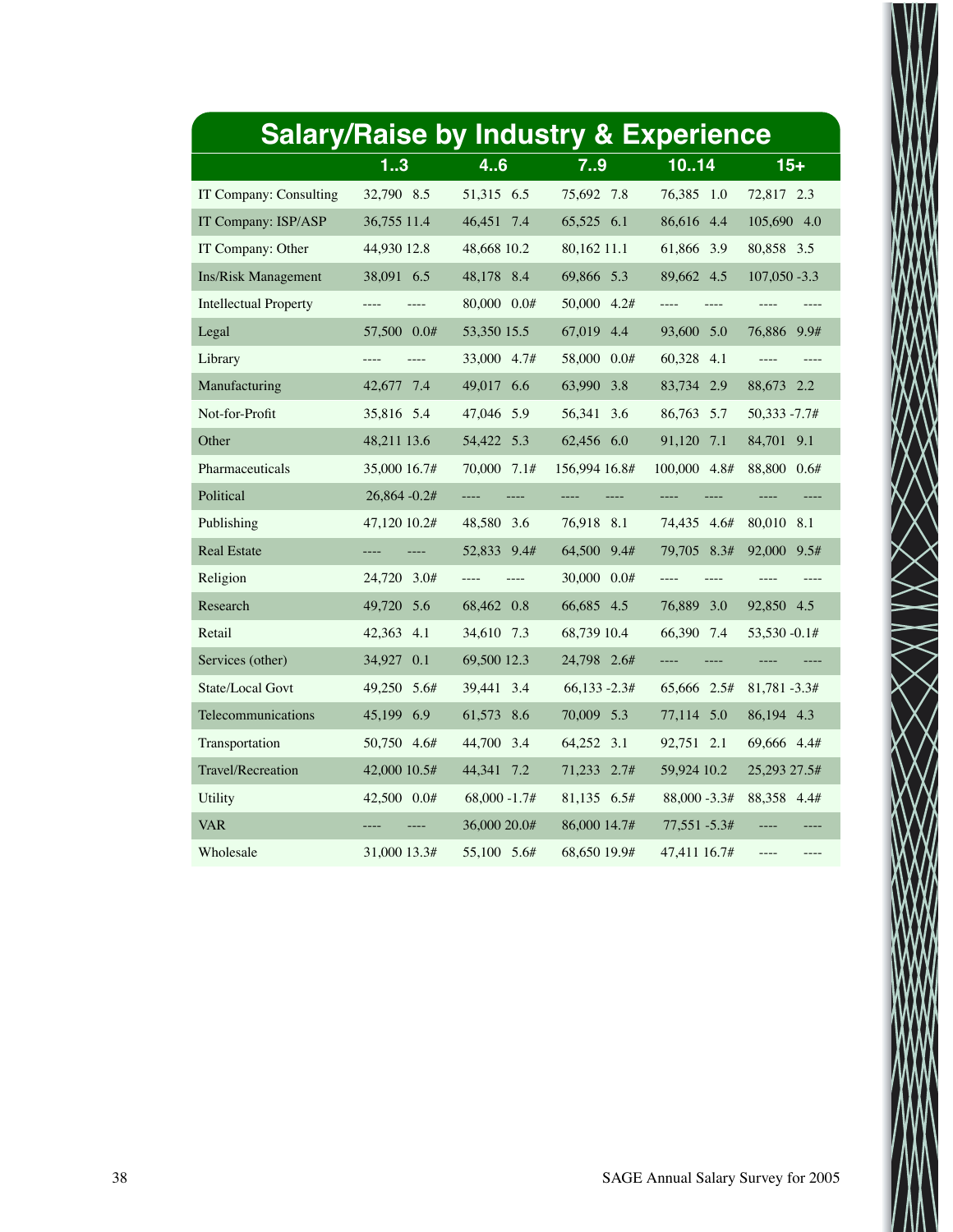### **Opinions and Comments**

The survey affords a rare opportunity to query professionals about ideas and on a variety of subjects. This section describes the results.

### **Why Did Salary Change?**

 $\sum_{\lambda}$ 

Respondents were asked why their salary changed. They could each choose several items from a list and also enter extra information. Almost two-thirds believe that hard work and/or good work ethic was the cause of their salary change. Just over a third believed tangible results (stable environment, achieving goals) was responsible. Here's the whole chart:

|                | <b>Why Salary Changed</b>                              |                |                                                                      |  |  |  |
|----------------|--------------------------------------------------------|----------------|----------------------------------------------------------------------|--|--|--|
| <b>Percent</b> | <b>Reason</b>                                          | <b>Percent</b> | <b>Reason</b>                                                        |  |  |  |
| 33.8           | Did not receive at least 4% raise                      | 1.4            | Changed to management                                                |  |  |  |
| 19.6           | Performance                                            | 1.3            | Longevity                                                            |  |  |  |
| 14.4           | Achieved goals                                         | 1.3            | Earned a certification (i.e., SANS/GIAC,<br>MCSE, CCNA, CISSP, etc.) |  |  |  |
| 11.3           | Annual raise                                           | 1.3            | Departure of others                                                  |  |  |  |
| 11.2           | Increased responsibilities                             | 1.2            | Corporate success/profit sharing                                     |  |  |  |
| 10.2           | Worked hard with a positive attitude and ethic         | 1.1            | Raise to combat other job offer(s)                                   |  |  |  |
| 6.7            | Maintained a stable network or system envi-<br>ronment | 1.1            | Upgraded skills via education                                        |  |  |  |
| 5.4            | Became involved in a high-profile project              | 1.1            | Publicized achievements                                              |  |  |  |
| 4.9            | Changed (reclassified) position                        | 1.0            | Other                                                                |  |  |  |
| 4.6            | Changed employers/job                                  | $[24]$         | Earned a college/advanced degree                                     |  |  |  |
| 3.9            | Grew into a more active planning/management<br>role    | $[23]$         | Used a salary survey to educate your manage-<br>ment/HR              |  |  |  |
| 3.8            | Client/customer satisfaction                           | $[23]$         | Improved speaking, writing, and/or presenta-<br>tion skills          |  |  |  |
| 3.6            | Promotion                                              | $[22]$         | Collective bargaining/union                                          |  |  |  |
| 3.1            | Long time without raise                                | $[22]$         | Salary freeze lifted                                                 |  |  |  |
| 3.1            | Cost of living adjustment/COLA                         | [20]           | Probation ended                                                      |  |  |  |
| 2.7            | Requested/negotiated salary increase                   | $[18]$         | Contractual                                                          |  |  |  |
| 2.0            | Standard/across-the-board raise                        | $[17]$         | Went into consulting                                                 |  |  |  |
| 1.6            | Increased hours/overtime                               | $[14]$         | Relocation within same company                                       |  |  |  |
| 1.6            | Stayed in position (vs. 'quitting')                    | $[11]$         | Corporate buyout/takeover                                            |  |  |  |
| 1.5            | Threatened to leave/quit                               |                |                                                                      |  |  |  |

### **What Do Admins Like About Their Jobs?**

What do admins like about their jobs? It turns out that the #1 property cited by respondents was a casual work environment, cited by just under one-third of those who answered this question. Second place was 'challenge,' with quality of co-workers, environment flexibility, and job stability rounding out those marked by more than 20% of the survey participants. The table below shows the entire set of standard responses.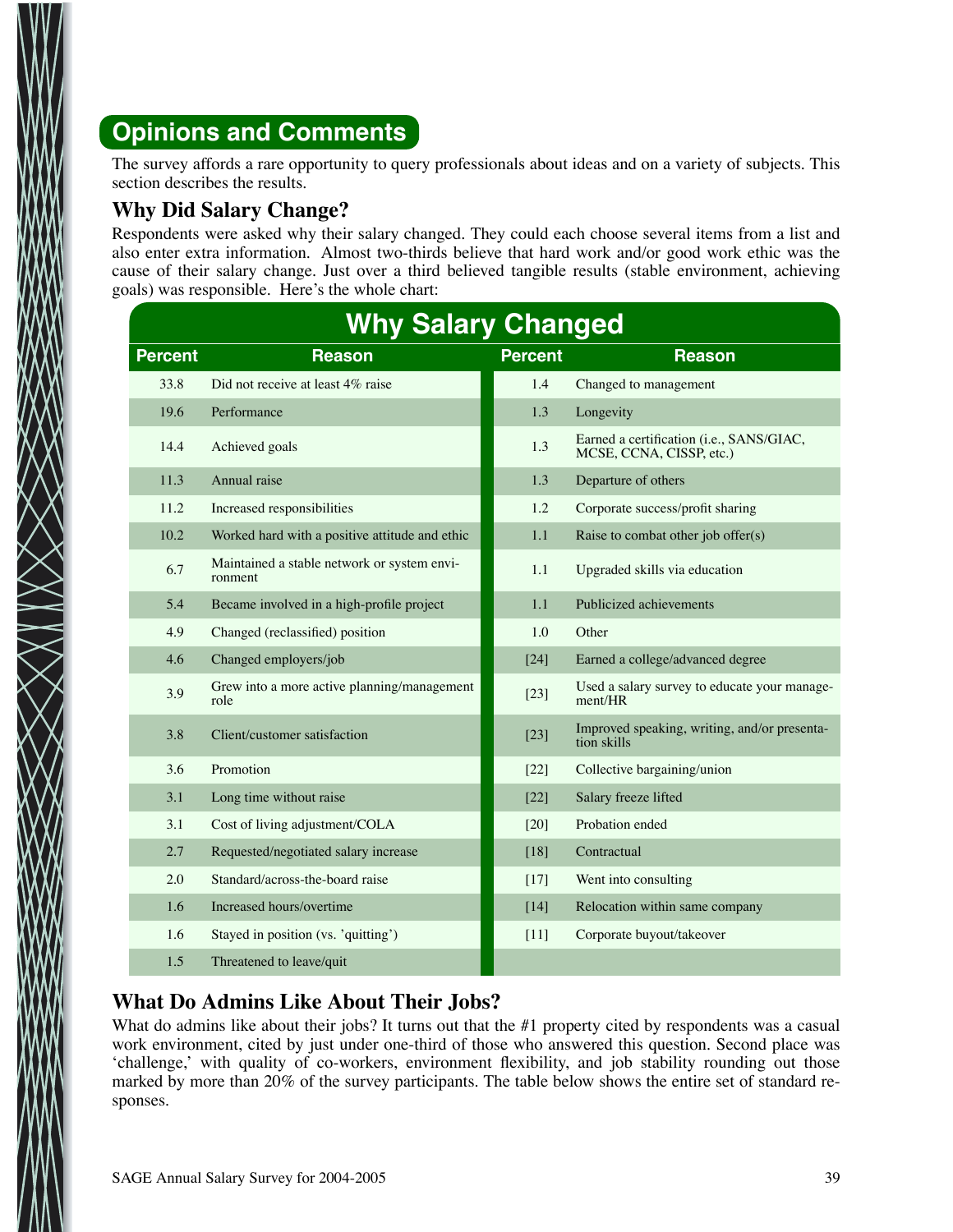| <b>Favorite Job Properties</b> |                                                             |                |                                                                              |  |  |  |
|--------------------------------|-------------------------------------------------------------|----------------|------------------------------------------------------------------------------|--|--|--|
| <b>Percent</b>                 | <b>Property</b>                                             | <b>Percent</b> | <b>Property</b>                                                              |  |  |  |
| 34.7                           | Casual dress, atmosphere, environment                       | 6.8            | Standard work week                                                           |  |  |  |
| 30.6                           | Challenge                                                   | 6.6            | Telecommuting                                                                |  |  |  |
| 24.0                           | Co-workers                                                  | 6.6            | Dynamic environment                                                          |  |  |  |
| 23.0                           | Learning on the job                                         | 5.1            | Walled offices                                                               |  |  |  |
| 20.3                           | Flexible working environment, freedom                       | 4.0            | Family friendly                                                              |  |  |  |
| 19.5                           | Stability, job security                                     | 3.8            | Comp time                                                                    |  |  |  |
| 17.9                           | Flexible hours                                              | 3.7            | Free or cheap food, drink at work                                            |  |  |  |
| 17.4                           | Salary/compensation                                         | 3.6            | Vacation/sabbatical policy                                                   |  |  |  |
| 15.7                           | Job satisfaction                                            | 3.5            | No on-call/pager/overnight/weekend                                           |  |  |  |
| 14.8                           | Technology, advanced equipment, fast internet               | 3.4            | Subsidy for cell, home telecomm, hardware                                    |  |  |  |
| 14.4                           | Fun                                                         | 3.3            | Pension/retirement program                                                   |  |  |  |
| 14.0                           | Small company environment                                   | 2.7            | Enlightened policies                                                         |  |  |  |
| 13.4                           | Responsibility                                              | 2.6            | Stock purchase, grant plans                                                  |  |  |  |
| 13.3                           | Respect, trust                                              | 2.5            | Social activities                                                            |  |  |  |
| 13.2                           | Location/commute time                                       | 2.4            | No overtime                                                                  |  |  |  |
| 12.3                           | Management/boss                                             | 2.4            | Gym/pool/health club membership (or on-site)                                 |  |  |  |
| 12.2                           | <b>Benefits</b>                                             | 2.1            | Discounts, free merchandise                                                  |  |  |  |
| 12.2                           | Future potential                                            | 1.8            | Facilities, phys. environment                                                |  |  |  |
| 11.7                           | Academic environment                                        | 1.4            | Short work week                                                              |  |  |  |
| 11.3                           | Projects                                                    | 1.3            | Transportation (company car, free parking,<br>bus subsidy, carpooling, etc.) |  |  |  |
| 10.9                           | Employment in current economic climate                      | 1.2            | Smoking policy                                                               |  |  |  |
| 10.6                           | Specific technology that you use (e.g., MS,<br>Open Source) | $[25]$         | Travel, cruises                                                              |  |  |  |
| 10.3                           | Self-determination (of all kinds)                           | $[20]$         | Green card assistance                                                        |  |  |  |
| 10.2                           | Sense of achievement                                        | $[19]$         | Movies, entertainment                                                        |  |  |  |
| 9.6                            | Culture                                                     | $[18]$         | Dogs allowed at company                                                      |  |  |  |
| 9.0                            | Special hardware (e.g., laptop, supercomputer)              | $[14]$         | Special rewards (e.g., cruises)                                              |  |  |  |
| 8.6                            | Variety of tasks                                            | [9]            | Child care                                                                   |  |  |  |
| 7.3                            | Education, tuition, training, incl. conferences             | [8]            | Sabbaticals                                                                  |  |  |  |

The 'Other' category did not yield any replies that appeared more than once other than ''It's nice having a job.''

 $\times$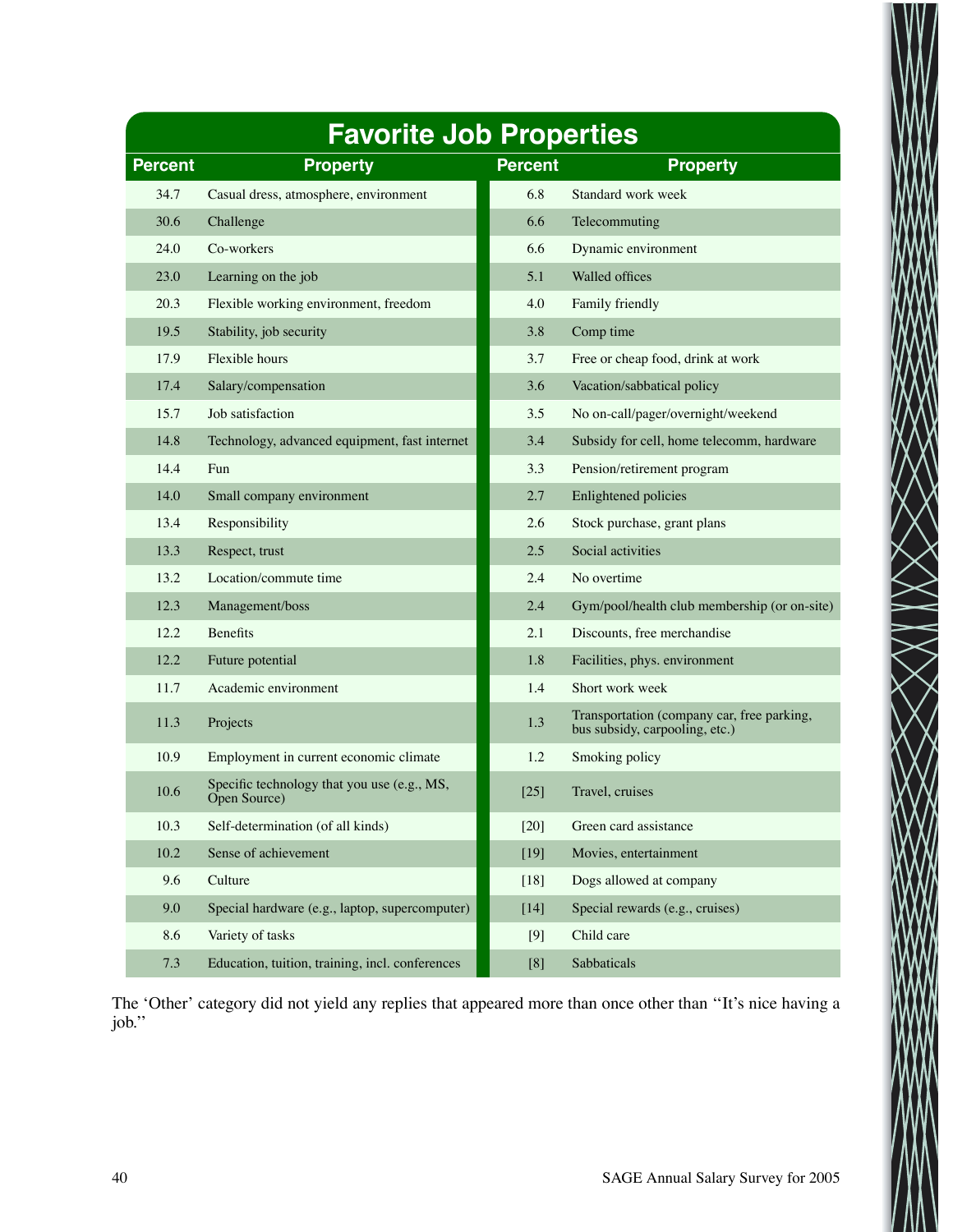### **What Do Admins Dislike About Their Jobs?**

What about the other side of the coin? What are the most disliked features of sysadmin jobs? Corporate management issues! Look at the breakdown (bearing in mind respondents could cite more than one dislike): bureaucracy/paperwork at 24.1%, management [in]competence at 22.8%, leadership issues/poor vision at 18.8%, not enough staff at 17.8%, politics at 17.0%, and budgets at 14.8%.

|                    | <b>Worst Job Properties</b>                                            |                |                                                                           |  |  |  |
|--------------------|------------------------------------------------------------------------|----------------|---------------------------------------------------------------------------|--|--|--|
| <b>Percent</b>     | <b>Property</b>                                                        | <b>Percent</b> | <b>Property</b>                                                           |  |  |  |
| 24.4               | Bureaucracy, paperwork,                                                | 6.6            | Lack of peers                                                             |  |  |  |
| 22.6               | Bad compensation                                                       | 6.3            | Project management                                                        |  |  |  |
| 19.8               | Management competence                                                  | 6.2            | Corporate stability, layoffs                                              |  |  |  |
| 19.1               | Not enough staff                                                       | 6.2            | Co-workers                                                                |  |  |  |
| 16.1               | Politics                                                               | 6.1            | Coping with growth or force reduction                                     |  |  |  |
| 14.8               | Leadership issues, poor or poorly communi-<br>cated vision             | 6.0            | Unrealistic job performance expectations                                  |  |  |  |
| 14.1               | Infrequent salary increases                                            | 5.8            | Working outside general job description                                   |  |  |  |
| 13.3               | Ceiling on advancement or low advancement<br>speed                     | 5.7            | On-call or pager/mobile phone issues                                      |  |  |  |
| 12.7               | Budgets, funding                                                       | 5.6            | Work hours                                                                |  |  |  |
| 12.7               | Salary, benefit issues                                                 | 5.5            | Lack of trust                                                             |  |  |  |
| 12.3               | Boredom                                                                | 5.5            | Lack of accountability                                                    |  |  |  |
| 12.0               | Conflicting demands                                                    | 5.0            | Management stability                                                      |  |  |  |
| 10.6               | Poor respect or low value placed on my job;<br>poor visibility in org. | 4.6            | Customers/clients                                                         |  |  |  |
| 10.1               | <b>Bad</b> infrastructure                                              | 4.4            | Computer security issues overwhelming                                     |  |  |  |
| 10.0               | Excessive on-call time                                                 | 4.3            | No conference attendance                                                  |  |  |  |
| 9.9                | Cubicles/offices/noise                                                 | 4.1            | Bad retirement plan                                                       |  |  |  |
| 9.9                | Morale                                                                 | 3.7            | Culture                                                                   |  |  |  |
| 9.9                | Poorly communicated or differentiated prior-<br>ities                  | 3.5            | Keeping up with advances                                                  |  |  |  |
| 9.8                | Interruptions                                                          | 2.9            | Inflexibility                                                             |  |  |  |
| 9.1                | Lack of training/cont. ed.                                             | 2.8            | Location                                                                  |  |  |  |
| 8.7                | Cost of living                                                         | 2.5            | Ethical issues                                                            |  |  |  |
| 8.6                | Lack of opportunity                                                    | 1.4            | Discrimination, tolerance issues (age, race,<br>creed, orientation, etc.) |  |  |  |
| 8.5                | Vision, future planning (lack thereof)                                 | 1.3            | Specific vendors (or lack of specific vendors)                            |  |  |  |
| 8.2                | Commute                                                                | $1.1\,$        | Travel                                                                    |  |  |  |
| $\boldsymbol{8.0}$ | Inability to see reality                                               | $[20]$         | Safety                                                                    |  |  |  |
| $7.7\,$            | Infrequent salary reviews                                              | $[17]$         | Smoking policy                                                            |  |  |  |
| 7.7                | Hardware isn't up to snuff                                             |                |                                                                           |  |  |  |

 $\bigtimes$   $\bigtimes$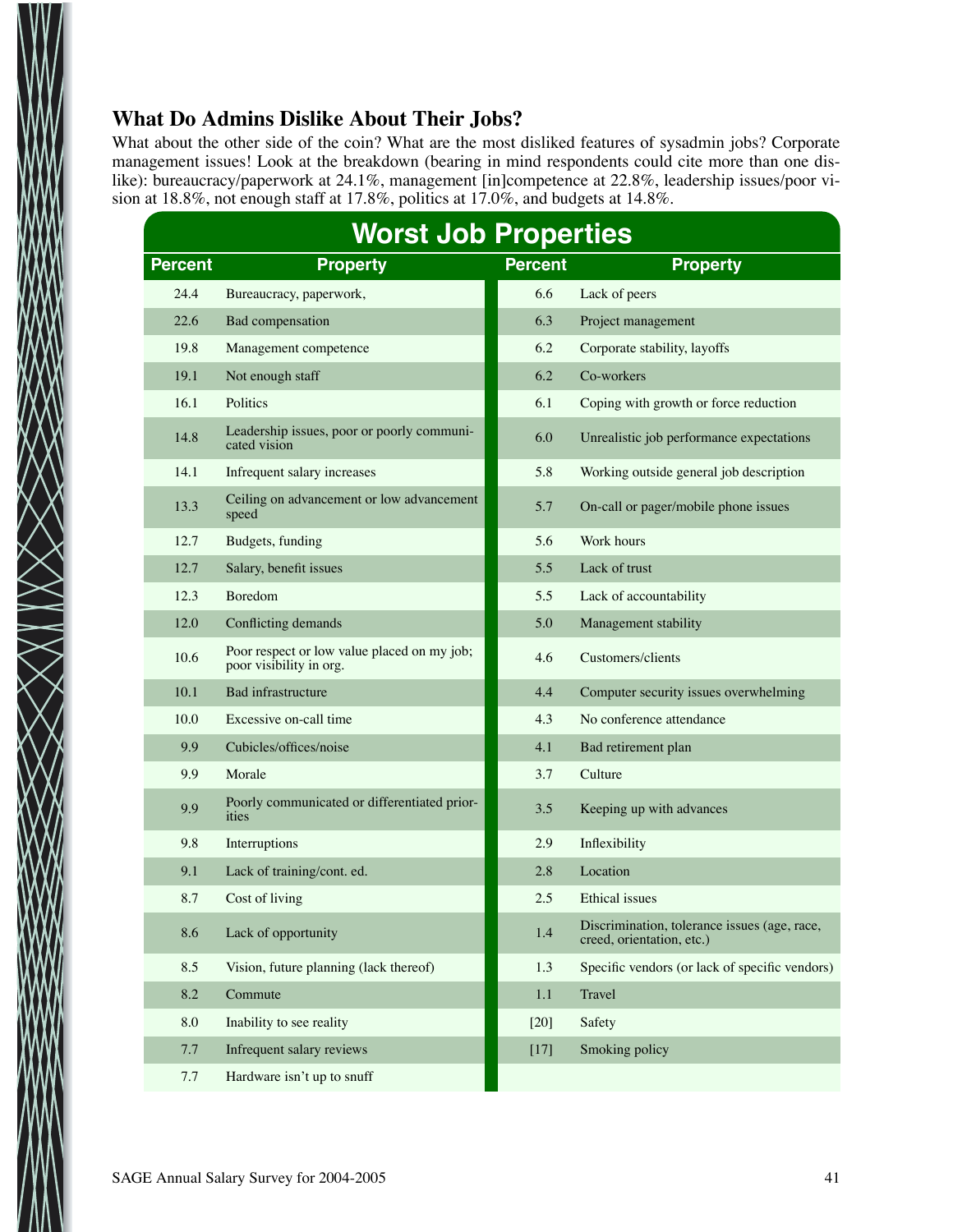Next up were compensation issues: 21.8% respondents felt they were poorly compensated; 17% didn't feel salary increases came often enough; 12.5% had problems with salary and benefit issues. Morale, boredom, respect, interruptions, and conflicting demands rounded out the top 15. See the chart.

Just under 2% of the respondents wrote an extra comment for the 'other' category. These included leadership issues, dress codes, human resources, 'executive greed,' lack of time off, lack of benefits, 'Microsoft culture,' outsourcing, Sarbanes-Oxley, slow reimbursement, union problems, training issues, policies on pets at work, 'everything,' interaction with human resources, nepotism, overtime/on-call compensation, outdated equipment, parking, and stress.

#### **Survey Comments**

Hundreds of people entered comments in reply to a question about the state and future of the system administration profession. They have been partitioned into sections with related topics:

- Frustration
- The Profession
- Advice
- The Future
- Optimism

The 'Optimism' category has returned! The incredible frustration of last year's survey has been dramatically reduced.

Generally, duplicated comments are not shown. Those comments displayed are intended to represent the ensemble of all respondents without displaying the same thought over and over again.

#### **Frustration**

This category is broken into several subcategories.

#### *Outsourcing*

It's all going to India

My company outsourcing to India, laying off Americans, importing foreign workers. [The company doesn't] value education, instead want[s] to go cheap. Management knows it is hard to find a job and that you will stay even if they make you work pager duty all hours of the night so they take advantage of that even though they are making millions in profits.

Generalist Sys Admin has an uncertain future in the United States as more and more IT departments are outsourced, domestically and internationally. It seems as if the general practice is facing or soon will face a critical time. IT Specialists in the future will be as rare as steam engine engineers are today.

[Facts] lead me to believe that there is no longer money to be made in IT (or a future). The money will all be leeched by the outsource-management layer.

My current corporate has entered into an agreement with IBM out outsource their IT staff to IBM India. I will be starting my new position on Monday in direct response to this dis-respect to the company's IT employees.

Not sure which will be outsourced more in the future: sysadmin or development jobs.

This is not much of a future in system administration with the advent of outsourcing, downward spiral of billing rates, and an oversupply of technical staff in all markets.

I'm very worried about the future of our jobs. With the explosion in tools to perform telecommuting, I fear it will only be a matter of a couple of years before SAGE level 1 & 2 jobs are outsourced to large firms. Possibly even moved overseas. Currently I'm responsible for servers in CA, MO, & TX, however I live in WI. What's to stop my company from moving my job to Bombay other than the skill levels of the workers there?

 $\sum_{i=1}^{n}$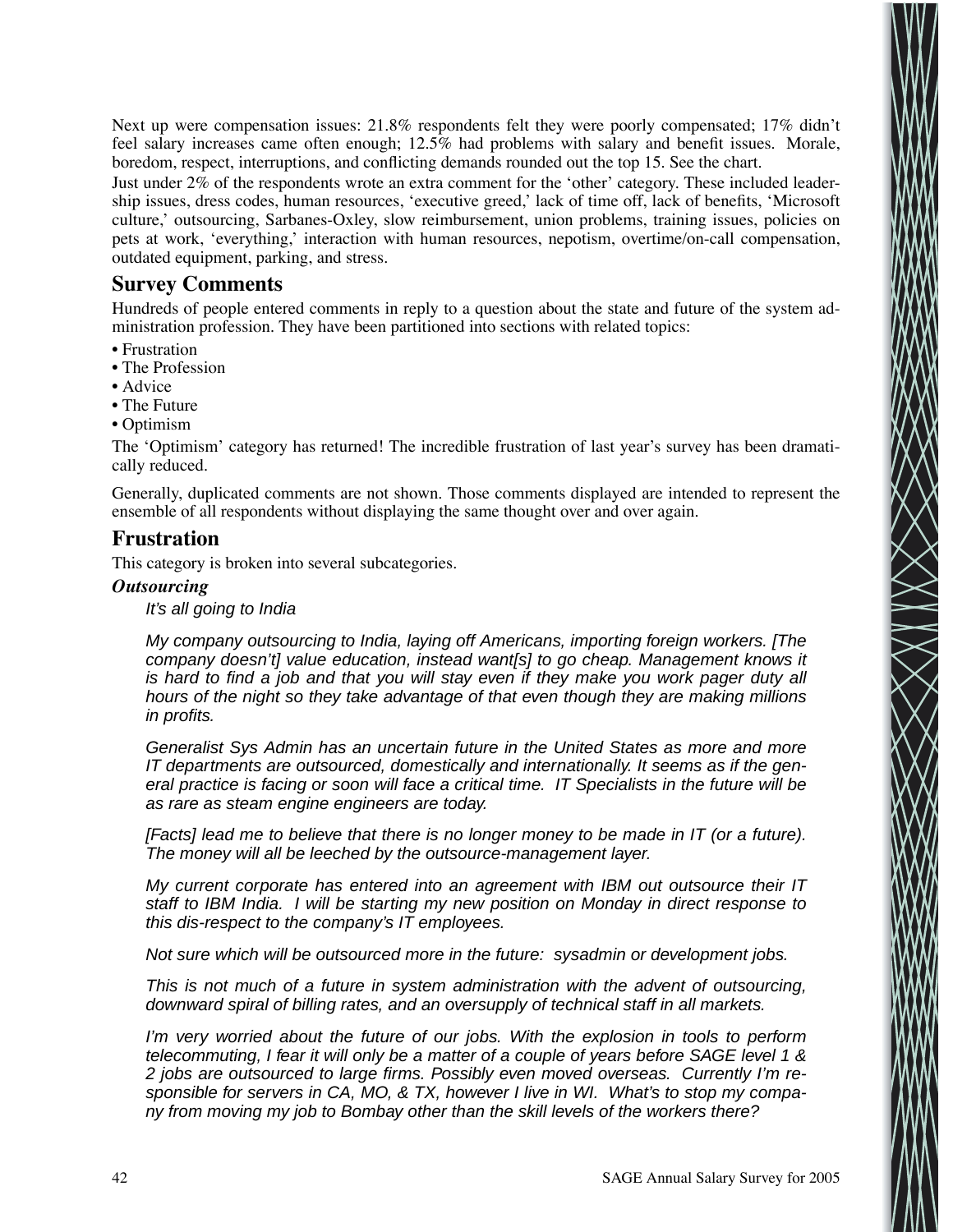I figure most of the system administration will be outsourced in the future, so you may not need this survey anymore.

#### *Compensation*

While system administration salaries are relatively high, on an absolute basis, relative to the amount of hours and the ambiguity of the time required, I don't think system administration is a fairly-compensated field.

The entire IT staff feels underpaid. I quit my job to finish school and returned this summer. Big mistake.

Although, the University is limited by current politics and the economic conditions of our state, receiving pay increases of 1.25% is basically a slap in the face. Our jobs have been ''remapped'' so we are ''theoretically eligible'' for overtime. However, we will never get paid overtime since no one has budgeted.

More and more companies in my area of residence seem to think that system administrators are worth \$30-\$35,000 per year and no more. I feel System Administrators are not recognized for what they do for the company, nor appreciated. ''Any kid off the street can do what you do" is basically how I feel... and how I feel I get paid.

Under valued when you are there. Highly valued when you are not.

Lower your expectation for what a ''good raise'' is. IT at my University gave an average 2% raise in FY '04 across the campus, many organizations deciding to give a flat 2% to everyone rather than give some people less. In FY'05 the average did go up to 3%, but "great performance" was still only 3.9%.

#### *Appreciation/Understanding*

Unless managers start learning something about the technology they manage, I foresee continuous turmoil in this industry.

A lot of people in organizations don't understand what and when we do thing.

System Administration will always be a dynamic field, but unfortunately, upper management and ''users'' do not understand the changes and will take a long time before allowing a change to actually be acceptable.

I feel that system administration is seen as a singular field where everyone is equal and does the same job. There is very little recognition of different skill levels or duties. People bolting servers into racks are generally seen in the same light as people designing overall infrastructure involving 100's or 1000's of components. That causes salary and expectation compression which makes it nearly impossible to pay the necessary money to hire really good people at the top. It also makes management look at the entire administration group as a bunch of hot swappable components that can be exchanged at will. The end result is a lot of wasted effort and very low efficiency.

Administration (of the bureaucratic sort) thinks that sysadmins are fungible like desktop PCs. This buys them lowest-common-denominator technology and support, and drives competent folks into other fields.

[My biggest problem:] being asked to support insecure or unfeasible projects − usually those that have been decided upon by higher management with limited input by techie staff. That coupled with the pressure of "Why couldn't you make this work (faster/cheaper/at all)?'' or in general being asked to support technology that you do not personally or professionally agree with.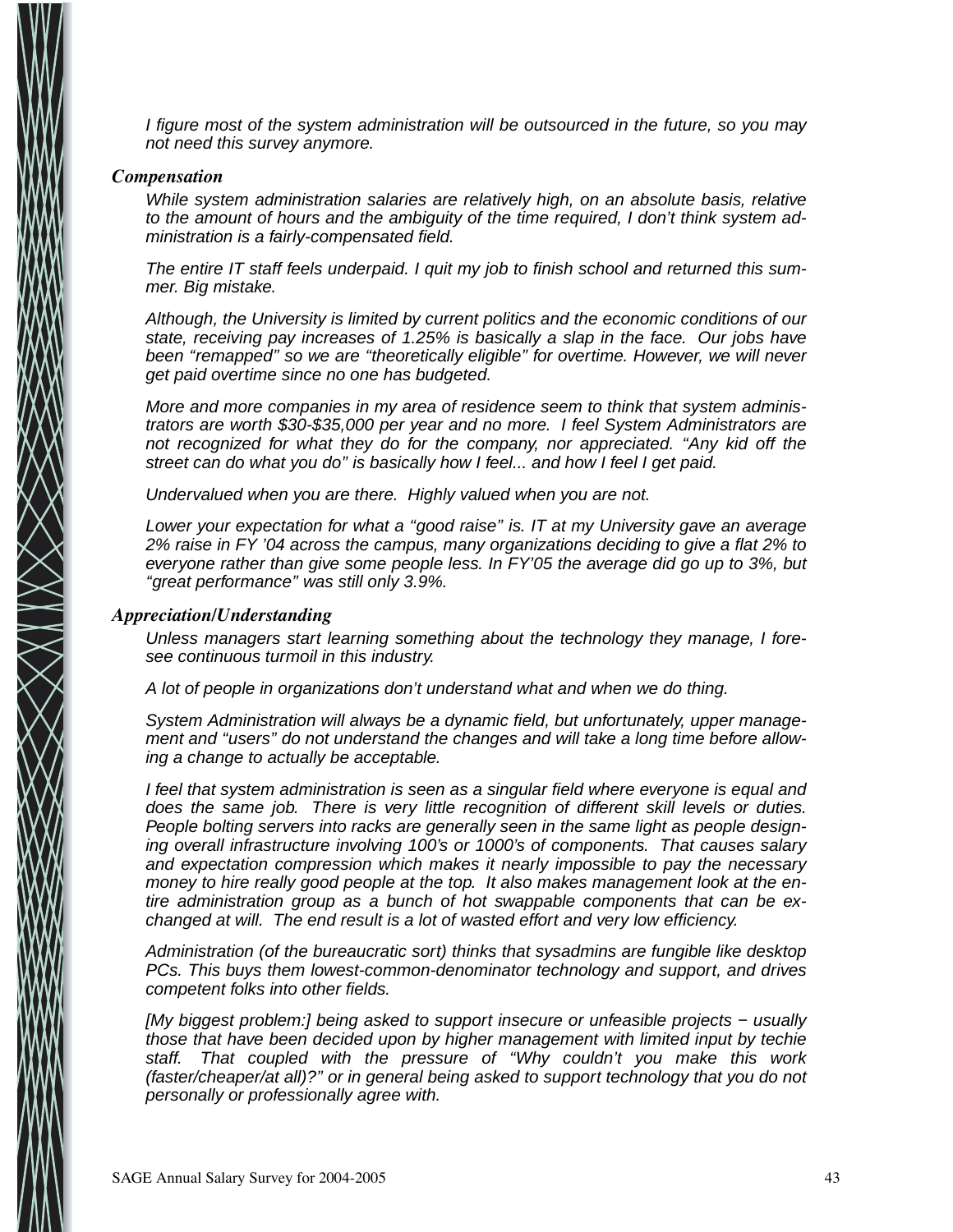There are not enough competent UNIX admins out there. There are tons of characters with certs. but they actually know nothing. It is frustrating. My consulting work is primarily geared to helping other find competent staff and it is VERY difficult.

The field still suffers an identity crisis and as such is often not recognized as a profession.

Always under appreciated.

#### *Too Demanding*

They expect more and pay less... like the commercials say.

Unions

Unionization, or Sysadmin Sweatshops. One or the other.

System administrators and IT staff should have a union, we should form an international body which can support minimum wage and enforce on-call hours, we lack an organization to lobby standard on-call time to enable this practice and this allows employers to exploit IT services by making employees slaves to the system they breed.

#### *Morale*

I am the senior network administrator, but due to layoffs I also have to answer the help desk phone now. We are so under-staffed that all of our projects suffer and often turn into crises.

Honestly, networking and system administration has become boring to me. I'd much rather spend my time nurturing people's spiritual lives.

The golden days are over.

I hope we survive.

#### *Automation Threats*

SysAdmin is a field doomed to becoming nothing but digital janitors. As HW and SW become more commoditized, most sysadmin positions will be filled by trained monkeys.

Seems to be becoming more of a commodity.

SA's a to a certain extent almost a dying breed, as they are replaced more and more with automation.

#### **The Profession**

#### *Scarcity*

Still hard to find good admins. Too many people focus on how to complete a task and don't understand how the systems work.

#### *Insight*

It's not clear to me that giving ''regular'' people a computer actually increases their productivity when you take into account viruses, printing problems, inability to remember where a file is saved, OS/application bugs or awkward UI's, etc... It may be more productive to go back to the model where you submit a request to the computer operators, and then you get the results back later.

Have noticed an increase in restrictive contract clauses (some not even legal), e.g., at termination of job, employee is not to seek employment in an industry or field that the current employer operates in. Employee has to seek permission from employer to perform  $*$ any $*$  work not appointed by employer.

 $\sum_{i=1}^{n}$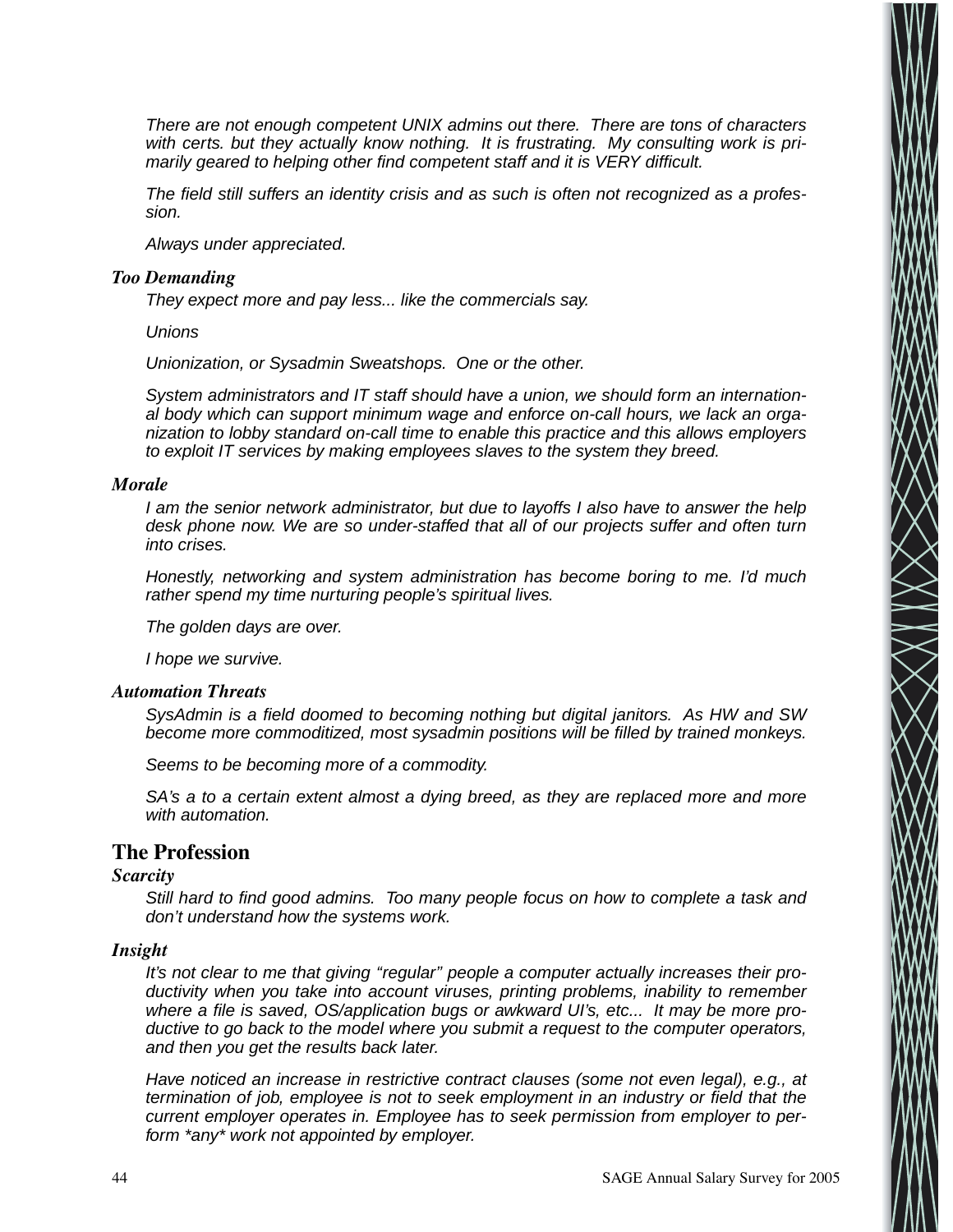This occupation becomes a little more demanding every year: more systems or services to support, new technology, more productivity, etc. But the pay does not increase because of these things. It is also getting much more difficult to find another job, as most of what I see advertised is contract/part-time, which I won't do.

After working for years in the field, I have come to realize how enormous the stress is on a sysadmin. Sysadmins hold the main key to a company's success and continuance. Sysadmins should receive more attention and respect from the management, they hold the company's balls.. one mistake and the whole business could go down.

People need to adapt to a changing world. Stay on top of your field, make your presence know, keep your group focused on staying on top of the latest technology, let your manager(s) know how good of a job you do (but don't always toot-your-own-horn).

#### *Compensation*

People who are expecting salaries and benefits to be commensurate with the dot-com times are the ones constantly complaining about the IT industry. I essentially created this job for myself here, and hard work is rewarded with more money... just like for ever yone else. Sadly, we're not super-special anymore. We're not the new thing. People are getting used to us, and we're joining the ranks. But in my experience, respect and appreciation and the ability to drive the company is still there.

#### *Stress*

When looking at job postings, they are also requiring a lot more specialization than ever before. Most of these jobs could be done by most any system administrator, but most of them don't qualify because the laundry list of the specialized applications or hardware they want someone to support the first day on the job with no training.

#### **Advice**

The only thing that is going to save us jobs in sys admin, is people with security clearances. i feel these jobs going to be outsourced, with the exception of touch labor to rebuild machines, or to work in environments that no foreign nationals can work in

All admins must be able to work across brands and products. As automation and large enterprise management software becomes more sophisticated the opportunity to specialize will dwindle. Companies will be incented to have fewer people handling fewer tasks but on a wider range of products by reducing labor costs in favor of investment in smart IT infrastructures. It's obvious that the current shift on offshore labor in the IT industry shows a desire to reduce labor costs across the board.

We all need a way of demonstrating/communicating the value of our work. So often we're not noticed unless things BREAK at which time we're under a microscope/spotlight; but if things always run smoothly (which is our goal) then we're ''invisible''.

Still a craft – part science and part art. Some management views this as entirely an expense – to be minimized. Some management views this as an opportunity – to run projects as vehicles of visibility. Occasionally one finds enlightened management which views this as an enabling investment – enabling one to do business.

I feel that there is a strong need to fold into SA training/education some business process training, such that an SA will know what management is looking for when it comes to a critical process that keeps going down. This will better enable the SA to communicate with management when it comes to justifying purchases or explaining problems in their terms.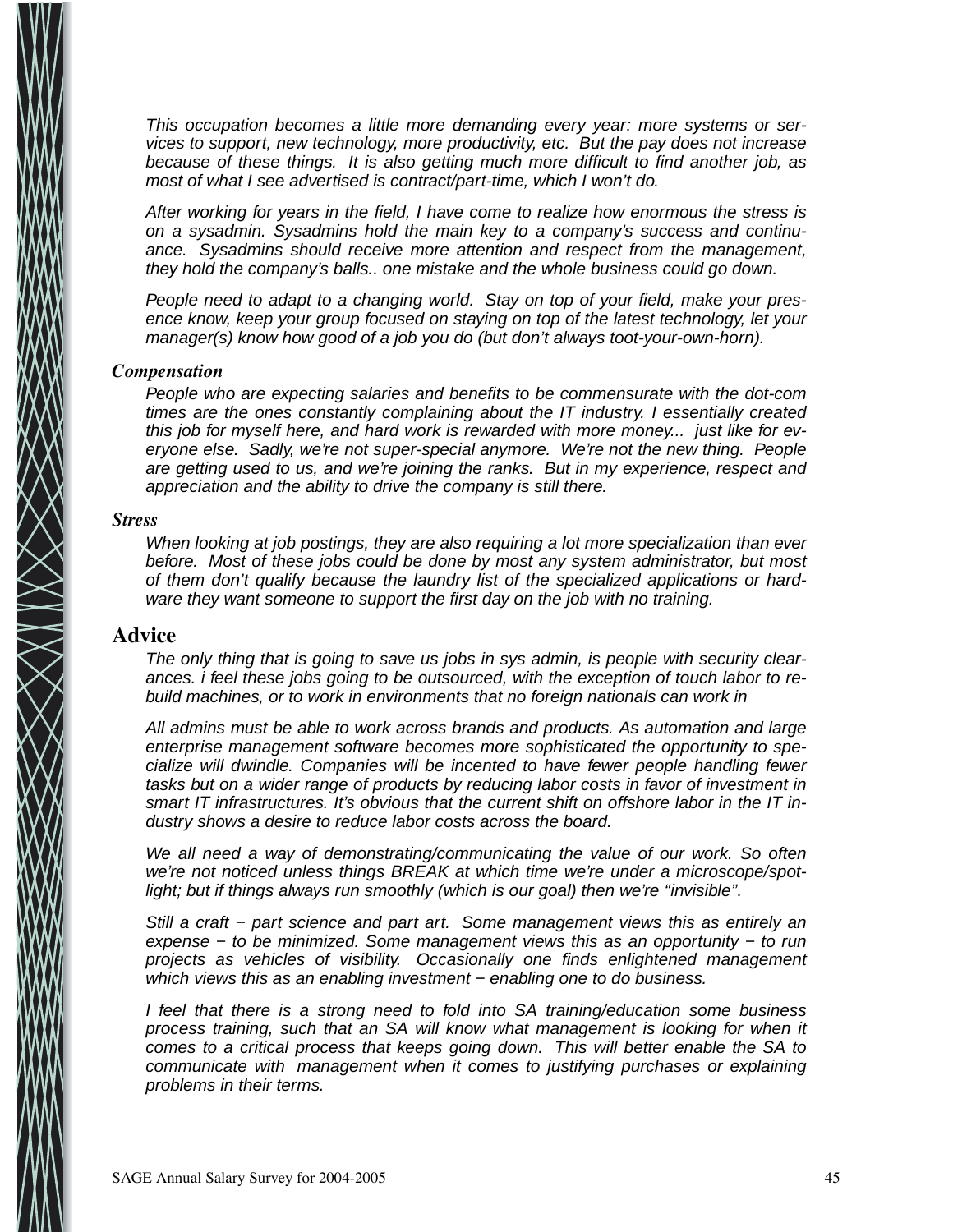#### **The Future**

I think the future of UNIX system administration seems assured, and a good (read: crusty old long-haired guru) sysadmin can write their own ticket. Windows system administration seems saturated. I already notice that tolerance of prima donnas has decreased dramatically, \*except\* for the uber-geeky UNIX guys. We can still get away with a lot, because there aren't that many of us it seems.

Part of feeling of change in the IT industry Open Source is delivering the promise of the IT industry. But to maintain perspective and provide simple solutions to everyday problems and requirements.

At this moment I am the Sole Net admin for the organization. I have seen exceptional growth in the IT infrastructure for the organization and my position/Responsibilities in the last year and foresee it in the future along with growth in my position. However I do not foresee the pay scale growing sufficiently with it.

I have noticed over the many years that this job has gotten harder. Sys admin in the '90's is harder than in the 80's and still harder in the 21st century. The complexity of the environment, software and hardware is staggering! I would be interested to see how ''newbies'' are entering this field, and how they rise to the challenge. What can we old hands do to help promote this career? My small answer is that every time I use a new tool or develop an interesting method, I write a paper for my company that is used as a resource. I also let my older children become sys admins in the home network. They are solving problems and learning the ropes that may help pay for their college education.

System admin, network, and security are being rolled into a single problem.

Sysadmin is getting easier and more automated so that newbies without much skills can manage servers. This makes old timers much more valuable when there is a need to troubleshoot as the newcomers can't learn about all the nitty-gritty details that the oldtimers are familiar with. Unfortunately, the experienced people demand higher salary and are often laid off and they have to find work in new fields or are paid a lot less than what they are worth

The future of system administration as we know it continues to change, and training to keep up is critical.

I see the trends of Windows administration declining in value and UNIX administration increasing continuing for the foreseeable future.

I belive that new technology will increase the ratio for admins to computers. I believe will reduce by 30 the amount of admin staff in the next 5 years.

Ultimately, over the long run true systems administration will be commoditized just like the systems we manage. This is not immediate (2-6 years), but is inevitable (5-15 years)

I'm sure that much of this could be more from my own advancement in the field, but there seems to be a move towards more and more of doing more things with more systems for more users with less staff. Minimizing the amount of human time required to perform tasks, especially routine tasks such as testing, monitoring, deployment of new systems and patching of current systems is a priority.

I think System Administration will be around for awhile... After 19 years, It is simply time to do something else − however, secure systems engineering will have a SysAdmin component so I won't really be hanging up the hat entirely.

 $\geq$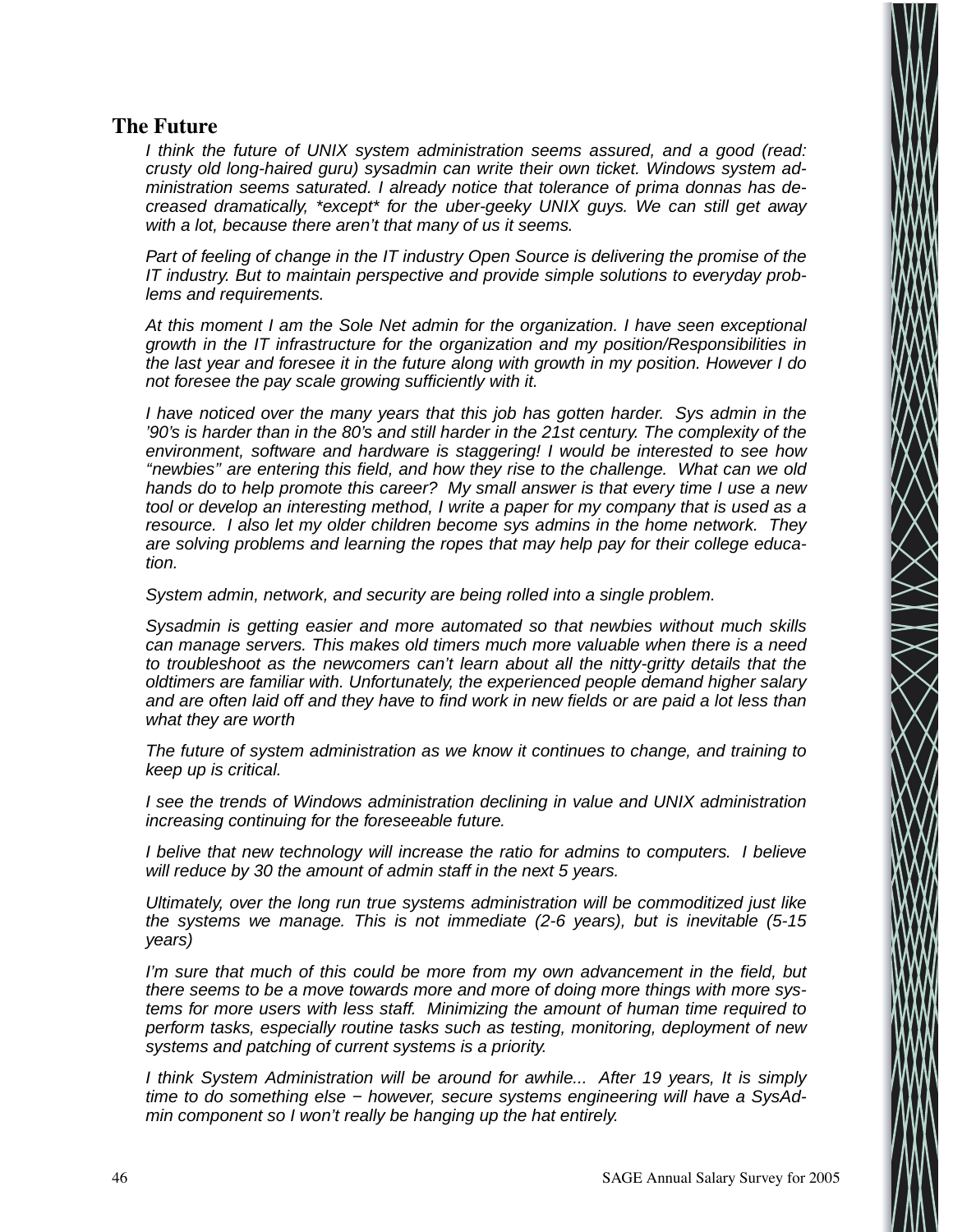I've been living in/observing sys-admin land for over a decade. What I see is that Systems Administrators are more involved in all aspects of technology (incl. phones and physical security tech), but given less resources to accomplish these goals. Due to our recent economic downturn a large emphasis has been placed on getting more out of less technical staff and the industry has (or should have) placed more emphasis on making the sys admins life easier on the job.

It seems as if the systems administration market is booming at the moment. Rampant offshoring, however, threatens to send the sysadmin jobs offshore with the programming gigs.

The recent emphasis of regulatory legislation such as Sarbanes-Oxley has and will continue, for better or worse, raising the prominence of system administrators in organizations.

I think specific training and certification in different aspects of systems administration are going to make a difference in the job field in the next five years. Finding large Unix/linux shops also.

In doing much research for my company, it's becoming evident that many companies are moving away from traditional ''on-call'' and to a model where system administrators are physically on-site around the clock. By this, I'm not referring to level I or level II individuals, but level III and level IV individuals as well. I see a trend in companies paying less and demanding more, as has been happening over the last 4 years. As such, there is increased competition in the workplace and political works.

Two paths: 1) Systems will become easier to manage thereby reducing the need for administrators or dropping the role of administrator to that of a regular lackey. 2) System complexity will outgrow the rate of users willingness to learn resulting in far more work/complaints. Management will continue to ignore the people factor of the Administrator's job.

In the future, wars will be fought by robot armies with laser guns. Our mission is clear; we are to build and maintain those robots.

I see that the professional members will need to nurture skills outside of traditional science: Management, communication, presentation, and continued education. It also helps to be able to write documents to different levels of competency.

An increasing ease of the ability to learn and practice administration at home (thanks to market shifts towards cheaper and more standardized systems, as well as Ebay) is going to be balance itself against the collapse of the primary and secondary US education system.

I believe that managing SAN's & Backup/Recovery of data and Disaster Recovery planning will take up more and more of a SA's time then the actual administration of the servers, if it does not already.

System administration will have increasing requirements for automation in the future. Programming skills and organizational skills are becoming more important for the average system administrator.

#### **Optimism**

It's better this year than last. I feel the economic situation has improved.

My employer is a great place to work. Compensation is more than fair, bonus amount is a MAJOR plus (> 20% of my salary) and I really enjoy my co-workers. Teamwork is stressed very heavily. The only downside is the corporate politics, but they are no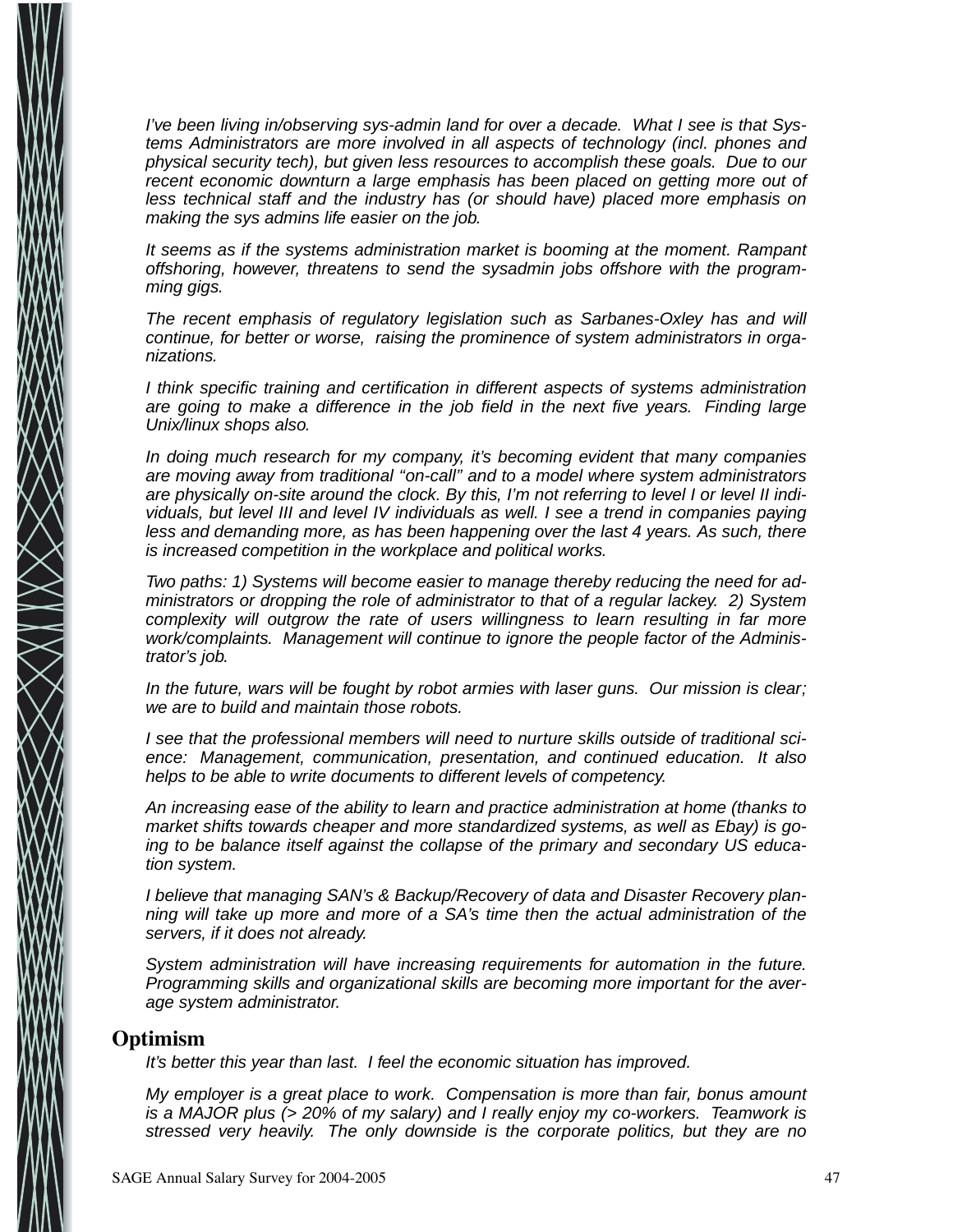worse than anywhere else.

The future of system administration is bright indeed :-)

The most intellectually rewarding job I've ever had.

System Administration, I believe, is alive and well. It is just going through another of its innumerable transformations. It has been proven that any task that can be boiled down to a checklist is doomed to be replaced either by outsourcing or offshoring. So far, I have yet to discover anything that can replace a competent, imaginative and responsive administrator.

Wherever there are computers there will be a need for system administration... SAGE brings administrators together...

I believe the days of the re-ascension of Sys Admins, in both respect and salary, are beginning, and will continue to accelerate because of the rise of security concerns in the IT world. Unfortunately, it seems at this stage it will still only be accomplished by changing employers. But I see it happening with greater and greater frequency at the university I work at and the people who leave are generally getting vastly improved compensation. At some point current employers will have to step up to quell the exodus.

Good System Admin jobs continue to be difficult to find but more and more I'm finding that employers are looking for skills over education or certifications, and this is helping to weed out many of the .com IT professionals that read books and took tests but have no true understanding of the technology in general.

#### **Summary**

A technically challenging profession that pays its entry people as much as US\$50,000/year is an interesting one. System administration appears to be a fine way to make a living. Experience, education, and enhanced skillsets seem to be the growth path of choice (at least as far as increasing the midpoint of the salary bell curves goes).

#### **About SAGE: The People Who Make IT Work**

SAGE is organized to advance the status of computer system administration as a profession, establish standards of professional excellence and recognize those who attain them, develop guidelines for improving the technical and managerial capabilities of members of the profession, and promote activities that advance the state of the art or the community. Members enjoy a variety of benefits including: the SAGE Short Topics in System Administration booklet series; the option to join the highly responsive sage-members list, an electronic mailing list for peer discussions and advice; access to the SAGE jobs board, and more. For a full list of SAGE benefits, check out http://www.sage.org

 $\sum_{i=1}^{n}$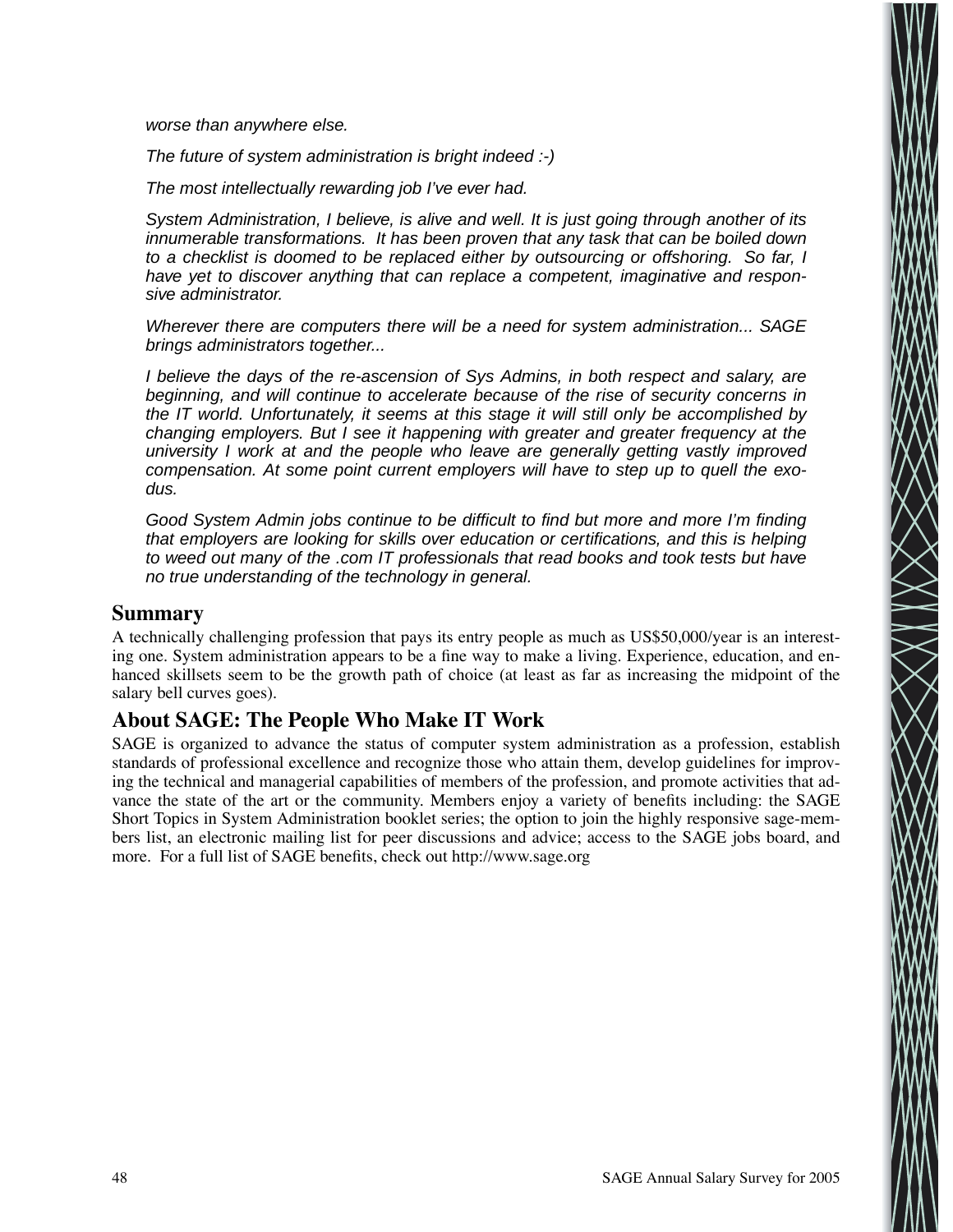### **Unemployment Survey**

### **Introduction**

Those respondents who were employed for less than 26 weeks were asked to answer a different set of questions that comprise the first ''SAGE Unemployment Survey''.

A total of 247 respondents submitted valid sets of responses. This is but 7.7% of total respondents. One might conclude that only 8% of admins are having serious unemployment problems, but odds seem more likely that other unemployed admins simply did not participate in the survey.

### **Did They Regain Employment?**

**Current Status**

As of the time they completed the survey, 72.3% of the group had regained full-time employment while an additional 19.8% had found part-time employment; only 17.8% remained unemployed (vs. 45.4% in 2003).

#### **Focus**

Respondents were asked about their primary admin focus. Slightly more generalists and server managers seem to be unemployed than the employed population as a whole.

### **Geography**

As with the rest of the survey, over 70% of respondents are in the USA.



### **Unemployed Sysadmin Geography**

| <b>Country</b>       | % Resp. |             | Country % Resp. | <b>Country</b> | $%$ Resp. |
|----------------------|---------|-------------|-----------------|----------------|-----------|
| <b>United States</b> | 71.7%   | Germany     | $[2]$           | Italy          | $[1]$     |
| Canada               | $7.7\%$ | Portugal    | $[2]$           | Japan          | $[1]$     |
| Australia            | $2.8\%$ | Spain       | $[2]$           | Netherlands    | $[1]$     |
| United Kingdom       | $2.0\%$ | Afghanistan | $[1]$           | Philippines    | $[1]$     |
| Ireland              | $1.6\%$ | Austria     | $[1]$           | Russia         | $[1]$     |
| India                | $1.2\%$ | Belgium     | $[1]$           | Slovakia       | $[1]$     |
| Poland               | $1.2\%$ | Finland     | $[1]$           | Slovenia       | $[1]$     |
| Singapore            | $1.2\%$ | France      | $[1]$           | South Africa   | $[1]$     |
| Argentina            | $[2]$   | Iceland     | $[1]$           | Taiwan         | [1]       |
| Bulgaria             | $[2]$   | Israel      | $[1]$           |                |           |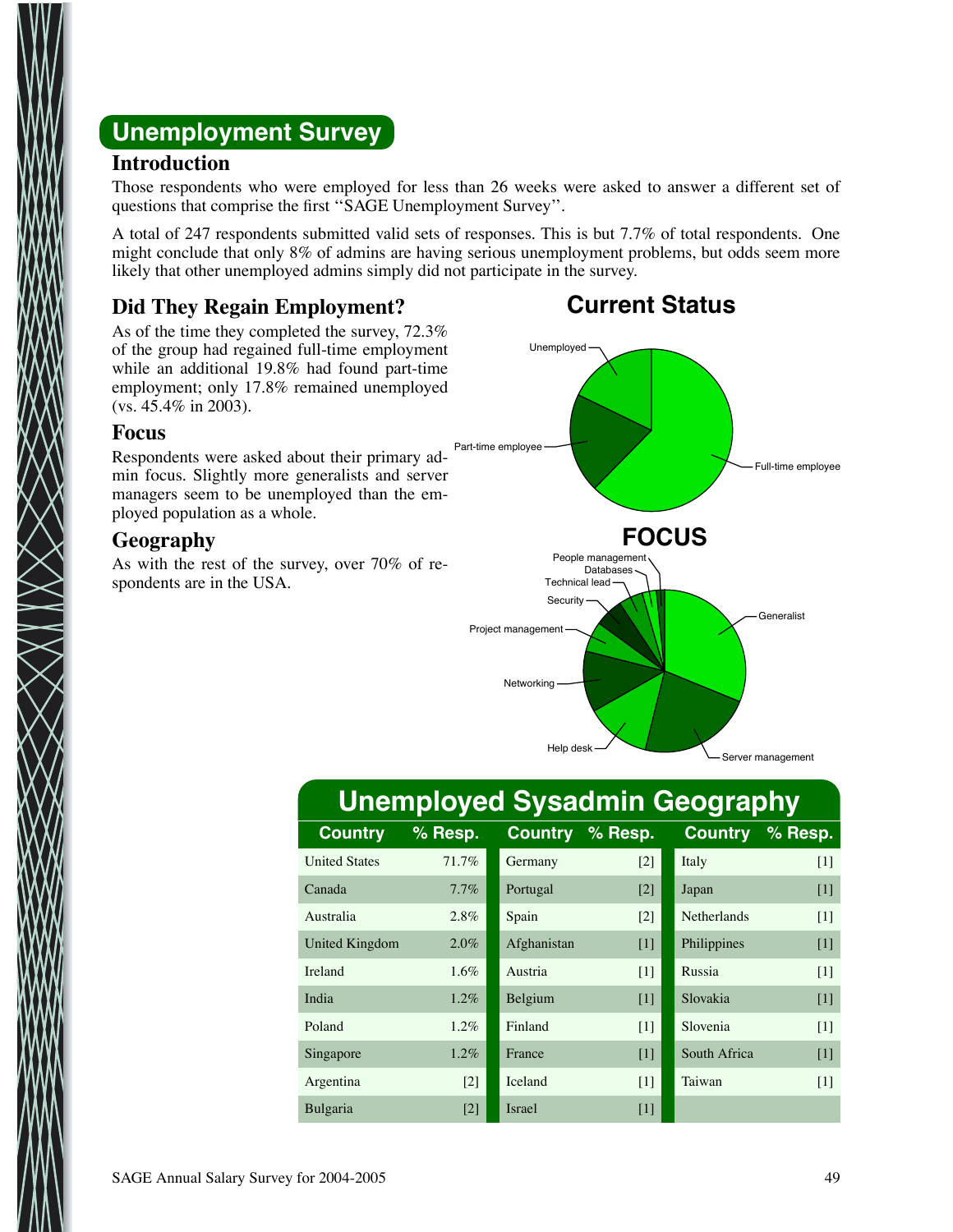The traditional concentration of technical jobs in a given area seems to map well onto the locations of those unemployed.

| <b>Metropolitan Locations</b>                       |           |                                 |                   |  |  |
|-----------------------------------------------------|-----------|---------------------------------|-------------------|--|--|
| <b>Where</b>                                        | $%$ Resp. | <b>Where</b>                    | $%$ Resp.         |  |  |
| N/A                                                 | $45.9\%$  | Seattle/Redmond, WA Metro Areas | $2.4\%$           |  |  |
| San Francisco/San Jose/Silicon Val-<br>ley, CA Area | $7.7\%$   | Montreal, QC Metro Area         | $2.4\%$           |  |  |
| Chicago, IL Metro Area                              | $6.8\%$   | San Diego, CA Metro Area        | $1.9\%$           |  |  |
| New York Metro Area                                 | 5.3%      | Toronto, ON Metro Area          | $1.4\%$           |  |  |
| Los Angeles/Orange Co., CA Metro<br>Area            | $4.8\%$   | Denver, CO Metro Area           | $1.0\%$           |  |  |
| Boston, MA Metro Area                               | $3.4\%$   | Houston, TX Metro Area          | $1.0\%$           |  |  |
| Washington, DC Metro Area                           | $3.4\%$   | London, England Metro Area      | [1]               |  |  |
| Austin, TX Metro Area                               | $2.9\%$   | Ottawa, ON Metro Area           | $[1]$             |  |  |
| Philadelphia, PA Metro Area                         | $2.9\%$   | Sydney, Australia Metro Area    | [1]               |  |  |
| Atlanta, GA Metro Area                              | $2.4\%$   | Vancouver, BC Metro Area        | $\lceil 1 \rceil$ |  |  |
| Dallas, TX Metro Area                               | $2.4\%$   |                                 |                   |  |  |

### **Education**

These respondents' learning techniques are almost indistinguishable from the employed group. The main difference is that they have had less training at conferences. Of course, this might also mean that they have less ''peer networking'' and contacts to find a new job.

| <b>How Admins Learn</b>                 |                   |          |                 |         |  |  |  |  |
|-----------------------------------------|-------------------|----------|-----------------|---------|--|--|--|--|
| <b>Learning Methods</b>                 | <b>Not at all</b> | A bit    | <b>Somewhat</b> | A lot   |  |  |  |  |
| Taught myself                           | 5.3%              | $1.2\%$  | $9.3\%$         | 84.2%   |  |  |  |  |
| On the job                              | 8.9%              | $4.9\%$  | 21.5%           | 64.8%   |  |  |  |  |
| University/college education            | 32.8%             | $23.1\%$ | 22.3%           | 21.9%   |  |  |  |  |
| Mentor of any kind                      | $43.3\%$          | $23.1\%$ | $19.0\%$        | 14.6%   |  |  |  |  |
| Certification program courses           | $60.3\%$          | $19.4\%$ | $10.9\%$        | 9.3%    |  |  |  |  |
| Non-degree tech sch, coll/univ. courses | 79.8%             | 8.5%     | 7.3%            | $4.5\%$ |  |  |  |  |
| Vendor-specific training courses        | 66.0%             | 21.1%    | 9.3%            | 3.6%    |  |  |  |  |
| Other                                   | 96.8%             | 1.6%     | $0.8\%$         | $0.8\%$ |  |  |  |  |
| Conferences/commercial training         | $70.0\%$          | 21.9%    | $7.7\%$         | $0.4\%$ |  |  |  |  |
| Military                                | 98.8%             | $0.4\%$  | $0.4\%$         | $0.4\%$ |  |  |  |  |

 $\times$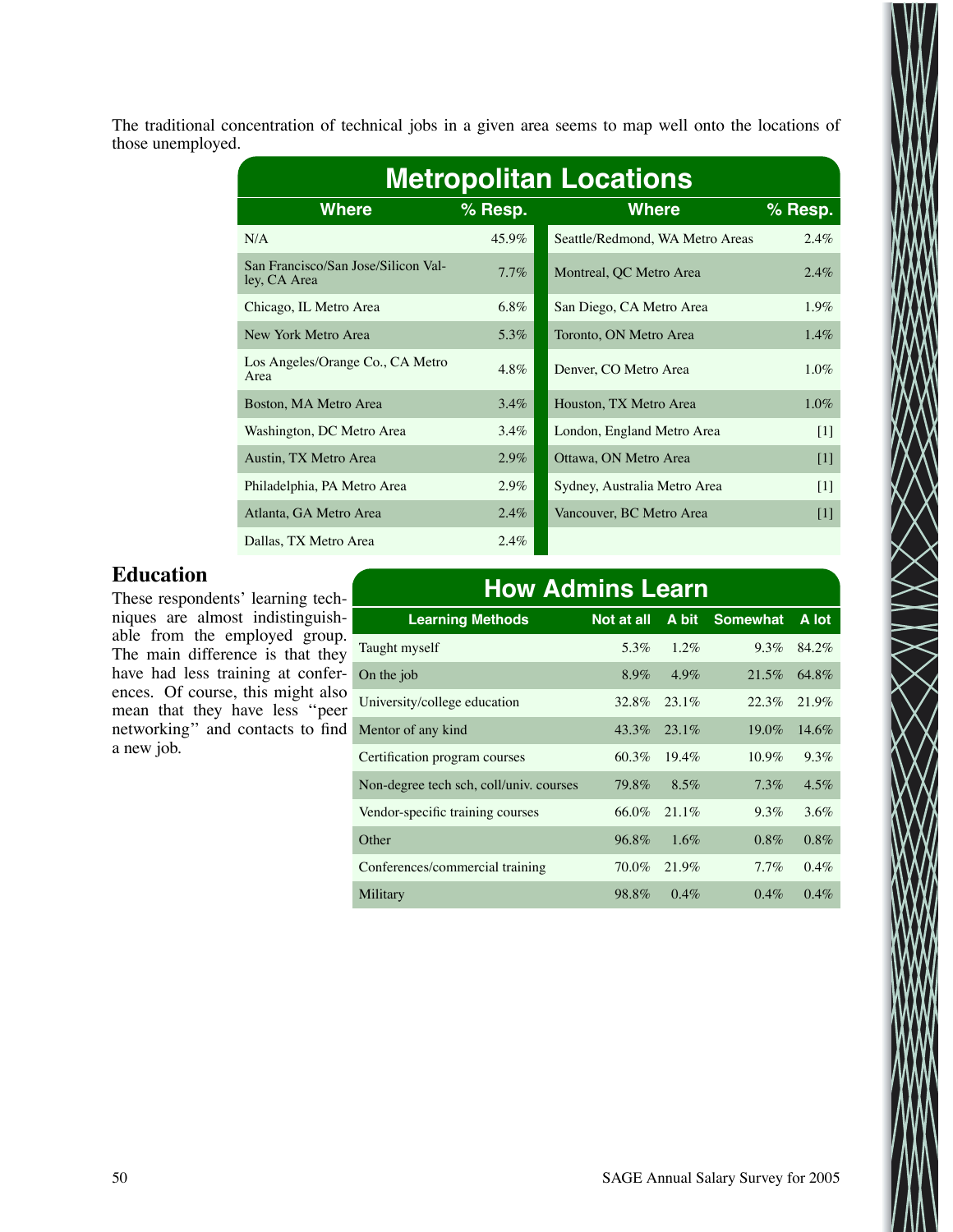

Unemployed respondents had strong relevant post-high-school training with almost three-quarters citing computers and related subjects.



### **SAGE Level**

Those unemployed were spread out among all the SAGE Levels this year.

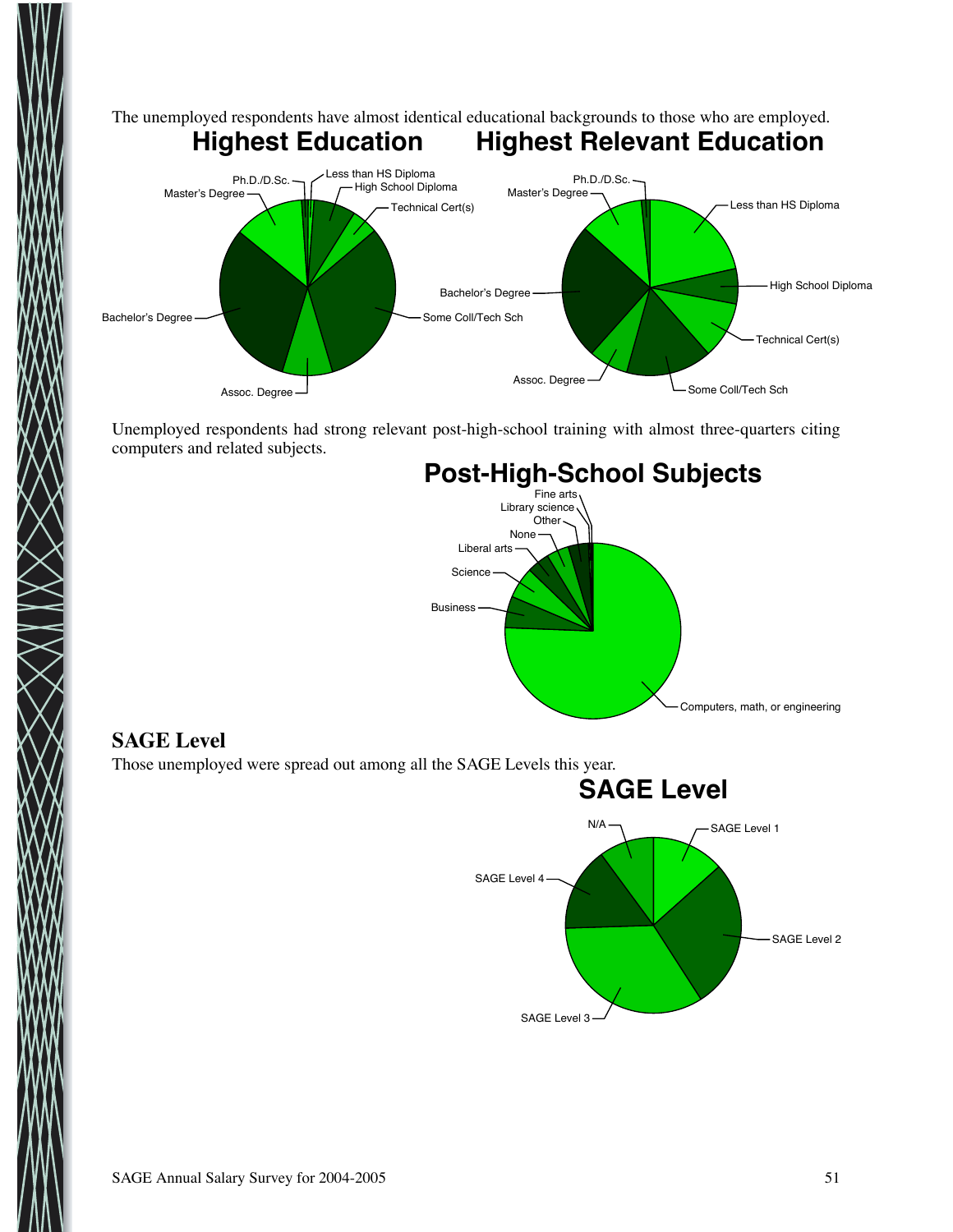### **Industries**

Respondents' industries diverged widely from those of the 'employed' part of the survey. Almost onethird of them checked 'IT' categories vs. 10% of the other group.

| <b>Industries of the Unemployed</b>                           |         |                                             |                   |  |  |
|---------------------------------------------------------------|---------|---------------------------------------------|-------------------|--|--|
| <b>Type</b>                                                   | % Resp. | <b>Type</b>                                 | $%$ Resp.         |  |  |
| IT Company: Software Develop-<br>ment                         | 7.3%    | Accounting                                  | 1.2%              |  |  |
| IT Company: Consulting                                        | 6.1%    | Government - Non-Military                   | 1.2%              |  |  |
| IT Company: ISP/ASP                                           | 6.1%    | Travel/Recreation                           | 1.2%              |  |  |
| IT Company: Web Develop-<br>ment/Webmaster                    | 6.1%    | Insurance/Risk Management                   | 1.2%              |  |  |
| Education - College or University                             | $6.1\%$ | Legal                                       | 1.2%              |  |  |
| IT Company: Other                                             | 5.7%    | Government - Military                       | $[2]$             |  |  |
| <b>Consulting and Business Services</b>                       | 4.9%    | Aeronautical/Aerospace                      | $\lceil 2 \rceil$ |  |  |
| Financial Services (all kinds)                                | $4.5\%$ | Automotive                                  | $\lceil 2 \rceil$ |  |  |
| Manufacturing                                                 | 4.0%    | <b>Intellectual Property</b>                | $\lceil 2 \rceil$ |  |  |
| Other                                                         | 3.6%    | IT Company: Security                        | $[2]$             |  |  |
| Telecommunications                                            | 3.2%    | Defense                                     | $\lceil 2 \rceil$ |  |  |
| Health Care, Medicine                                         | $3.2\%$ | Pharmaceuticals                             | [2]               |  |  |
| Engineering                                                   | 2.8%    | <b>Real Estate</b>                          | $[2]$             |  |  |
| Retail                                                        | 2.8%    | Transportation                              | [1]               |  |  |
| Publishing                                                    | 2.4%    | Education - Commercial, Train-<br>ing, etc. | $[1]$             |  |  |
| Advertising, Public Relations,<br>Communication, or Marketing | 2.0%    | Political                                   | $[1]$             |  |  |
| Computer Hardware/Semicon-<br>ductor                          | 2.0%    | Religion                                    | [1]               |  |  |
| Not-for-profit                                                | 2.0%    | Research                                    | $[1]$             |  |  |
| Entertainment                                                 | 2.0%    | Food                                        | [1]               |  |  |
| Government - Contracting                                      | 2.0%    | Gambling/Gaming/Lottery                     | [1]               |  |  |
| Biotechnology                                                 | 1.6%    | Services (other)                            | [1]               |  |  |
| Distribution/Warehousing                                      | $1.6\%$ | <b>State or Local Government</b>            | $[1]$             |  |  |
| Education - Elementary or Sec-<br>ondary                      | 1.6%    |                                             |                   |  |  |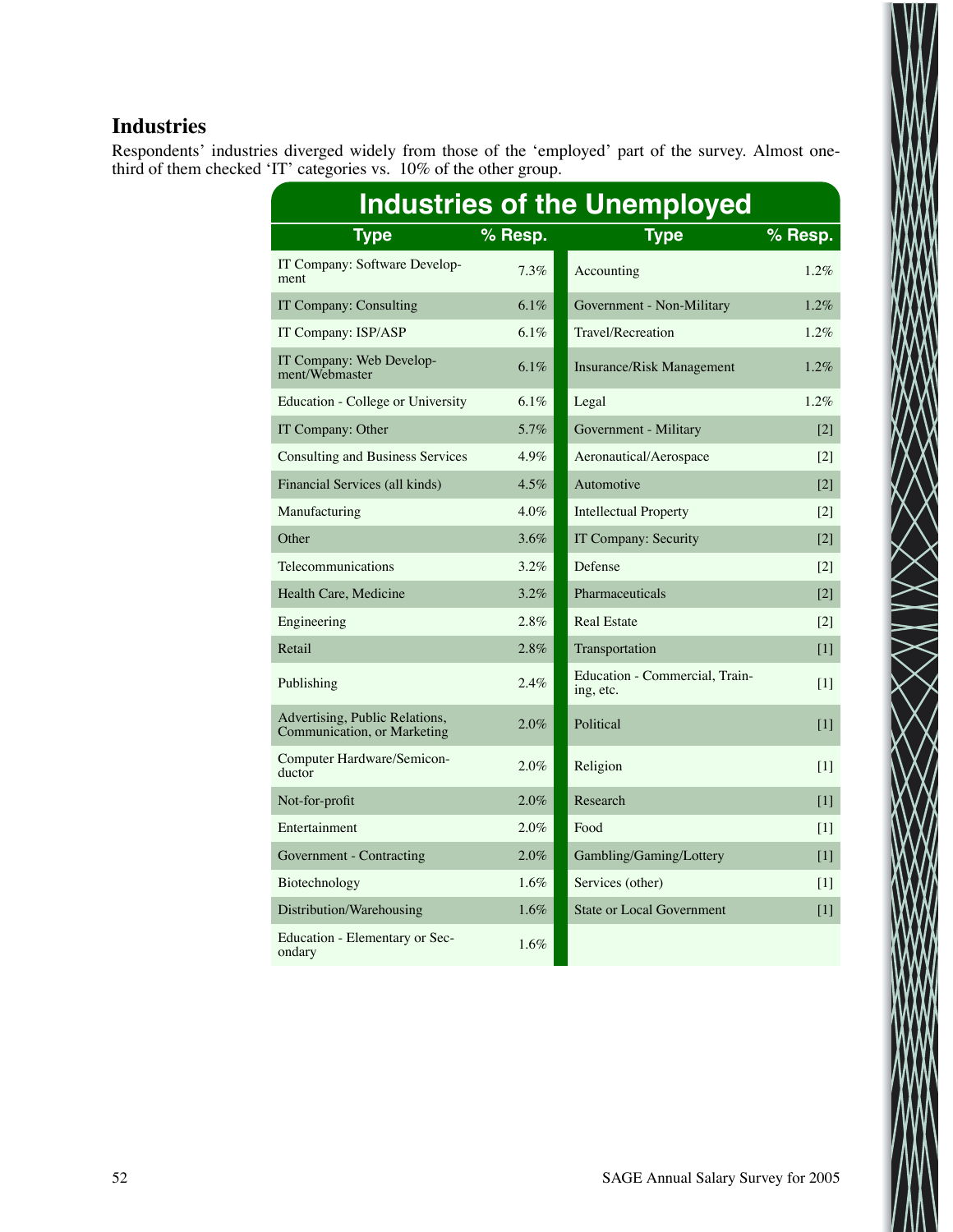### **Technical Associations**

Unemployed respondents joined technical associations at a slightly lower rate than their counterparts and generally felt they were less helpful (same as in 2003).

| <b>Technical Assns/Rated Utility</b> |                  |               |                            |                                     |  |
|--------------------------------------|------------------|---------------|----------------------------|-------------------------------------|--|
| <b>Organization</b>                  | Do not<br>belong | <b>Belong</b> | <b>Belong</b><br>& helpful | <b>Belong &amp;</b><br>very helpful |  |
| Local user/affinity group            | 79.4%            | 8.9%          | 9.3%                       | 2.4%                                |  |
| <b>IEEE</b>                          | $93.1\%$         | $3.2\%$       | $2.0\%$                    | 1.6%                                |  |
| <b>USENIX</b>                        | $95.1\%$         | 1.6%          | 2.0%                       | 1.2%                                |  |
| <b>SAGE</b>                          | 92.7%            | $2.8\%$       | $3.2\%$                    | 1.2%                                |  |
| <b>ACM</b>                           | 91.9%            | 5.7%          | 2.0%                       | $0.4\%$                             |  |
| <b>SANS</b>                          | 97.6%            | $1.2\%$       | 1.2%                       | $0.0\%$                             |  |

### **Certifications**

# **Value of Certifications** No opinion



Generally good-

Generally, certification levels were similar, though COMPTIA showed up much higher in this list of certifications of the unemployed (only certificates held by 1% or more are shown).

| <b>Certifications Held</b>          |           |                      |         |                      |         |  |
|-------------------------------------|-----------|----------------------|---------|----------------------|---------|--|
| <b>Certification</b>                | $%$ Resp. | <b>Certification</b> | % Resp. | <b>Certification</b> | % Resp. |  |
| $COMPTIAA+$                         | 17.4      | Novell CNA           | 3.6     | COMPTIA I-Net+       | 1.6     |  |
| Bachelor's Degree<br>(any relevant) | 14.6      | Sun/Solaris SCSA     | 2.8     | Checkpoint CCSE      | 1.6     |  |
| Cisco CCNA                          | 13.4      | IBM (any)            | 2.4     | Oracle/OCP (any)     | 1.6     |  |
| Microsoft MCS*                      | 8.1       | <b>Novell CNE</b>    | 2.0     | $LPI$ (any)          | 1.6     |  |
| Microsoft<br>$MCP/MCP+i$            | 8.1       | Cisco CCNP           | 2.0     | Checkpoint CCSA      | 1.6     |  |
| COMPTIA N+                          | 7.7       | Apple (any)          | 2.0     | $\angle$ AIX (any)   | 1.2     |  |
| Red Hat (any)                       | 4.9       | (ICS)2 CISSP         | 2.0     | Lotus $(any)$        | 1.2     |  |
| Brainbench (any)                    | 4.9       | COMPTIA Linux+       | 1.6     |                      |         |  |
| COMPTIA Security+                   | 4.9       | Sun/Solaris SCN*     | 1.6     |                      |         |  |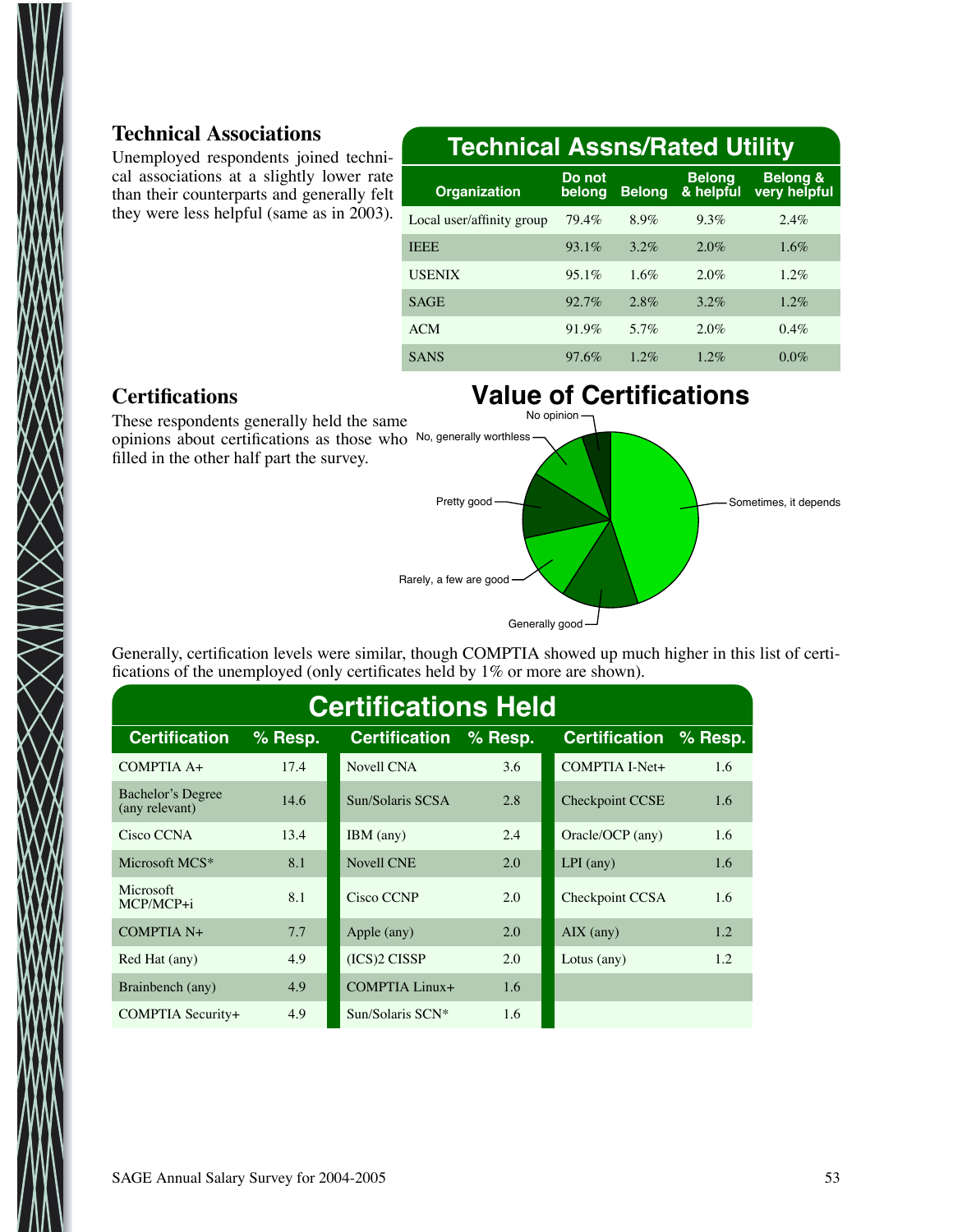### **Unemployment Duration**

The median unemployment period was 26 weeks − six months. The mean was 31.9 weeks, with a standard deviation of 9.3 weeks. Only a few respondents were out for an entire year.

### **Weeks Unemployed** 26..30 36..40  $41.45$ 46..50 51..52 31..35

### **Unemployment Hardships**

Respondents were asked what hardships they might endure in order to get a job. Most, of course, are now employed. 'On call' work was onerous only to 30%; likewise the commute. 42.5% would not relocate; almost half would not take a part-time job. A 10% paycut was acceptable only to half; 25% pay cut only to a quarter. Only 6.1% could stand a 50% pay cut. Of course, most already know what they achieved, so these numbers might indicate a bit more intolerance than reality.

### **What Admins Will Do to Gain Employment**

| <b>Actions</b>                            | <b>No</b> | <b>Yes</b> |
|-------------------------------------------|-----------|------------|
| Employed now?                             | 19.0%     | 81.0%      |
| Willing to do on-call outside work hours? | $30.8\%$  | 69.2%      |
| Willing to extend commute?                | 31.6%     | 68.4%      |
| Willing to relocate?                      | 42.5%     | 57.5%      |
| Willing to take part-time job?            | 47.8%     | $52.2\%$   |
| Willing to take 10% pay cut?              | 49.8%     | $50.2\%$   |
| Willing to take 25% pay cut?              | 74.5%     | 25.5%      |
| More of a people manager?                 | 87.0%     | $13.0\%$   |
| Willing to take more than a 50% pay cut?  | 93.9%     | 6.1%       |
| Willing to take 50% pay cut?              | $94.7\%$  | 5.3%       |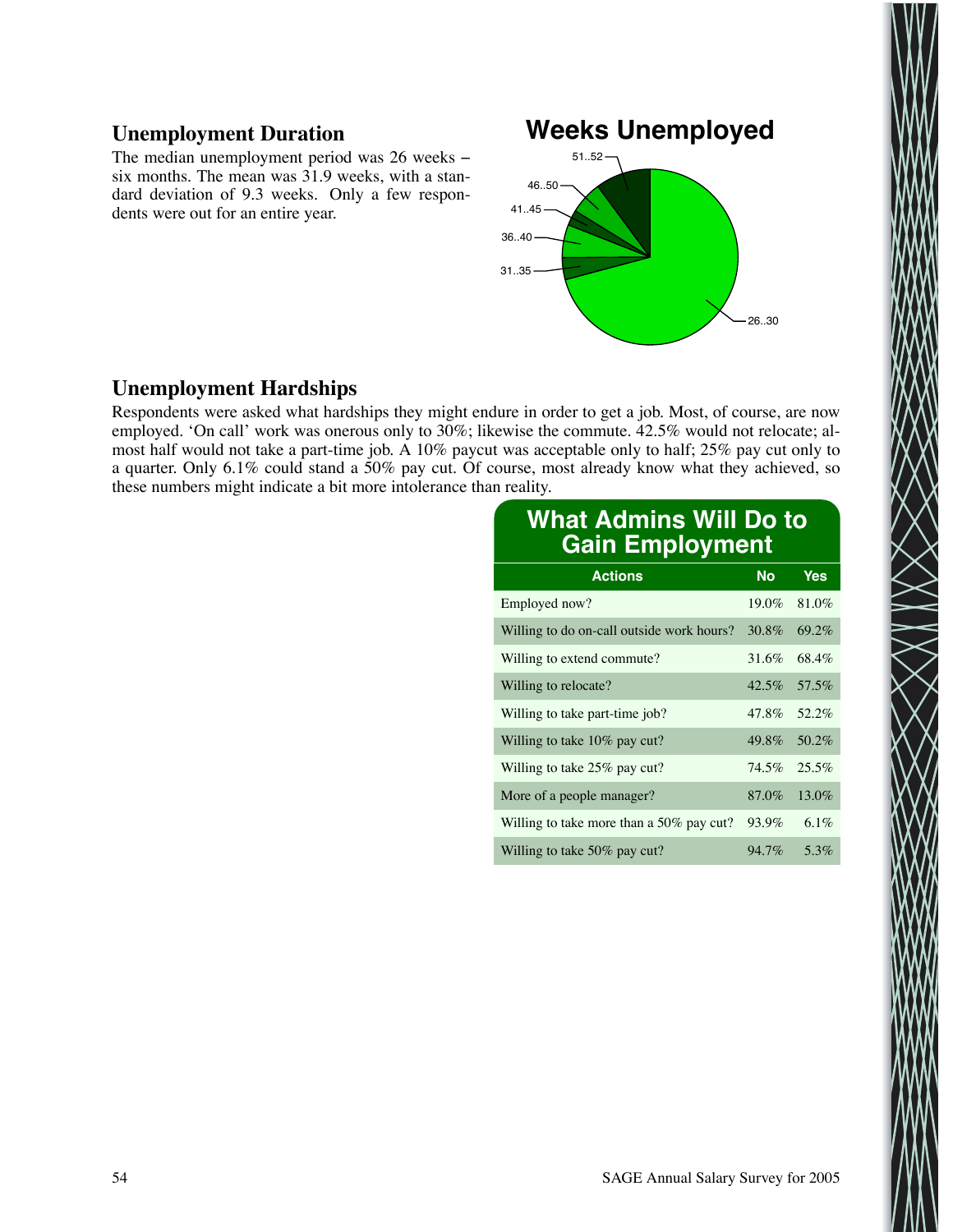### **Job Requirements**

Respondents chose properties that were essential in their new job. Salary was #1, followed by a good working environment and good benefits. Technology, projects, and challenge all beat out good management.

| <b>Job Requirements</b> |                    |                |                       |              |                              |  |
|-------------------------|--------------------|----------------|-----------------------|--------------|------------------------------|--|
| Count                   | <b>Requirement</b> | <b>Count</b>   | <b>Requirement</b>    | <b>Count</b> | <b>Requirement</b>           |  |
| 36                      | Salary             | $\overline{5}$ | Location              | $\mathbf{1}$ | Sufficient resources         |  |
| 18                      | Good environment   | $\overline{5}$ | Advancement potential | $\mathbf{1}$ | Standard hours               |  |
| 17                      | <b>Benefits</b>    | $\overline{4}$ | Flexibility           | 1            | Responsibility               |  |
| 15                      | Good co-workers    | $\overline{4}$ | Independence/trust    | 1            | Purchasing authority         |  |
| 13                      | Good technology    | 3              | Training              | $\mathbf{1}$ | Internet access              |  |
| 13                      | Enjoyable projects | 3              | Telecommute           | $\mathbf{1}$ | High morale                  |  |
| 11                      | Challenge          | $\mathfrak{D}$ | Nice office           | $\mathbf{1}$ | Handicap friendly            |  |
| 10                      | Good management    | $\overline{2}$ | Work with people      | $\mathbf{1}$ | Good company                 |  |
| 8                       | Stability          | $\overline{c}$ | Vacation              | 1            | <b>Established processes</b> |  |
| 8                       | Freedom/trust      | $\overline{2}$ | Small company         | 1            | Diversity                    |  |
| $\mathbf Q$             | Flex time          | $\overline{c}$ | Management pos.       | 1            | Clear communication          |  |
| $\overline{7}$          | Education          | $\overline{2}$ | Dress code            | $\mathbf{1}$ | Appreciation                 |  |
| 6                       | Commute            | 1              | Vendor independence   |              |                              |  |

### **Job Anti-Requirements**

 $\sum_{i=1}^{n}$ 

Respondents were asked what properties had to be avoided in their new job.

| <b>Job Anti-Requirements</b> |                            |                        |                       |                       |                          |  |
|------------------------------|----------------------------|------------------------|-----------------------|-----------------------|--------------------------|--|
| <b>Count</b>                 | <b>Requirement</b>         | <b>Count</b>           | <b>Requirement</b>    |                       | <b>Count Requirement</b> |  |
| 15                           | Bad management             | $\overline{4}$         | Travel                | $\overline{2}$        | Dress code               |  |
| 14                           | Bad technology             | $\overline{4}$         | Bad corporate mission | $\mathcal{D}_{\cdot}$ | Bad salary               |  |
| 9                            | Unethical/illegal activity | 3                      | <b>Sales</b>          | $\overline{c}$        | <b>Bad hours</b>         |  |
| 9                            | Bad commute                | 3                      | <b>Bad schedule</b>   | $\mathfrak{D}$        | <b>Bad environment</b>   |  |
| $7\phantom{.0}$              | Lack of challenge          | 3                      | Bad responsibilities  | $\overline{c}$        | Bad community            |  |
| 6                            | Excess work hours          | 3                      | Bad co-workers        | $\overline{2}$        | <b>Bad benefits</b>      |  |
| $\overline{5}$               | High stress                | $\mathcal{D}_{\alpha}$ | Small company         |                       |                          |  |

Garnering one vote each were: Work with people, Unsafe work, Unpaid overtime, Uncompensated on-call req's, Too much challenge, Relocation, No benefits, Night work, Military, Long probation, Lack of trust, Lack of responsibility/trust, Lack of impact, Lack of control, Intolerance, Drug test/background check, Drinking on the job, Computer games, Bad practices, Bad pay, Bad on-call policy, Bad customers, Bad co-workers, and Bad 'customers'.